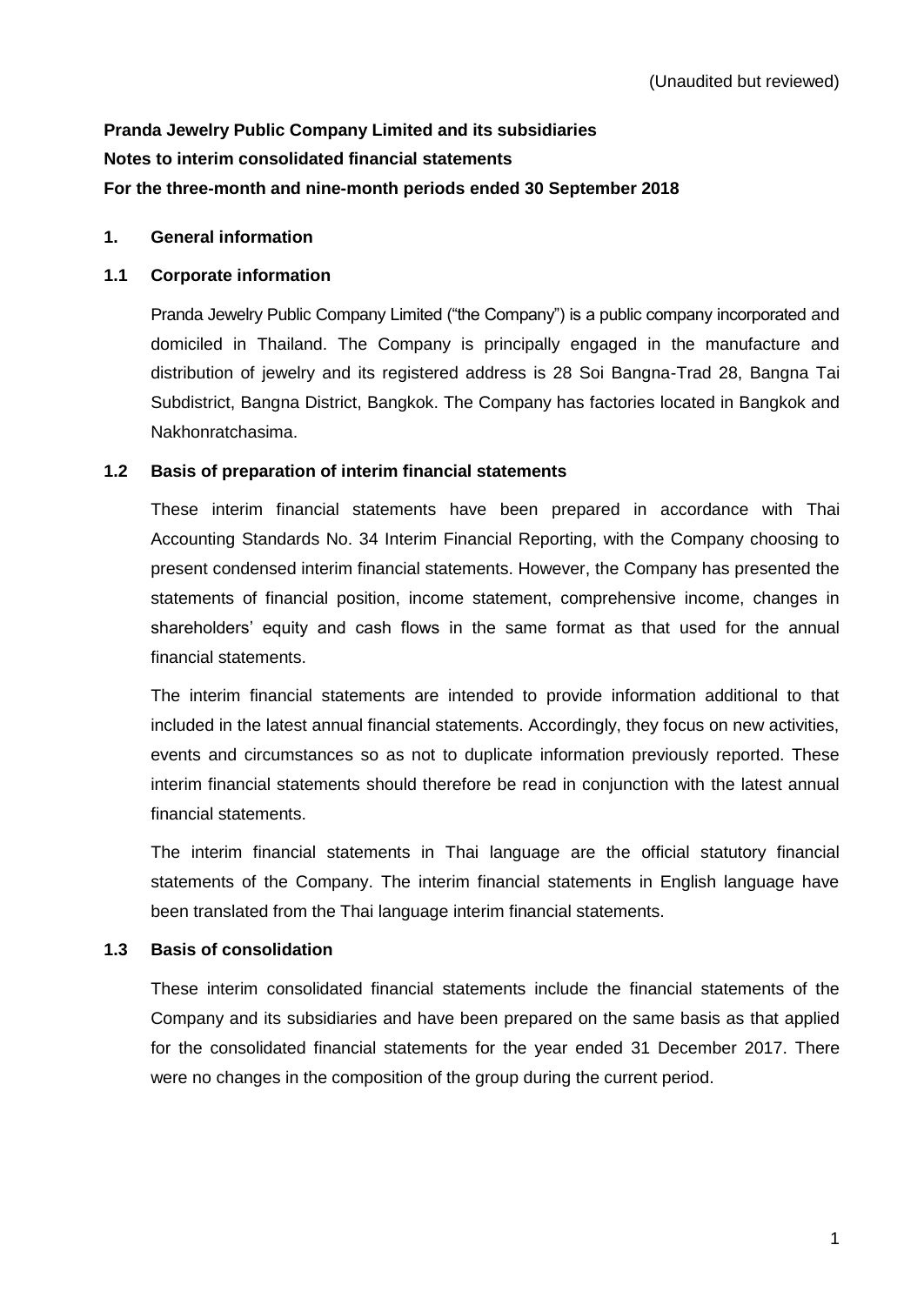# **1.4 New financial reporting standards**

# **(a) Financial reporting standards that became effective in the current year**

During the period, the Company and its subsidiaries have adopted the revised financial reporting standards and interpretations (revised 2017) which are effective for fiscal years beginning on or after 1 January 2018. These financial reporting standards were aimed at alignment with the corresponding International Financial Reporting Standards with most of the changes and clarifications directed towards disclosures in the notes to financial statements. The adoption of these financial reporting standards does not have any significant impact on the Company and its subsidiaries' financial statements.

# **(b) Financial reporting standards that will become effective in the future**

During the period, the Federation of Accounting Professions issued the financial reporting standard TFRS 15 Revenue from Contracts with Customers, which is effective for fiscal years beginning on or after 1 January 2019 and a set of 5 standards related to financial instruments, which are effective for fiscal years beginning on or after 1 January 2020. Key principles of these standards are summarised below.

#### **TFRS 15 Revenue from Contracts with Customers**

TFRS 15 supersedes TAS 11 Construction Contracts and TAS 18 Revenue, together with related Interpretations. Entities are to apply this standard to all contracts with customers unless those contracts fall within the scope of other standards. The standard establishes a five-step model to account for revenue arising from contracts with customers, with revenue being recognised at an amount that reflects the consideration to which an entity expects to be entitled in exchange for transferring goods or services to a customer. The standard requires entities to exercise judgement, taking into consideration all of the relevant facts and circumstances when applying each step of the model.

The management of the Company and its subsidiaries is currently evaluating the impact of this standard to the financial statements in the year when it is adopted.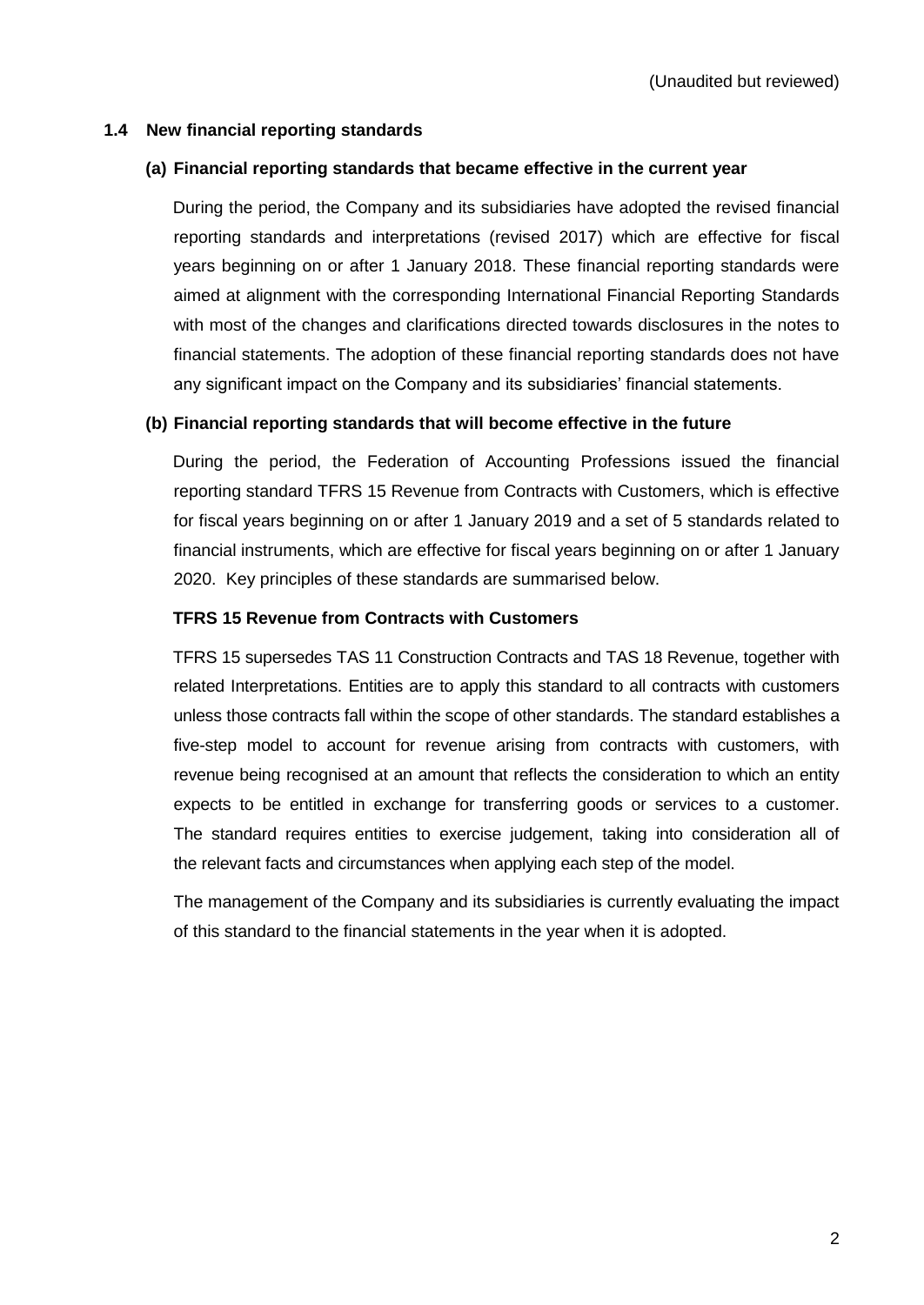# **Thai Financial Reporting Standards related to financial instruments**

The set of TFRSs related to financial instruments consists of five accounting standards and interpretations, as follows:

Financial reporting standards:

| TFRS <sub>9</sub>                                    | <b>Financial Instruments</b>                                |
|------------------------------------------------------|-------------------------------------------------------------|
| TFRS <sub>7</sub>                                    | <b>Financial Instruments: Disclosures</b>                   |
| Accounting standard:                                 |                                                             |
| TAS 32                                               | <b>Financial Instruments: Presentation</b>                  |
| <b>Financial Reporting Standard Interpretations:</b> |                                                             |
| <b>TFRIC 16</b>                                      | Hedges of a Net Investment in a Foreign Operation           |
| <b>TFRIC 19</b>                                      | Extinguishing Financial Liabilities with Equity Instruments |

These TFRSs related to financial instruments make stipulations relating to the classification of financial instruments and their measurement at fair value or amortised cost (taking into account the type of instrument, the characteristics of the contractual cash flows and the Company's business model), calculation of impairment using the expected credit loss method, and hedge accounting. These include stipulations regarding the presentation and disclosure of financial instruments. When the TFRSs related to financial instruments are effective, some accounting standards, interpretations and guidance which are currently effective will be cancelled.

The management of the Company and its subsidiaries is currently evaluating the impact of these standards to the financial statements in the year when they are adopted.

# **2. Significant accounting policies**

The interim financial statements are prepared using the same accounting policies and methods of computation as were used for the financial statements for the year ended 31 December 2017. In addition, the Company adopts the following accounting policy during the current period.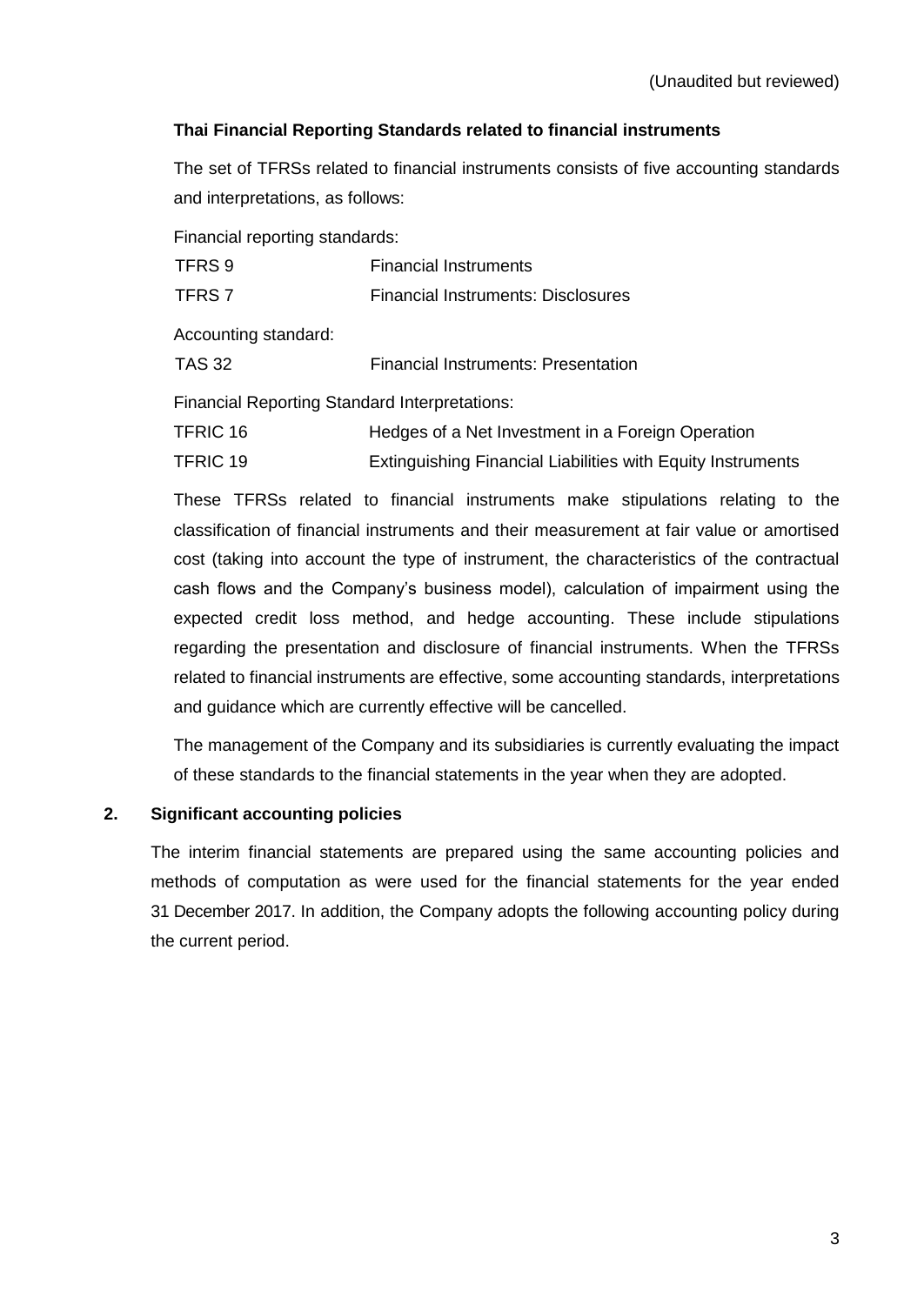# **Convertible debentures**

Disclosure and Presentation of Financial Instruments requires the entity to make the decision at the time the instrument is initially recognised according to the substance of the contract and the definitions of financial liability and equity instrument.

The convertible debentures are presented at amortised cost until the conversion or maturity of the debentures. The options are presented at fair value until exercise of conversion right to ordinary shares.

Expenses for issuance debentures were deducted from convertible debentures and amortised over the life of the debentures.

#### **3. Related party transactions**

During the periods, the Company and its subsidiaries had significant business transactions with related parties. Such transactions, which are summarised below, arose in the ordinary course of business and were concluded on commercial terms and bases agreed upon between the Company and those related parties.

|                                        | Consolidated               |                      | Separate            |                            |                                      |
|----------------------------------------|----------------------------|----------------------|---------------------|----------------------------|--------------------------------------|
|                                        |                            | financial statements |                     | financial statements       |                                      |
|                                        | For the three-month        |                      | For the three-month |                            |                                      |
|                                        | periods ended 30 September |                      |                     | periods ended 30 September | Transfer pricing policy              |
|                                        | 2018                       | 2017                 | 2018                | 2017                       |                                      |
| Transactions with subsidiaries         |                            |                      |                     |                            |                                      |
| (eliminated from the consolidated      |                            |                      |                     |                            |                                      |
| financial statements)                  |                            |                      |                     |                            |                                      |
| Sales of goods                         |                            |                      | 169                 | 233                        | Normal business price close to those |
|                                        |                            |                      |                     |                            | charged to other customers           |
| Purchases<br>of<br>goods<br>and<br>raw |                            |                      | 79                  | 82                         | With reference to market price       |
| materials                              |                            |                      |                     |                            |                                      |
| Loan interest income                   |                            |                      | 1                   | 1                          | Per loan agreement                   |
| Guarantee fee income                   |                            |                      | 1                   | 1                          | At 1 percent per annum               |
| Service income                         |                            |                      | 2                   | 4                          | Agreed between the parties           |
| Management fee income                  |                            |                      | 5                   | 7                          | Agreed between the parties           |
| Service expenses                       |                            |                      | 1                   | 2                          | Agreed between the parties           |
| Transactions with associated company   |                            |                      |                     |                            |                                      |
| Purchases of raw materials             | 29                         | 18                   | 29                  | 18                         | With reference to market price       |
| Service income                         | 1                          | 1                    | 1                   | 1                          | Agreed between the parties           |

(Unit: Million Baht)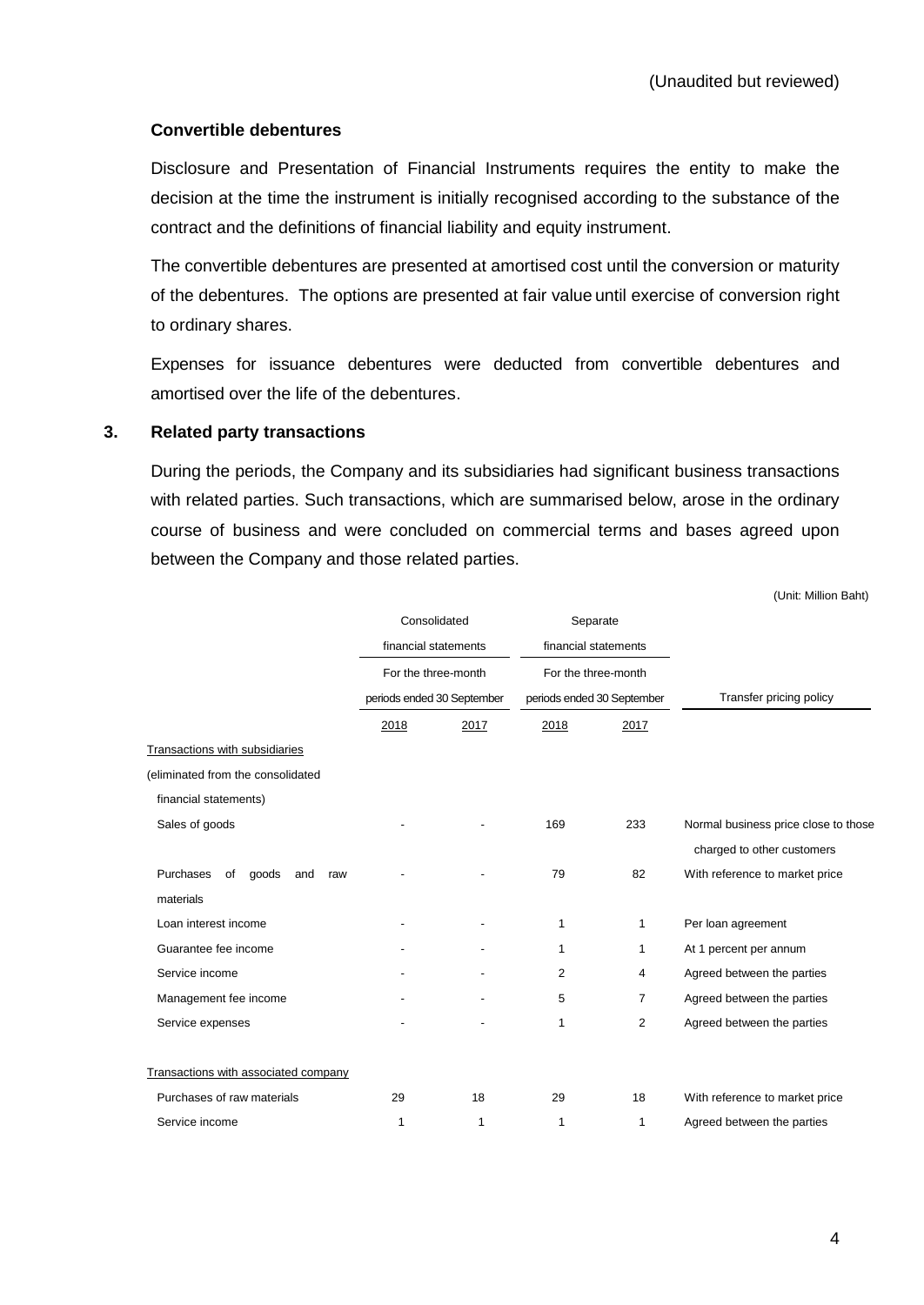# (Unaudited but reviewed)

(Unit: Million Baht)

|                                            |                      | Consolidated                                      |                      | Separate                   |                                      |
|--------------------------------------------|----------------------|---------------------------------------------------|----------------------|----------------------------|--------------------------------------|
|                                            | financial statements |                                                   | financial statements |                            |                                      |
|                                            |                      | For the three-month<br>periods ended 30 September |                      | For the three-month        |                                      |
|                                            |                      |                                                   |                      | periods ended 30 September | Transfer pricing policy              |
|                                            | 2018                 | 2017                                              | 2018                 | 2017                       |                                      |
| Transactions with the Company's directors/ |                      |                                                   |                      |                            |                                      |
| related companies                          |                      |                                                   |                      |                            |                                      |
| Sales of goods                             | 5                    | 7                                                 | 5                    | 3                          | Normal business price close to those |
|                                            |                      |                                                   |                      |                            | charged to other customers           |
| Purchases of goods                         | 12                   | 10                                                |                      |                            | With reference to market price       |
| Loan interest income                       |                      |                                                   |                      | -                          | Per loan agreement                   |
| Loan interest expenses                     |                      | -                                                 | 1                    | -                          | Per loan agreement                   |
| Purchase of machinery and equipment        |                      |                                                   |                      |                            | Agreed between the parties           |
|                                            |                      |                                                   |                      |                            |                                      |

(Unit: Million Baht)

|                                            | Consolidated                               |                            | Separate                   |                      |                                      |
|--------------------------------------------|--------------------------------------------|----------------------------|----------------------------|----------------------|--------------------------------------|
|                                            | financial statements<br>For the nine-month |                            |                            | financial statements |                                      |
|                                            |                                            |                            |                            | For the nine-month   |                                      |
|                                            |                                            | periods ended 30 September | periods ended 30 September |                      | Transfer pricing policy              |
|                                            | 2018                                       | 2017                       | 2018                       | 2017                 |                                      |
| <b>Transactions with subsidiaries</b>      |                                            |                            |                            |                      |                                      |
| (eliminated from the consolidated          |                                            |                            |                            |                      |                                      |
| financial statements)                      |                                            |                            |                            |                      |                                      |
| Sales of goods                             |                                            |                            | 552                        | 741                  | Normal business price close to those |
|                                            |                                            |                            |                            |                      | charged to other customers           |
| Purchases of goods and raw materials       |                                            |                            | 186                        | 225                  | With reference to market price       |
| Loan interest income                       |                                            |                            | 3                          | 3                    | Per loan agreement                   |
| Guarantee fee income                       |                                            |                            | 3                          | 3                    | At 1 percent per annum               |
| Service income                             |                                            |                            | 6                          | $\overline{7}$       | Agreed between the parties           |
| Management fee income                      |                                            |                            | 17                         | 21                   | Agreed between the parties           |
| Service expenses                           |                                            |                            | 3                          | 5                    | Agreed between the parties           |
| Purchases of machinery and equipment       |                                            |                            |                            | $\overline{2}$       | Agreed between the parties           |
| Transactions with associated company       |                                            |                            |                            |                      |                                      |
| Purchases of raw materials                 | 66                                         | 139                        | 66                         | 139                  | With reference to market price       |
| Service income                             | 1                                          | 1                          | $\mathbf{1}$               | 1                    | Agreed between the parties           |
| Transactions with the Company's directors/ |                                            |                            |                            |                      |                                      |
| related companies                          |                                            |                            |                            |                      |                                      |
| Sales of goods                             | 11                                         | 9                          | 9                          | 5                    | Normal business price close to those |
|                                            |                                            |                            |                            |                      | charged to other customers           |
| Purchases of goods                         | 29                                         | 39                         | 3                          |                      | With reference to market price       |
| Loan interest income                       | 2                                          | 1                          |                            |                      | Per loan agreement                   |
| Service income                             | 1                                          | 1                          | 1                          | 1                    | Agreed between the parties           |
| Service expenses                           |                                            | 1                          |                            |                      | Agreed between the parties           |
| Loan interest expenses                     | 3                                          |                            | 3                          |                      | Per loan agreement                   |
| Purchase of machinery and equipment        | 1                                          | 1                          |                            |                      | Agreed between the parties           |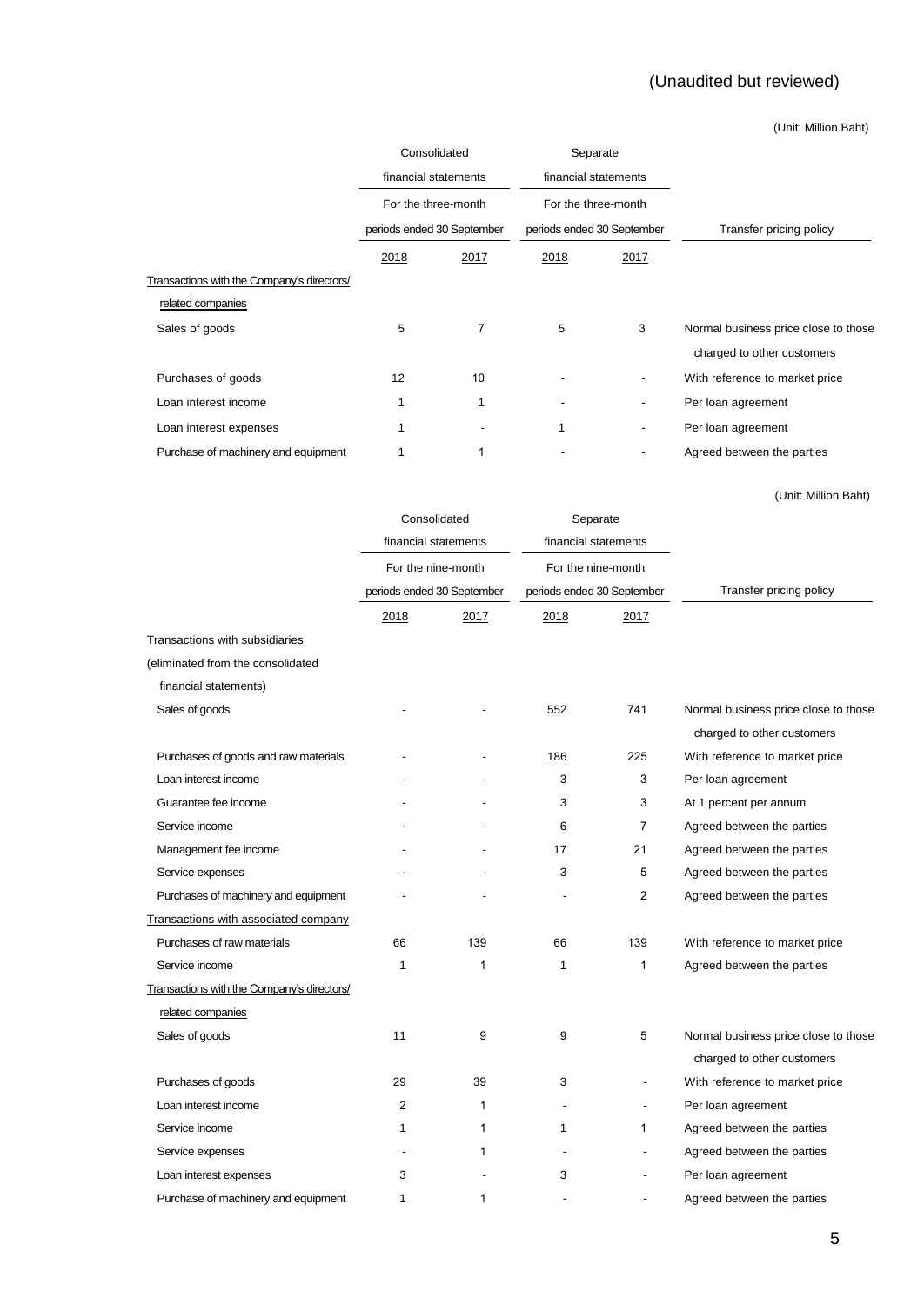As at 30 September 2018 and 31 December 2017, the balances of the accounts between the Company and those related parties are as follows:

|                                                        |                |                      | (Unit: Million Baht) |                      |  |
|--------------------------------------------------------|----------------|----------------------|----------------------|----------------------|--|
|                                                        | Consolidated   |                      |                      | Separate             |  |
|                                                        |                | financial statements |                      | financial statements |  |
|                                                        | 30 September   | 31 December          | 30 September         | 31 December          |  |
|                                                        | 2018           | 2017                 | 2018                 | 2017                 |  |
|                                                        |                | (Audited)            |                      | (Audited)            |  |
| Trade accounts receivable - related parties (Note 4)   |                |                      |                      |                      |  |
| Subsidiaries                                           |                |                      | 875                  | 785                  |  |
| Related companies (related by common directors)        | 43             | 37                   | 42                   | 36                   |  |
| Total                                                  | 43             | 37                   | 917                  | 821                  |  |
| Less: Allowance for doubtful accounts                  | (30)           | (29)                 | (216)                | (212)                |  |
| Total trade accounts receivable - related parties, net | 13             | 8                    | 701                  | 609                  |  |
| Other receivables - related parties (Note 4)           |                |                      |                      |                      |  |
| Subsidiaries                                           |                |                      | 55                   | 223                  |  |
| Related companies (related by common directors)        | $\overline{2}$ | $\overline{2}$       | $\overline{c}$       | 1                    |  |
| Subsidiary and related company's directors             | 13             | 11                   | 8                    | 5                    |  |
| Total                                                  | 15             | 13                   | 65                   | 229                  |  |
| Less: Allowance for doubtful accounts                  |                |                      | (25)                 | (180)                |  |
| Total other receivables - related parties, net         | 15             | 13                   | 40                   | 49                   |  |
| Accrued interest income - related parties (Note 4)     |                |                      |                      |                      |  |
| Subsidiaries                                           |                |                      | 30                   | 28                   |  |
| Related companies (related by common directors)        | 1              |                      |                      |                      |  |
| Total                                                  | 1              |                      | 30                   | 28                   |  |
| Less: Allowance for doubtful accounts                  |                |                      | (25)                 | (25)                 |  |
| Total accrued interest income - related parties, net   | 1              |                      | 5                    | 3                    |  |
| Amounts due from related parties                       |                |                      |                      |                      |  |
| Subsidiary and related company's directors             | 5              | 8                    | 5                    | 8                    |  |
| Total amounts due from related parties, net            | 5              | 8                    | 5                    | 8                    |  |
| Trade and other payables - related parties (Note 17)   |                |                      |                      |                      |  |
| Subsidiaries                                           |                |                      | 32                   | 35                   |  |
| Associated companies                                   | 3              |                      | 3                    |                      |  |
| Related companies (related by common directors)        | 29             | 26                   |                      |                      |  |
| The Company's directors                                | 1              |                      | 1                    |                      |  |
| Total trade and other payables - related parties       | 33             | 26                   | 36                   | 35                   |  |
|                                                        |                |                      |                      |                      |  |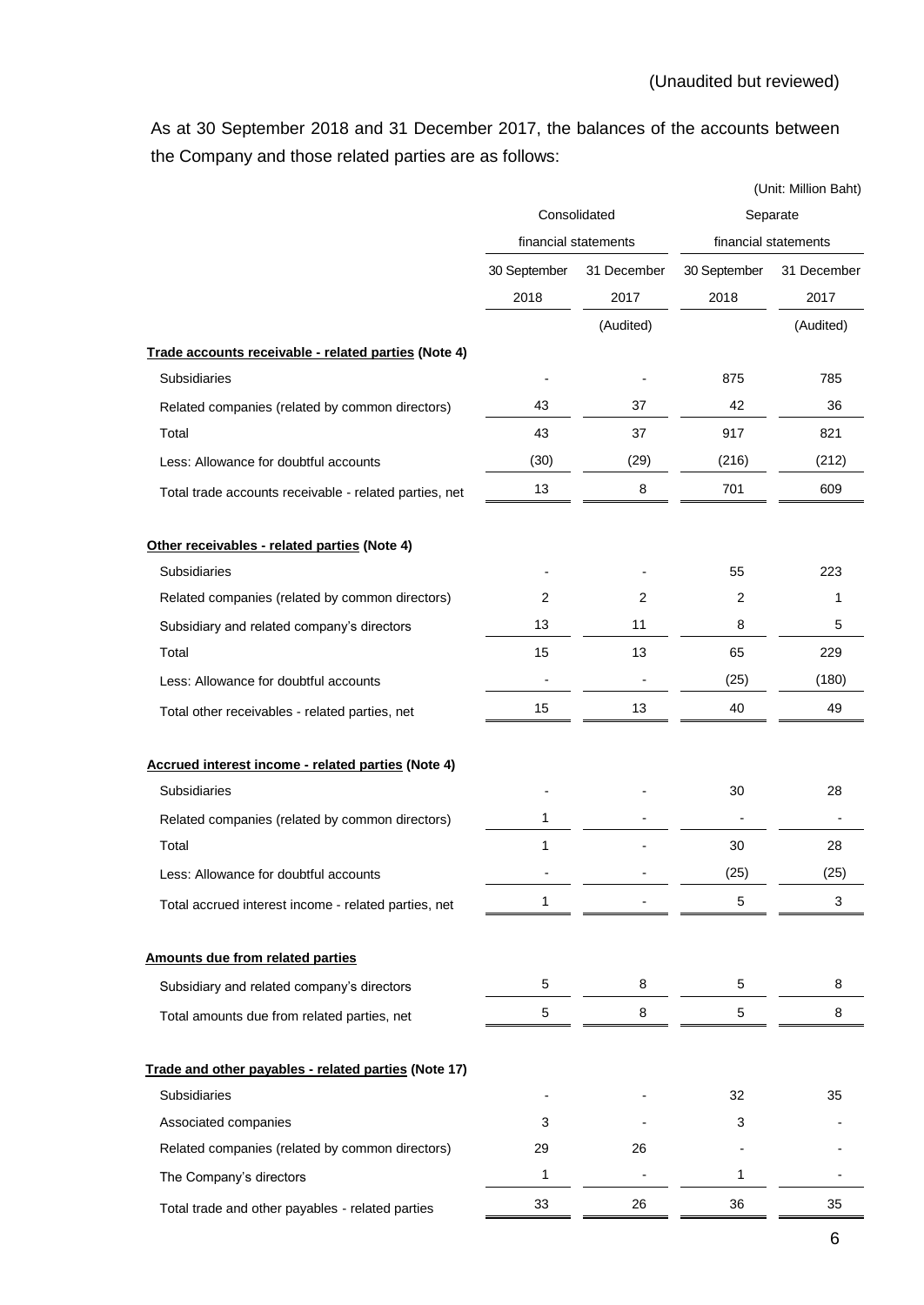# **Loans to related parties**

As at 30 September 2018 and 31 December 2017, the balances of loans between the Company and those related parties and the movement are as follows:

|                                                 |                      |                      |                      | (Unit: Million Baht) |  |
|-------------------------------------------------|----------------------|----------------------|----------------------|----------------------|--|
|                                                 | Consolidated         |                      |                      | Separate             |  |
|                                                 |                      | financial statements |                      | financial statements |  |
|                                                 | 30 September<br>2018 | 31 December<br>2017  | 30 September<br>2018 | 31 December<br>2017  |  |
|                                                 |                      | (Audited)            |                      | (Audited)            |  |
| Short-term loans to related parties             |                      |                      |                      |                      |  |
| <b>Subsidiaries</b>                             |                      |                      | 63                   | 48                   |  |
| Related companies (related by common directors) | 42                   | 26                   |                      |                      |  |
| Total                                           | 42                   | 26                   | 63                   | 48                   |  |
| Less: Allowance for doubtful accounts           |                      |                      | (19)                 | (20)                 |  |
| Total short-term loans to related parties, net  | 42                   | 26                   | 44                   | 28                   |  |
| Long-term loans to related parties              |                      |                      |                      |                      |  |
| <b>Subsidiaries</b>                             |                      |                      |                      |                      |  |
| Long-term loans                                 |                      |                      | 541                  | 561                  |  |
| Less: Allowance for doubtful accounts           |                      |                      | (210)                | (218)                |  |
| Long-term loans, net of current portion         |                      |                      | 331                  | 343                  |  |

(Unit: Million Baht)

|                            |                                  | Consolidated financial statements |            |            |                |               |
|----------------------------|----------------------------------|-----------------------------------|------------|------------|----------------|---------------|
|                            |                                  | Balance as at                     | Increase   | Decrease   | Unrealised     | Balance as at |
|                            |                                  | 31 December                       | during     | during     | gain (loss) on | 30 September  |
| Short-term loans           | Related by                       | 2017                              | the period | the period | exchange       | 2018          |
| A-List Corporate Co., Ltd. | The Director related to          |                                   |            |            |                |               |
|                            | the Company's director           | 23                                |            | ٠          |                | 23            |
| Supree Holding Co., Ltd.   | Shareholders related to          |                                   |            |            |                |               |
|                            | the Company's director           | 3                                 |            |            |                | 3             |
| PT sumberkreasi            | The Director is the Subsidiary's |                                   |            |            |                |               |
| Ciptalogam                 | director                         |                                   | 16         |            |                | 16            |
| Total short-term loans     |                                  | 26                                | 16         |            |                | 42            |

During the current period, the Company granted a short-term loan to a subsidiary, PT Pranda Marketing Indonesia amounting to USD 0.5 million or approximately Baht 16 million and the subsidiary granted a short-term loan to related company, PT Sumberkreasi Ciptalogam. The loan granted to the subsidiary and related company is unsecured and subject to interest at rate of 7.5 percent per annum. This loan is repayable within December 2018.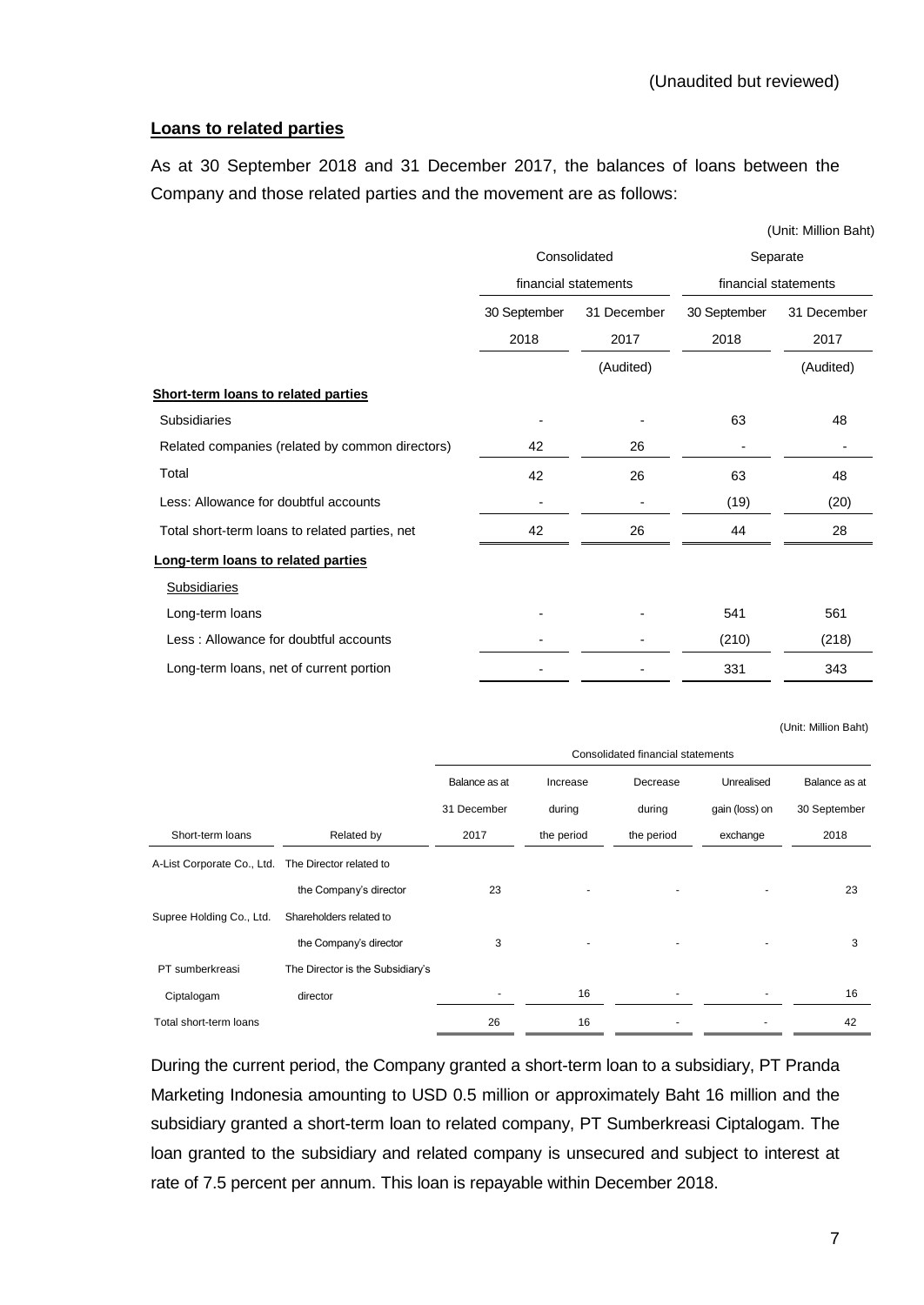#### (Unaudited but reviewed)

(Unit: Million Baht)

|                               |            | Separate financial statements |            |            |            |               |
|-------------------------------|------------|-------------------------------|------------|------------|------------|---------------|
|                               |            | Balance as at                 | Increase   | Decrease   | Unrealised | Balance as at |
|                               |            | 31 December                   | during     | during     | loss on    | 30 September  |
| Short-term loans              | Related by | 2017                          | the period | the period | exchange   | 2018          |
| Pranda & Kroll GmbH & Co. KG  | Subsidiary | 20                            |            |            | (1)        | 19            |
| H.GRINGOIRE s.a.r.I           | Subsidiary | 28                            |            |            |            | 28            |
| PT Pranda Marketing Indonesia | Subsidiary |                               | 16         | ۰          |            | 16            |
| Total short-term loans        |            | 48                            | 16         |            | (1)        | 63            |

#### (Unit: Million Baht)

|                              |            | Separate financial statements |            |            |            |               |  |
|------------------------------|------------|-------------------------------|------------|------------|------------|---------------|--|
|                              |            | Balance as at                 | Increase   | Decrease   | Unrealised | Balance as at |  |
|                              |            | 31 December                   | during     | during     | loss on    | 30 September  |  |
| Long-term loans              | Related by | 2017                          | the period | the period | exchange   | 2018          |  |
| Pranda & Kroll GmbH & Co. KG | Subsidiary | 27                            |            |            | (1)        | 26            |  |
| Pranda UK Ltd.               | Subsidiary | 338                           | -          |            | (13)       | 325           |  |
| H.GRINGOIRE s.a.r.I          | Subsidiary | 196                           |            |            | (6)        | 190           |  |
| Total long-term loans        |            | 561                           |            |            | (20)       | 541           |  |

Long-term loans to its three subsidiaries were subjected to interest rate of 7.5 percent per annum. In 2016, the Company ceased to calculate the said interest income of long-term loans because of the uncertainty in receiving repayments. The Company considered recording the allowance to be at the anticipated repayment amount of long-term loans and accrued interest income. (A total of Baht 102 million of interest income under the long-term loan agreements were not recognised as income. Interest income for the nine-month periods ended 30 September 2018 and 2017 amounting to Baht 30 million and Baht 31 million, respectively).

During the current period, the Company and its subsidiary, Pranda & Kroll GmbH & Co. KG, made an agreement to cease interest calculation of all loans which the Company granted to the subsidiary. This agreement became effective since 1 April 2018 onwards.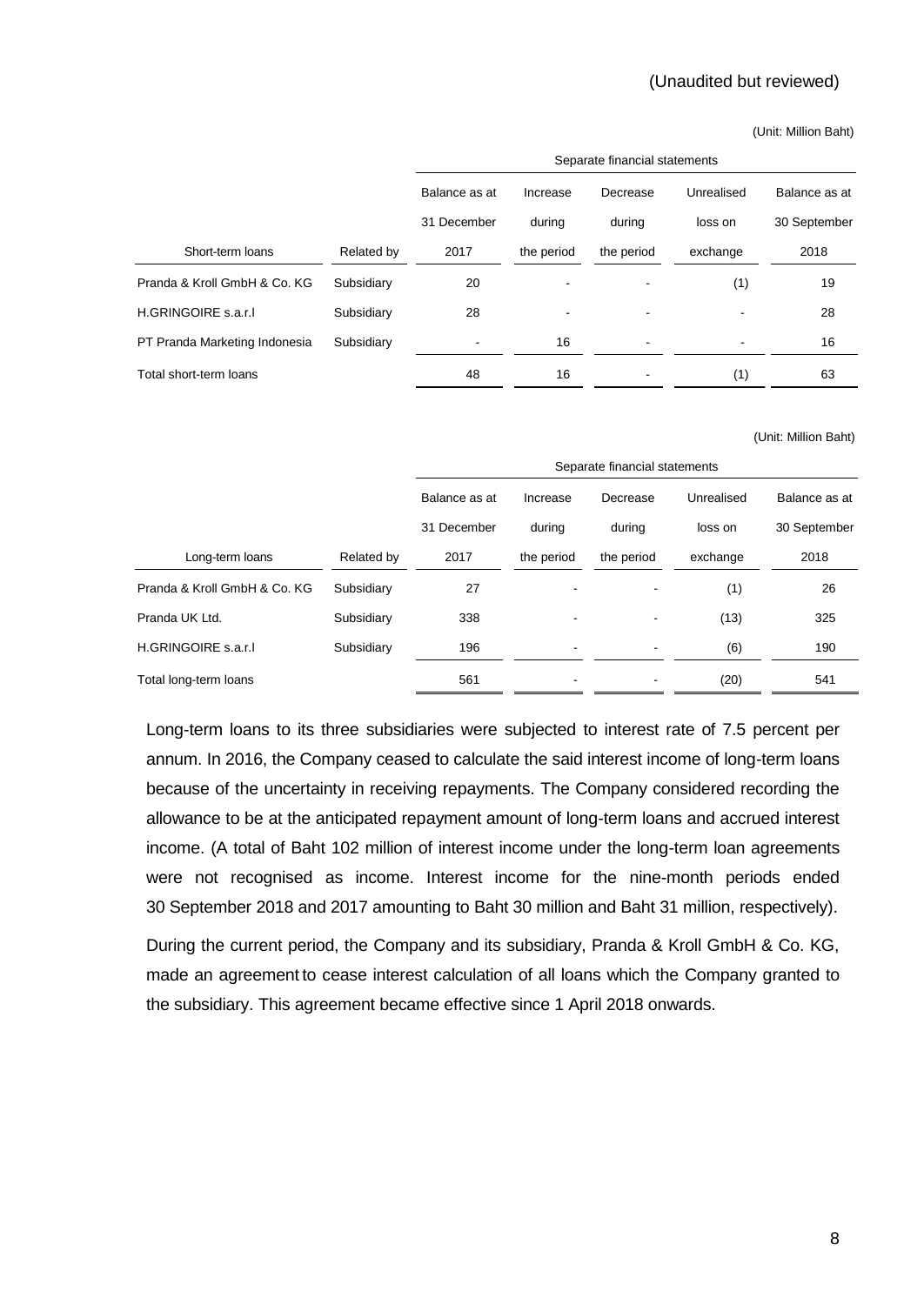# **Short-term loans from related parties**

As at 30 September 2018, The Company had short-term loans from the Company's directors amounting to Baht 50 million. These loans are unsecured and subject to interest at rate of 7.5 percent per annum. These loans are repayable within December 2018.

# Directors and management's benefits

During the three-month and nine-month periods ended 30 September 2018 and 2017, the Company and its subsidiaries had employee benefit expenses of their directors and management as below.

|                              | (Unit: Million Baht)                           |                      |                      |      |  |  |
|------------------------------|------------------------------------------------|----------------------|----------------------|------|--|--|
|                              | For the three-month periods ended 30 September |                      |                      |      |  |  |
|                              |                                                | Consolidated         | Separate             |      |  |  |
|                              |                                                | financial statements | financial statements |      |  |  |
|                              | 2018                                           | 2017                 | 2018                 | 2017 |  |  |
| Short-term employee benefits | 18.2                                           | 16.7                 | 8.0                  | 7.2  |  |  |
| Post-employment benefits     | 0.2                                            | 0.2                  | 0.1                  | 0.1  |  |  |
| Total                        | 18.4                                           | 16.9                 | 8.1                  | 7.3  |  |  |

(Unit: Million Baht)

|                              | Consolidated         |      | Separate             |      |  |
|------------------------------|----------------------|------|----------------------|------|--|
|                              | financial statements |      | financial statements |      |  |
|                              | 2018                 | 2017 | 2018                 | 2017 |  |
| Short-term employee benefits | 50.7                 | 48.6 | 21.3                 | 21.6 |  |
| Post-employment benefits     | 0.7                  | 0.3  | 0.4                  | 0.4  |  |
| Total                        | 51.4                 | 48.9 | 21.7                 | 22.0 |  |

#### Guarantee obligations with related parties

The Company has outstanding guarantee obligations with its related parties, as described in Note 28.3.1 to the financial statements.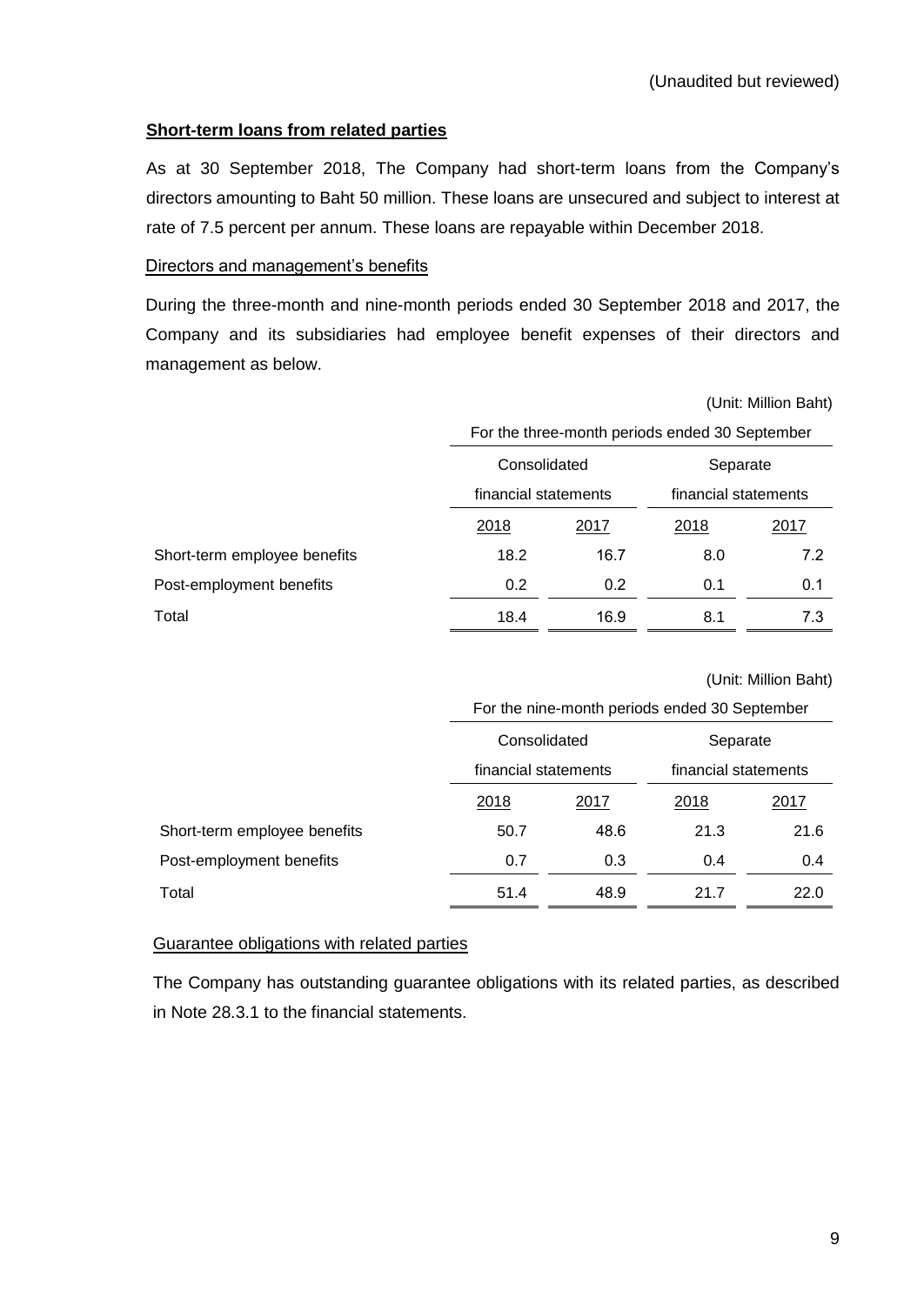# **4. Trade and other receivables**

|                                               | Consolidated         |                     | Separate             |                     |
|-----------------------------------------------|----------------------|---------------------|----------------------|---------------------|
|                                               | financial statements |                     | financial statements |                     |
|                                               | 30 September<br>2018 | 31 December<br>2017 | 30 September<br>2018 | 31 December<br>2017 |
|                                               |                      | (Audited)           |                      | (Audited)           |
| Trade accounts receivable - related parties   |                      |                     |                      |                     |
| Aged on the basis of due dates                |                      |                     |                      |                     |
| Not yet due                                   | 3,428                | 717                 | 73,639               | 119,816             |
| Past due                                      |                      |                     |                      |                     |
| Up to 3 months                                | 2,335                | 2,864               | 89,664               | 83,791              |
| 3 - 6 months                                  | 2,724                | 2,100               | 89,999               | 128,599             |
| $6 - 12$ months                               | 3,029                | 1,433               | 209,789              | 90,133              |
| Over 12 months                                | 31,788               | 29,833              | 454,337              | 398,775             |
| Total                                         | 43,304               | 36,947              | 917,428              | 821,114             |
| Less: Allowance for doubtful debts            | (29, 927)            | (28, 671)           | (216, 751)           | (212, 391)          |
| Total trade accounts receivable -             |                      |                     |                      |                     |
| related parties, net (Note 3)                 | 13,377               | 8,276               | 700,677              | 608,723             |
| Trade accounts receivable - unrelated parties |                      |                     |                      |                     |
| Aged on the basis of due dates                |                      |                     |                      |                     |
| Not yet due                                   | 226,207              | 195,416             | 149,397              | 88,243              |
| Past due                                      |                      |                     |                      |                     |
| Up to 3 months                                | 98,788               | 142,318             | 43,366               | 24,610              |
| 3 - 6 months                                  | 25,486               | 16,851              | 1,960                | 6,436               |
| $6 - 12$ months                               | 10,417               | 12,424              |                      | 233                 |
| Over 12 months                                | 34,591               | 46,357              | 27,559               | 28,373              |
| Total                                         | 395,489              | 413,366             | 222,282              | 147,895             |
| Less: Allowance for doubtful debts            | (36, 897)            | (44, 176)           | (27, 595)            | (28, 373)           |
| Total trade accounts receivable -             |                      |                     |                      |                     |
| unrelated parties, net                        | 358,592              | 369,190             | 194,687              | 119,522             |
| Total trade accounts receivable, net          | 371,969              | 377,466             | 895,364              | 728,245             |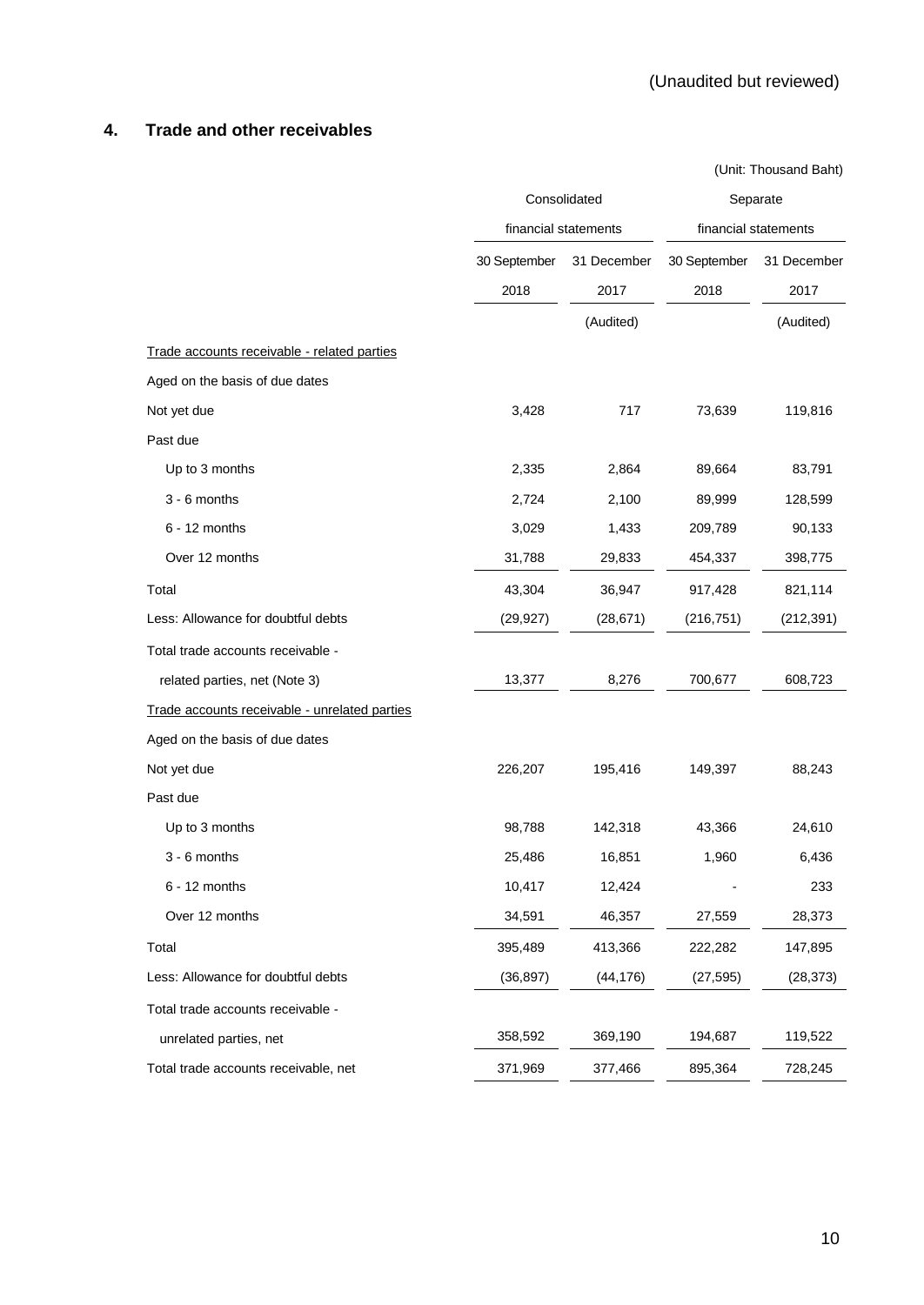#### (Unaudited but reviewed)

(Unit: Thousand Baht)

|                                                    | Consolidated         |             | Separate             |             |
|----------------------------------------------------|----------------------|-------------|----------------------|-------------|
|                                                    | financial statements |             | financial statements |             |
|                                                    | 30 September         | 31 December | 30 September         | 31 December |
|                                                    | 2018                 | 2017        | 2018                 | 2017        |
|                                                    |                      | (Audited)   |                      | (Audited)   |
| Other receivables                                  |                      |             |                      |             |
| Other receivables - related parties (Note 3)       | 15,224               | 12,532      | 64,927               | 229,101     |
| Other receivables - unrelated parties              | 9,188                | 14,166      | 685                  | 692         |
| Accrued interest income - related parties (Note 3) | 880                  |             | 29,663               | 27,983      |
| Accrued interest income                            | 2,252                | 2,260       | 2,135                | 2,120       |
| Total                                              | 27,544               | 28,958      | 97,410               | 259,896     |
| Less: Allowance for doubtful debts                 | (5, 433)             | (4,794)     | (52,260)             | (207, 437)  |
| Total other receivables, net                       | 22,111               | 24,164      | 45,150               | 52,459      |
| Total trade and other receivables, net             | 394,080              | 401,630     | 940,514              | 780,704     |

#### **5. Reduce cost to net realisable value of inventories**

Movements in the reduce cost to net realisable value of inventories account for the nine-month periods ended 30 September 2018 are summarised below.

|                                                         |                      | (Unit: Thousand Baht) |
|---------------------------------------------------------|----------------------|-----------------------|
|                                                         | Consolidated         | Separate              |
|                                                         | financial statements | financial statements  |
| Balance as at 1 January 2018                            | 218,285              | 162,087               |
| Add: Reduce cost to net realisable value of inventories | 4,087                | 1,934                 |
| Less: Reversal of reduce cost to net realisable value   |                      |                       |
| of inventories                                          | (7, 710)             | (2, 476)              |
| Balance as at 30 September 2018                         | 214,662              | 161,545               |

As at 30 September 2018, the Company has pledged most of the Company's inventories to secure credit facilities from commercial banks amounting to Baht 500 million. In addition, an overseas subsidiary has pledged inventories of IDR 3,000 million or approximately Baht 7 million to secure credit facilities from an overseas commercial bank as described in Note 15 and Note 19 to the financial statements.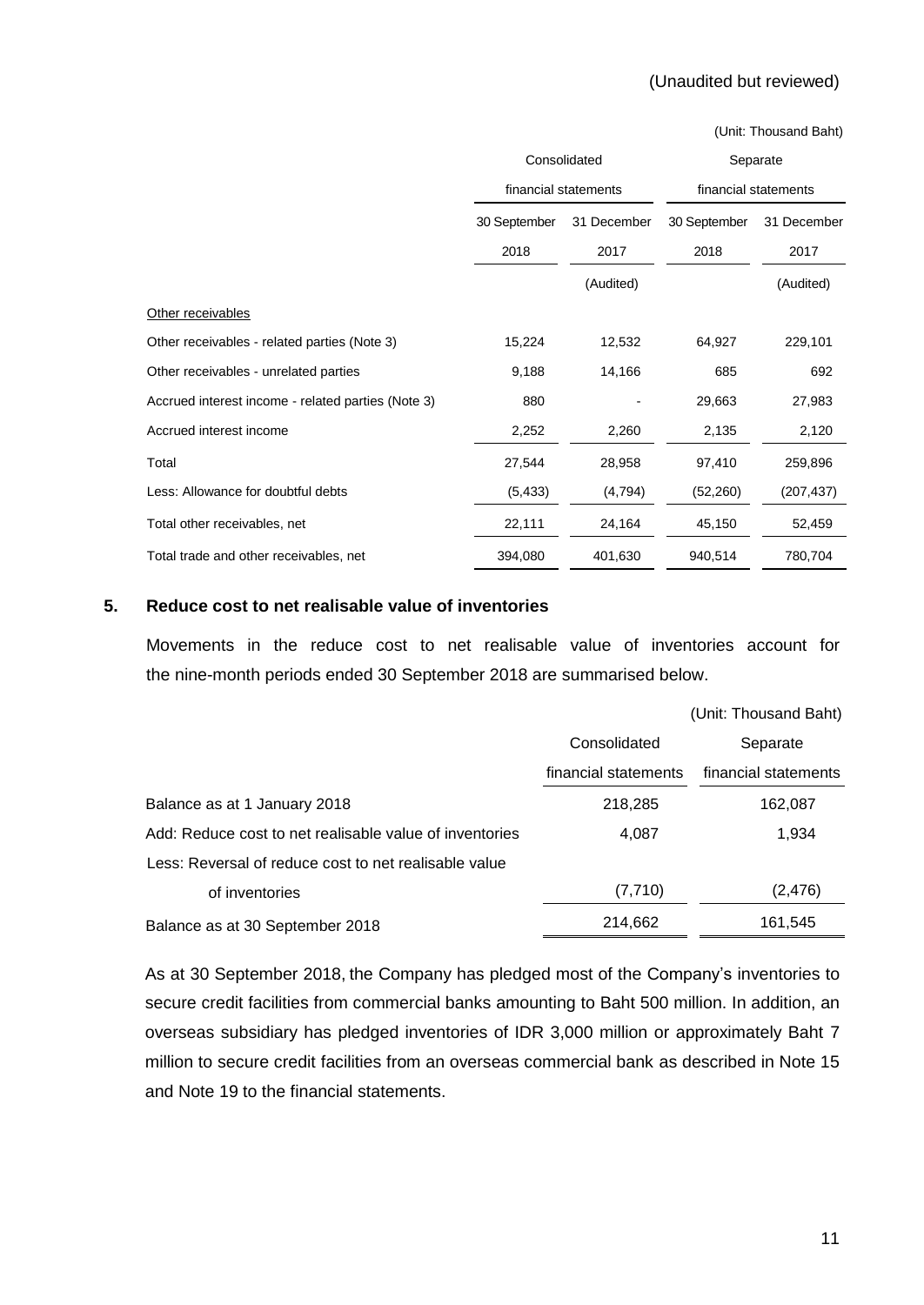## **6. Assets held for sale**

On 7 November 2017, the Company's Board of Directors passed a resolution for the Company to enter into a sale and purchase agreement for certain land held for development with an unrelated party. The Company received deposits on the same date. The management expects to transfer the ownership of the land held for development within 6 months from the agreement date.

Subsequently on 8 May 2018, the Company sold, transferred ownership of totaling of Baht 443 million and redeemed the land held for development pledged to secure credit facility from a commercial bank.

# **7. Restricted bank deposits**

The outstanding balances represented the Company's deposits with bank pledged to secure the credit facilities, and the subsidiaries' deposits with banks, pledged to secure the bank overdraft, and the letter of guarantee issued by bank on behalf of subsidiary for electricity use.

#### **8. Investments in subsidiaries**

Details of investments in subsidiaries as presented in separate financial statements are as follows:

| Company's name                                 | Cost              |                  |
|------------------------------------------------|-------------------|------------------|
|                                                | 30 September 2018 | 31 December 2017 |
|                                                |                   | (Audited)        |
| Pranda North America, Inc.                     | 120,283           | 120,283          |
| H.GRINGOIRE s.a.r.l.                           | 344,423           | 344,423          |
| Pranda UK Ltd.                                 | 28,973            | 28,973           |
| Pranda Vietnam Co., Ltd.                       | 48,180            | 48,180           |
| Primagold International Co., Ltd.              | 200,000           | 200,000          |
| Crystaline Co., Ltd.                           | 96,000            | 96,000           |
| Pranda Lodging Co., Ltd.                       | 41,125            | 41,125           |
| Guangzhou Pangda Zhubao Shoushi Youxian Gongsi |                   | 112,523          |
| Pranda & Kroll GmbH & Co. KG                   | 573,303           | 573,303          |
| Pranda Jewelry Private Limited                 | 44,255            | 44,255           |
| Pranda Trading (Shenzhen) Limited              | 17,437            | 17,437           |
| Total                                          | 1,513,979         | 1,626,502        |
| Less: Allowance for impairment of investments  | (862, 714)        | (975, 237)       |
| Investments in subsidiaries, net               | 651,265           | 651,265          |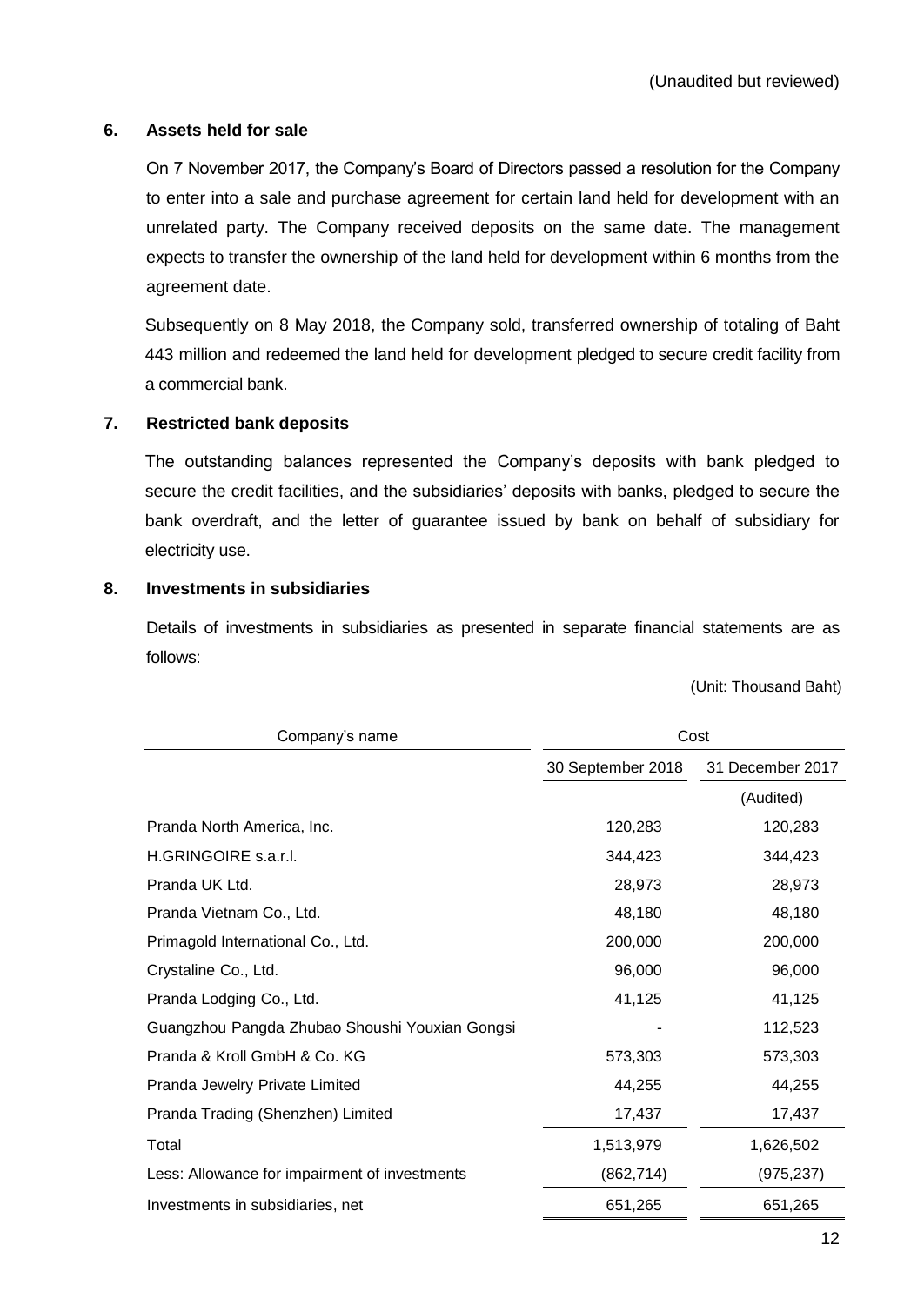# **Subsidiary - Pranda & Kroll GmbH & Co. KG**

On 13 February 2018, a meeting of the Company's Board of Directors passed a resolution to dissolve a subsidiary, Pranda & Kroll GmbH & Co. KG, since 13 February 2018 onwards. At present, the subsidiary is in the process of liquidation. This subsidiary is not a significant segment of the Group, therefore, there is no significant impact on the consolidated financial statements.

# **Subsidiary - Guangzhou Pangda Zhubao Shoushi Youxian Gongsi**

On 27 September 2013, a meeting of the Company's Board of Directors passed a resolution to dissolve a subsidiary, Guangzhou Pangda Zhubao Shoushi Youxian Gongsi, on 27 September 2013. This subsidiary is not a significant segment of the Group, therefore, there is no significant impact on the consolidated financial statements. In addition, the Company has made full allowance for impairment loss on investment in this subsidiary.

Subsequently on 27 June 2018, the subsidiary was liquidated. The Company write off net investment of this subsidiary and recorded gain on liquidation of subsidiary company of Baht 2 million in the consolidated income statement.

|                                               | (Unit: Thousand Baht)             |                  |  |  |
|-----------------------------------------------|-----------------------------------|------------------|--|--|
|                                               | Consolidated financial statements |                  |  |  |
| Company's name                                | Investment value - equity method  |                  |  |  |
|                                               | 30 September 2018                 | 31 December 2017 |  |  |
|                                               |                                   | (Audited)        |  |  |
| KZ-Pranda Co., Ltd.                           |                                   |                  |  |  |
| - Cost                                        | 3,600                             | 3,600            |  |  |
| - Accumulated share of profit                 | 5,691                             | 5,379            |  |  |
| Total carrying amounts based on equity method | 9.291                             | 8.979            |  |  |

#### **9. Investment in associated company**

|                     | Separate financial statements |                    |              |                             |                           |                   |
|---------------------|-------------------------------|--------------------|--------------|-----------------------------|---------------------------|-------------------|
|                     |                               |                    |              | Allowance for impairment of | Carrying amounts based on |                   |
| Company's name      |                               | Cost<br>investment |              |                             |                           | cost method - net |
|                     | 30 September                  | 31 December        | 30 September | 31 December                 | 30 September              | 31 December       |
|                     | 2018                          | 2017               | 2018         | 2017                        | 2018                      | 2017              |
|                     |                               | (Audited)          |              | (Audited)                   |                           | (Audited)         |
| KZ-Pranda Co., Ltd. | 3.600                         | 3,600              | (3,600)      | (3,600)                     |                           |                   |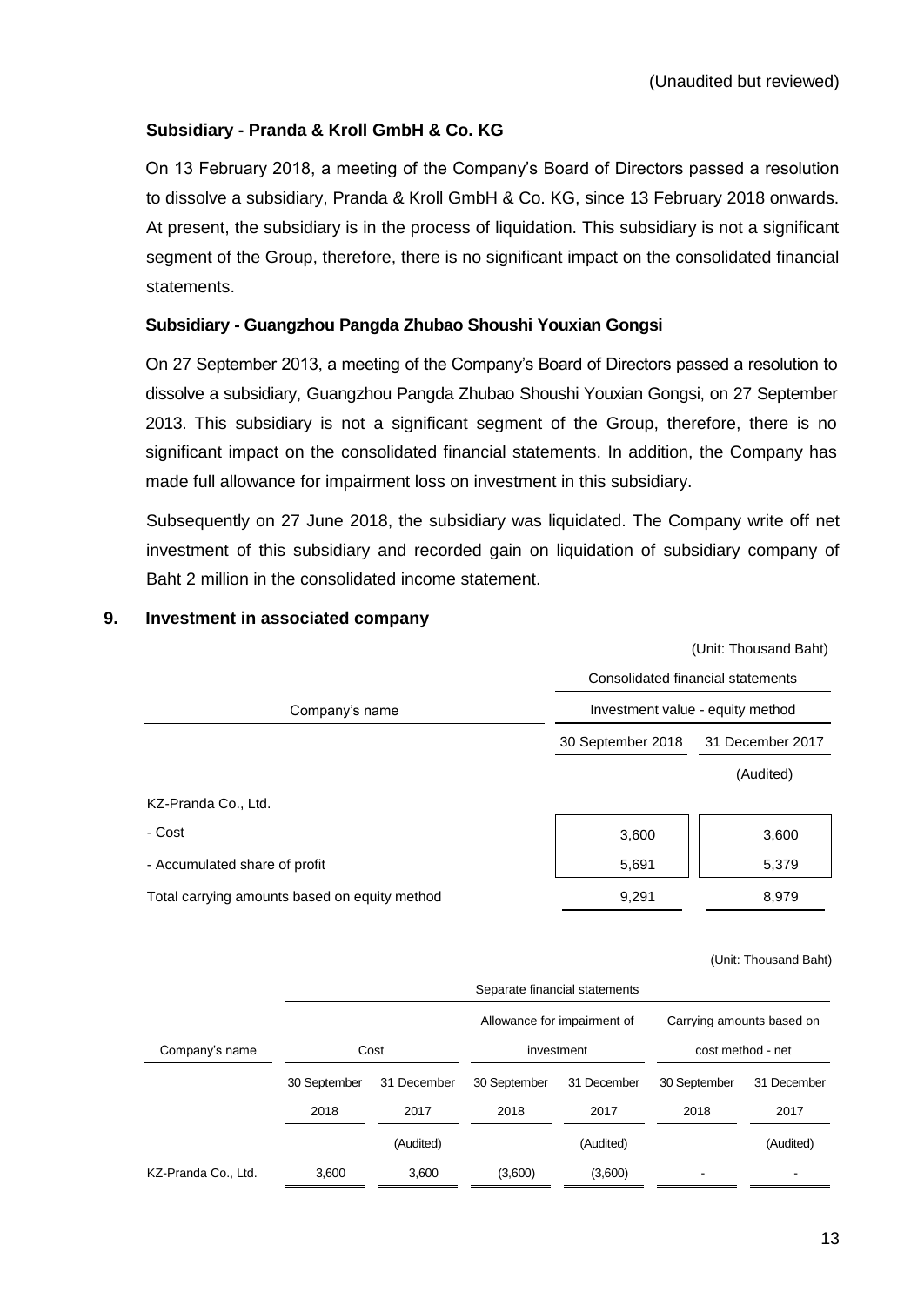The share of profit from investment in associated company included in the consolidated income statements have been calculated from the financial statement prepared by management of this company but is not reviewed by its auditor. However, the Company's management believes that there would be no material difference if this financial statement had been reviewed by its auditor.

#### **10. Other long-term investments**

Other long-term investments as at 30 September 2018 and 31 December 2017 are summarised below:

|                                           | (Unit: Thousand Baht)             |            |                  |            |  |
|-------------------------------------------|-----------------------------------|------------|------------------|------------|--|
|                                           | Consolidated financial statements |            |                  |            |  |
|                                           | 30 September 2018                 |            | 31 December 2017 |            |  |
|                                           | Cost/                             |            | Cost/            |            |  |
|                                           | Amortised cost                    | Fair value | Amortised cost   | Fair value |  |
|                                           |                                   |            | (Audited)        |            |  |
| Available-for-sale securities             |                                   |            |                  |            |  |
| Overseas marketable equity securities     | 97,979                            | 25,182     | 97,979           | 35,677     |  |
| Less: Deficit on changes in value of      |                                   |            |                  |            |  |
| investments in securities available       |                                   |            |                  |            |  |
| for sales                                 | (72, 797)                         |            | (62, 302)        |            |  |
|                                           | 25,182                            |            | 35,677           |            |  |
| <b>Other investments</b>                  |                                   |            |                  |            |  |
| Overseas non-marketable equity securities | 14,490                            |            | 14,490           |            |  |
| Total other long-term investments         | 39,672                            |            | 50,167           |            |  |

|                                           | Separate financial statements |            |                  |            |  |
|-------------------------------------------|-------------------------------|------------|------------------|------------|--|
|                                           | 30 September 2018             |            | 31 December 2017 |            |  |
|                                           | Cost/                         |            |                  |            |  |
|                                           | Amortised cost                | Fair value | Amortised cost   | Fair value |  |
|                                           |                               |            | (Audited)        |            |  |
| Available-for-sale securities             |                               |            |                  |            |  |
| Overseas marketable equity securities     | 97,979                        | 25,182     | 97,979           | 35,677     |  |
| Less: Deficit on changes in value of      |                               |            |                  |            |  |
| investments in securities available       |                               |            |                  |            |  |
| for sales                                 | (72, 797)                     |            | (62, 302)        |            |  |
|                                           | 25,182                        |            | 35,677           |            |  |
| <b>Other investments</b>                  |                               |            |                  |            |  |
| Overseas non-marketable equity securities | 13,350                        |            | 13,350           |            |  |
| Total other long-term investments         | 38,532                        |            | 49,027           |            |  |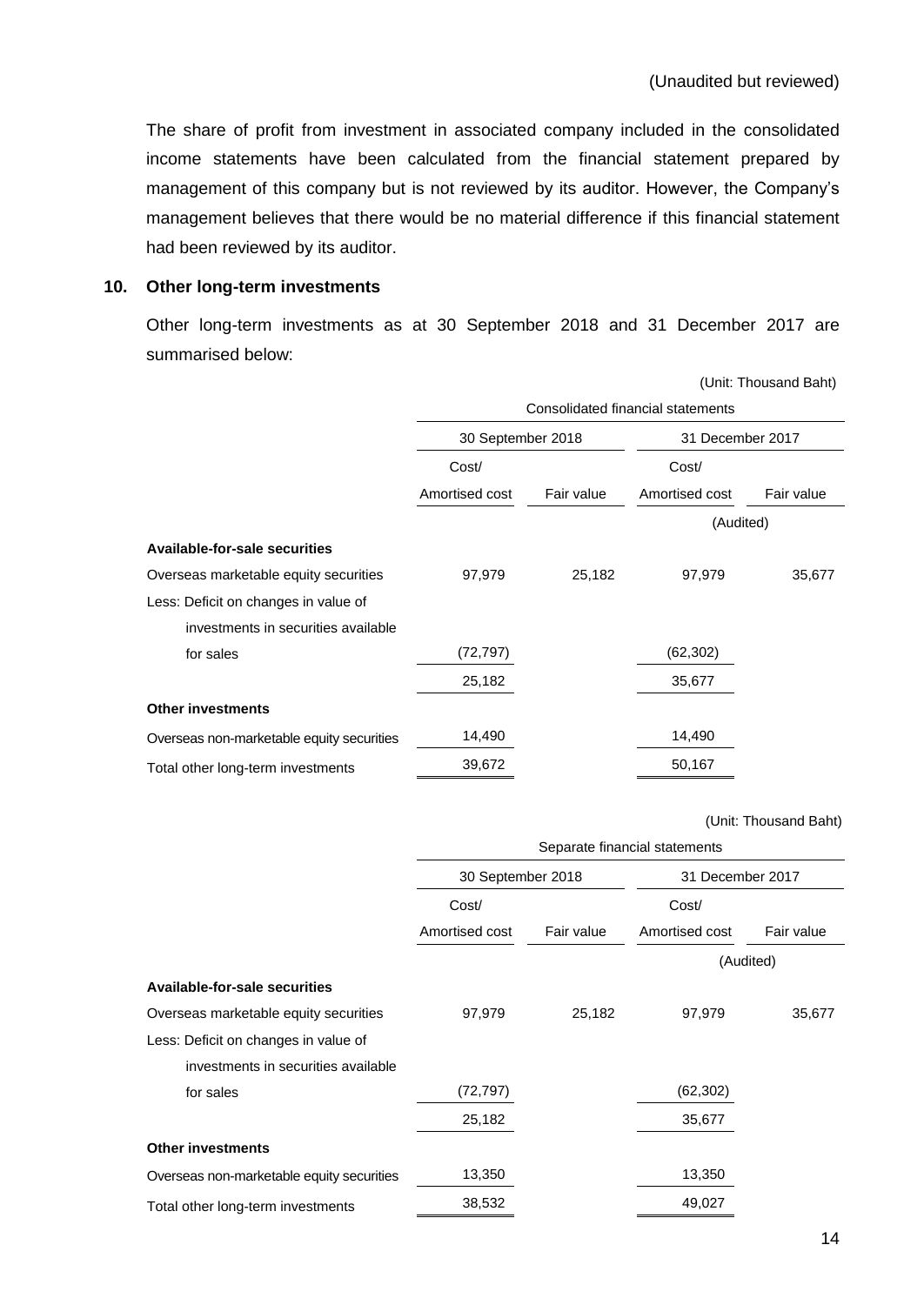# **11. Other receivables**

The outstanding balances as at 30 September 2018 and 31 December 2017 are presented below.

|                                 | (Unit: Thousand Baht)              |           |  |  |
|---------------------------------|------------------------------------|-----------|--|--|
|                                 | Consolidated / Separate            |           |  |  |
|                                 | financial statements               |           |  |  |
|                                 | 30 September 2018 31 December 2017 |           |  |  |
|                                 |                                    | (Audited) |  |  |
| Promissory note                 | 50,120                             | 50,568    |  |  |
| Less: Allowance for devaluation | (50, 120)                          | (50,568)  |  |  |
| Other receivable, net           |                                    |           |  |  |

# **12. Investment properties**

Movements of the investment properties account during the nine-month period ended 30 September 2018 are summarised below.

|                                        |                      | (Unit: Thousand Baht) |
|----------------------------------------|----------------------|-----------------------|
|                                        | Consolidated         | Separate              |
|                                        | financial statements | financial statements  |
| Net book value as at 1 January 2018    | 589,573              | 577,552               |
| Less: Depreciation for the period      | (300)                |                       |
| Net book value as at 30 September 2018 | 589,273              | 577,552               |

The Company has mortgaged investment properties of the Company and a local subsidiary with a total net book value as at 30 September 2018 of approximately Baht 587 million (31 December 2017: Baht 588 million) as collateral against credit facilities which the Company received from commercial banks (The Company only: Baht 577 million (31 December 2017: Baht 577 million)).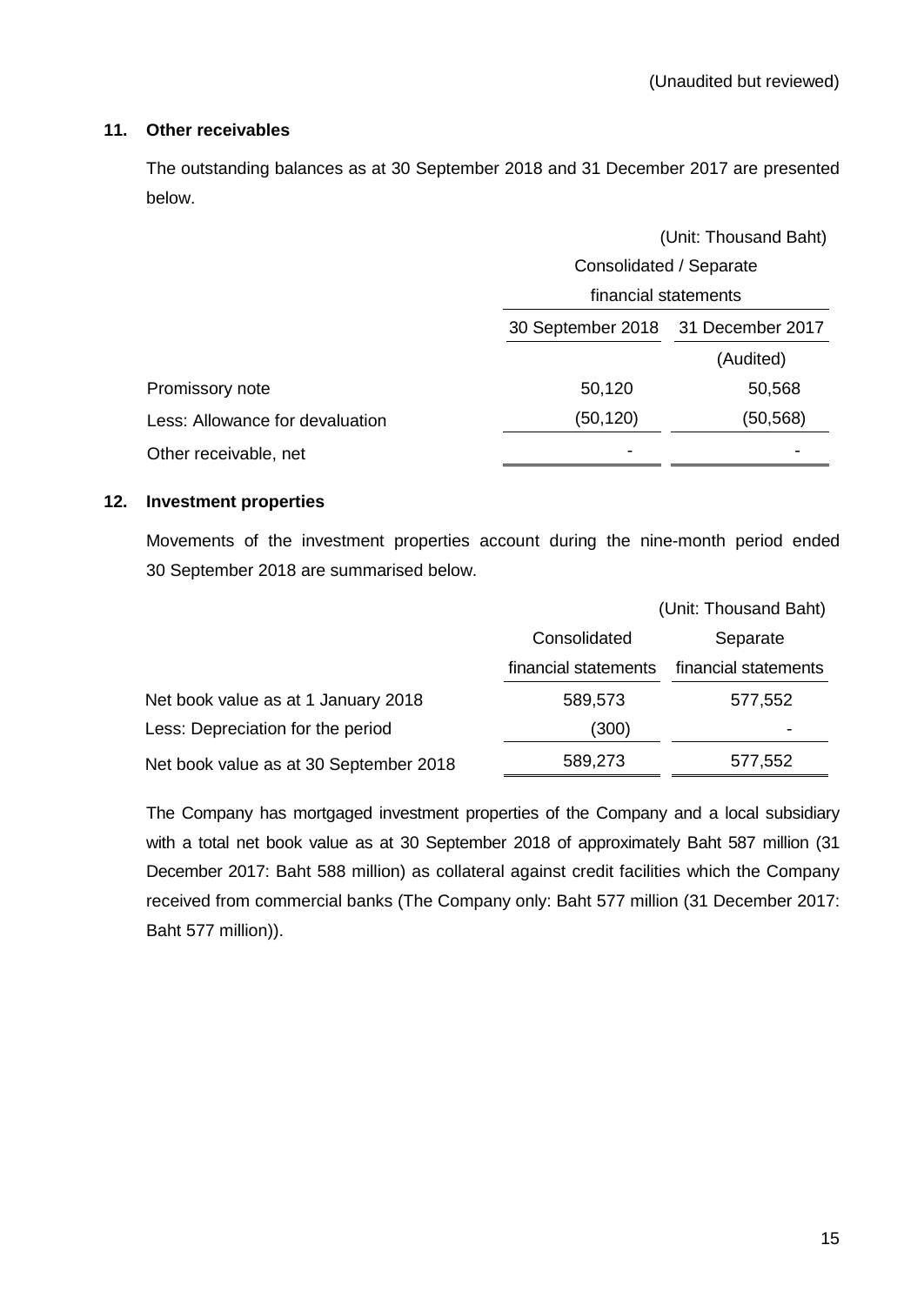# **13. Property, plant and equipment**

Movements of the property, plant and equipment account during the nine-month period ended 30 September 2018 are summarised below.

|                                              |                      | (Unit: Thousand Baht) |
|----------------------------------------------|----------------------|-----------------------|
|                                              | Consolidated         | Separate              |
|                                              | financial statements | financial statements  |
| Net book value as at 1 January 2018          | 699,767              | 576,398               |
| Acquisitions during the period - at cost     | 12,688               | 4,233                 |
| Disposals during the period - net book value |                      |                       |
| as at disposal date                          | (376)                | (78)                  |
| Depreciation for the period                  | (51, 152)            | (34,795)              |
| Translation adjustment during the period     | (6,506)              |                       |
| Net book value as at 30 September 2018       | 654,421              | 545,758               |

The Company and its subsidiaries have mortgaged their property, plant and equipment with a total net book value as at 30 September 2018 of approximately Baht 435 million (31 December 2017: Baht 458 million) as collateral against credit facilities received from commercial banks (The Company only: Baht 379 million (31 December 2017: Baht 393 million)).

#### **14. Income tax**

Part of the Company's operations has been granted promotional privileges from the Board of Investment, including exemption from corporate income tax on profits for a period of eight years, commencing as from the date of first earnings operating income. The Company has started to receive privileges of certificate No. 1616 (2)/2553 on 4 January 2011.

Interim corporate income tax of the Company was calculated on profit (loss) before income tax from operations without BOI promotional privileges for the periods, after adding back expenses and deducting income which are disallowable for tax computation purposes, using the estimated effective tax rate for the year.

Interim corporate income tax of the local subsidiaries were calculated on profit (loss) before income tax for the periods, after adding back expenses and deducting income which are disallowable for tax computation purposes, using the estimated effective tax rate for the year.

Interim corporate income tax of the overseas subsidiaries were calculated in accordance with the accounting standards and/or tax law of that company's country of domicile.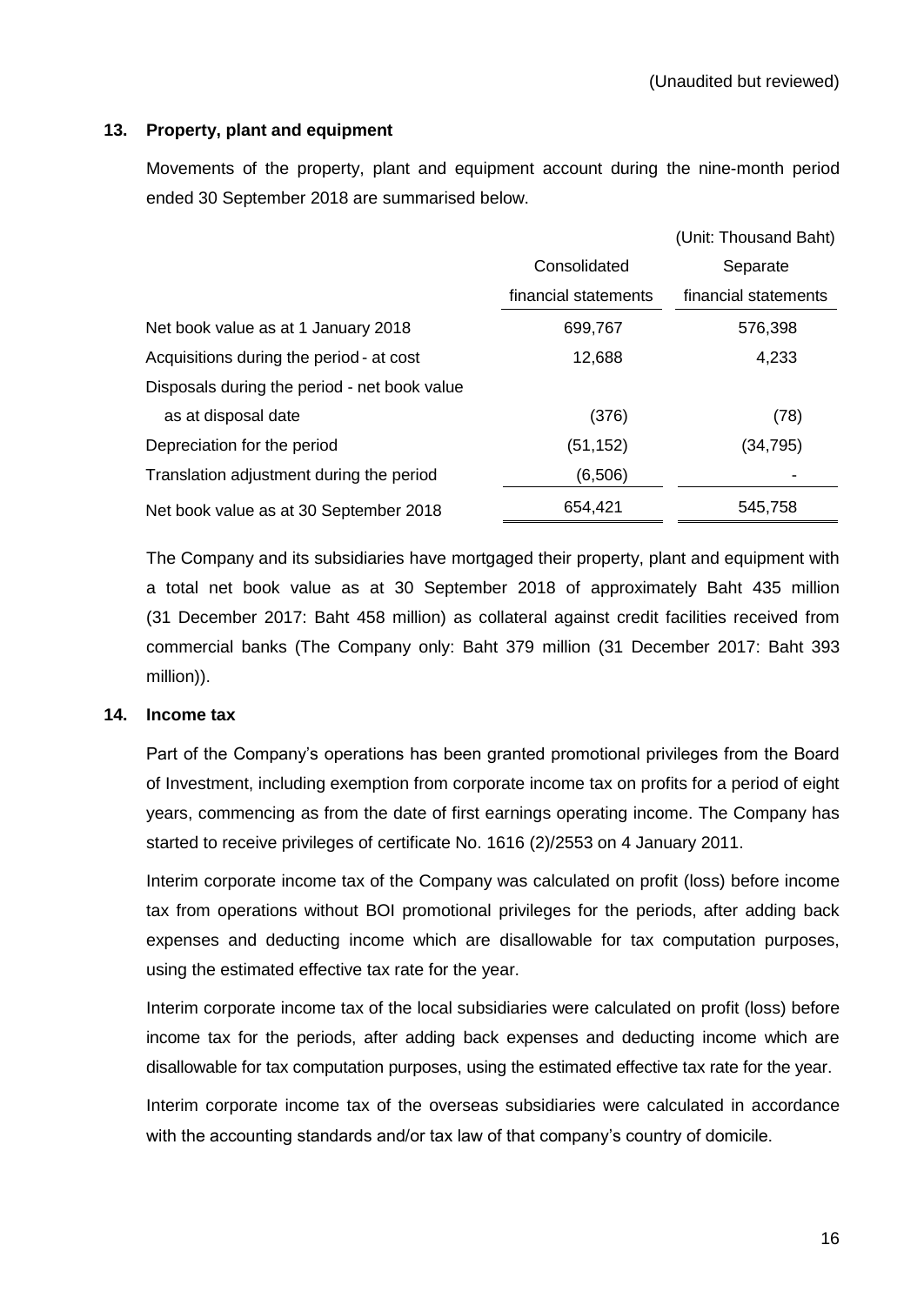Tax expenses (income) for the three-month and nine-month periods ended 30 September 2018 and 2017 are made up as follows:

|                                         |              |                                                                           |             | (Unit: Thousand Baht)       |
|-----------------------------------------|--------------|---------------------------------------------------------------------------|-------------|-----------------------------|
|                                         | Consolidated |                                                                           | Separate    |                             |
|                                         |              | financial statements<br>For the three-month periods<br>ended 30 September |             | financial statements        |
|                                         |              |                                                                           |             | For the three-month periods |
|                                         |              |                                                                           |             | ended 30 September          |
|                                         | 2018         | <u> 2017 </u>                                                             | <u>2018</u> | 2017                        |
| <b>Current income tax:</b>              |              |                                                                           |             |                             |
| Interim corporate income tax charge     | (717)        | 991                                                                       | (4,222)     |                             |
| Deferred tax:                           |              |                                                                           |             |                             |
| Relating to origination and reversal of |              |                                                                           |             |                             |
| temporary differences                   | 12,970       | (114)                                                                     | 12,946      | (362)                       |
| Tax expenses (income) reported in the   |              |                                                                           |             |                             |
| statements of income                    | 12,253       | 877                                                                       | 8,724       | (362)                       |

|                                         |                                      |         |                                  | (Unit: Thousand Baht) |
|-----------------------------------------|--------------------------------------|---------|----------------------------------|-----------------------|
|                                         | Consolidated<br>financial statements |         | Separate<br>financial statements |                       |
|                                         |                                      |         |                                  |                       |
|                                         | For the nine-month periods           |         | For the nine-month periods       |                       |
|                                         | ended 30 September                   |         | ended 30 September               |                       |
|                                         | 2018                                 | 2017    | 2018                             | 2017                  |
| <b>Current income tax:</b>              |                                      |         |                                  |                       |
| Interim corporate income tax charge     | 22,754                               | 1,585   | 14,523                           |                       |
| Income tax expenses resulting from tax  |                                      |         |                                  |                       |
| assessment                              | 10,604                               |         | 10,604                           |                       |
| Deferred tax:                           |                                      |         |                                  |                       |
| Relating to origination and reversal of |                                      |         |                                  |                       |
| temporary differences                   | 35,241                               | (2,851) | 34,090                           | (2, 477)              |
| Tax expenses (income) reported in the   |                                      |         |                                  |                       |
| statements of income                    | 68,599                               | (1,266) | 59,217                           | (2, 477)              |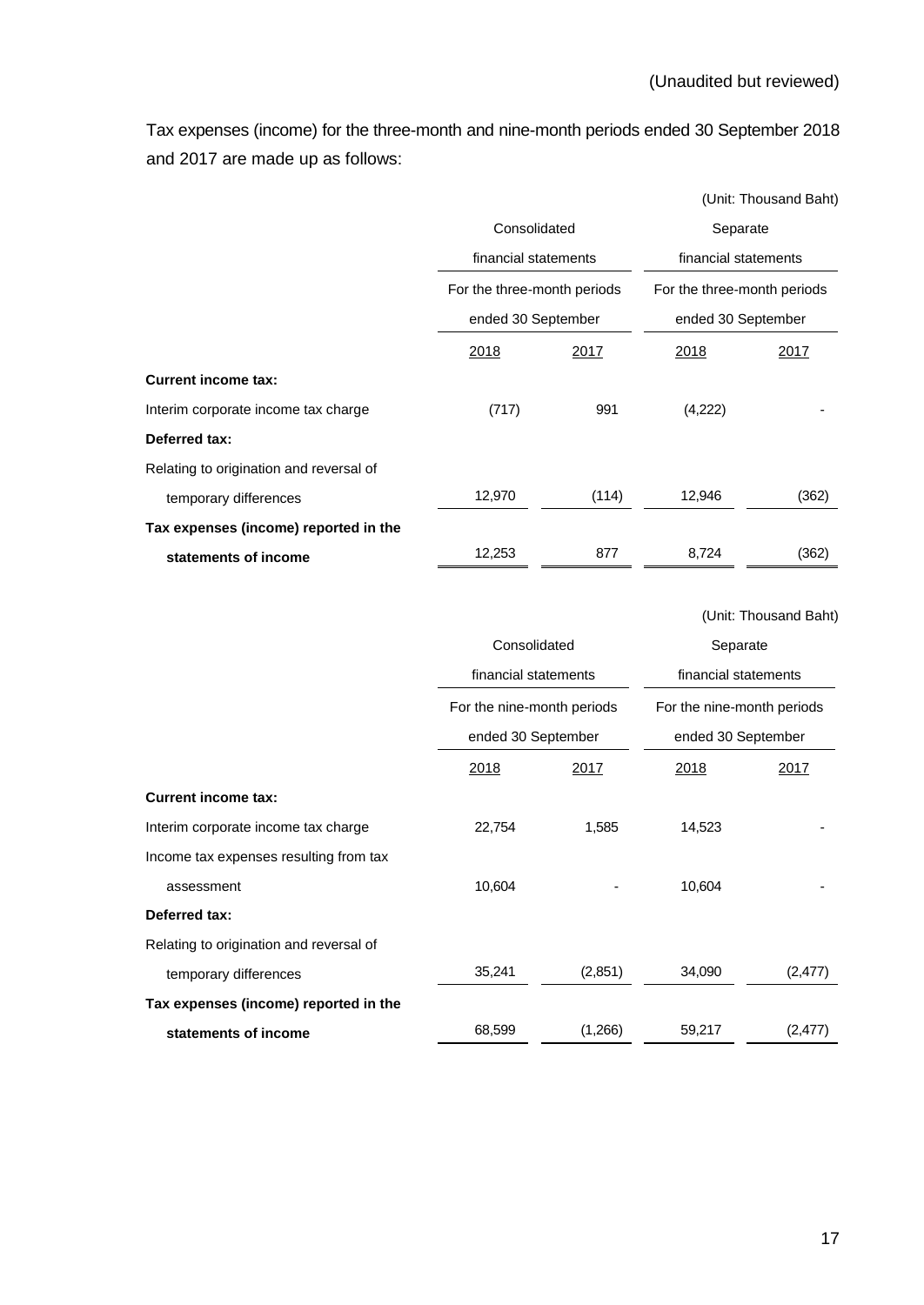(Unit: Thousand Baht)

|                        |                     | Interest rate |              | Consolidated         | Separate             |             |
|------------------------|---------------------|---------------|--------------|----------------------|----------------------|-------------|
|                        | (percent per annum) |               |              | financial statements | financial statements |             |
|                        | 30 September        | 31 December   | 30 September | 31 December          | 30 September         | 31 December |
|                        | 2018                | 2017          | 2018         | 2017                 | 2018                 | 2017        |
|                        |                     | (Audited)     |              | (Audited)            |                      | (Audited)   |
| <b>Bank overdrafts</b> | <b>MOR</b>          | <b>MOR</b>    |              | 15,160               |                      | 15,160      |
| Short-term loans from  | MLR - 2.75,         | MLR - 2.50,   |              |                      |                      |             |
| financial institutions | 3.00, 5.25,         | 2.90, 5.50,   |              |                      |                      |             |
|                        | 10.25               | 11.25         | 352,732      | 296,008              | 284,652              | 179,800     |
| Total                  |                     |               | 352,732      | 311,168              | 284.652              | 194.960     |

#### **15. Bank overdrafts and short-term loans from financial institutions**

Bank overdrafts and short-term loans from financial institutions of the Company are secured by pledges most of inventories of the Company, mortgage of the Company's land with structures thereon, and investment properties and guaranteed by the Company's directors.

Bank overdrafts and short-term loans from financial institutions of a local subsidiary company are guaranteed by the Company.

Bank overdrafts of a local subsidiary company are secured by fixed deposits pledged with the bank.

Short-term loan from financial institution of an overseas subsidiary is secured by pledges of some inventories of the subsidiary company, some assets of the subsidiary's director and a building of the non-controlling interest of the subsidiary company.

#### **16. Bills of exchange**

|                                                |                      | (Unit: Thousand Baht) |
|------------------------------------------------|----------------------|-----------------------|
|                                                | Consolidated         | Separate              |
|                                                | financial statements | financial statements  |
| Balance as at 1 January 2018                   | 213,816              | 163,985               |
| Add: Issuance of bills of exchange             | 90,000               | 40,000                |
| Add: Amortisation of prepaid interest expenses | 8,335                | 6,814                 |
| Less: Repayment                                | (230,000)            | (180,000)             |
| Less: Prepaid interest expenses                | (3,013)              | (1, 492)              |
| Balance as at 30 September 2018                | 79,138               | 29,307                |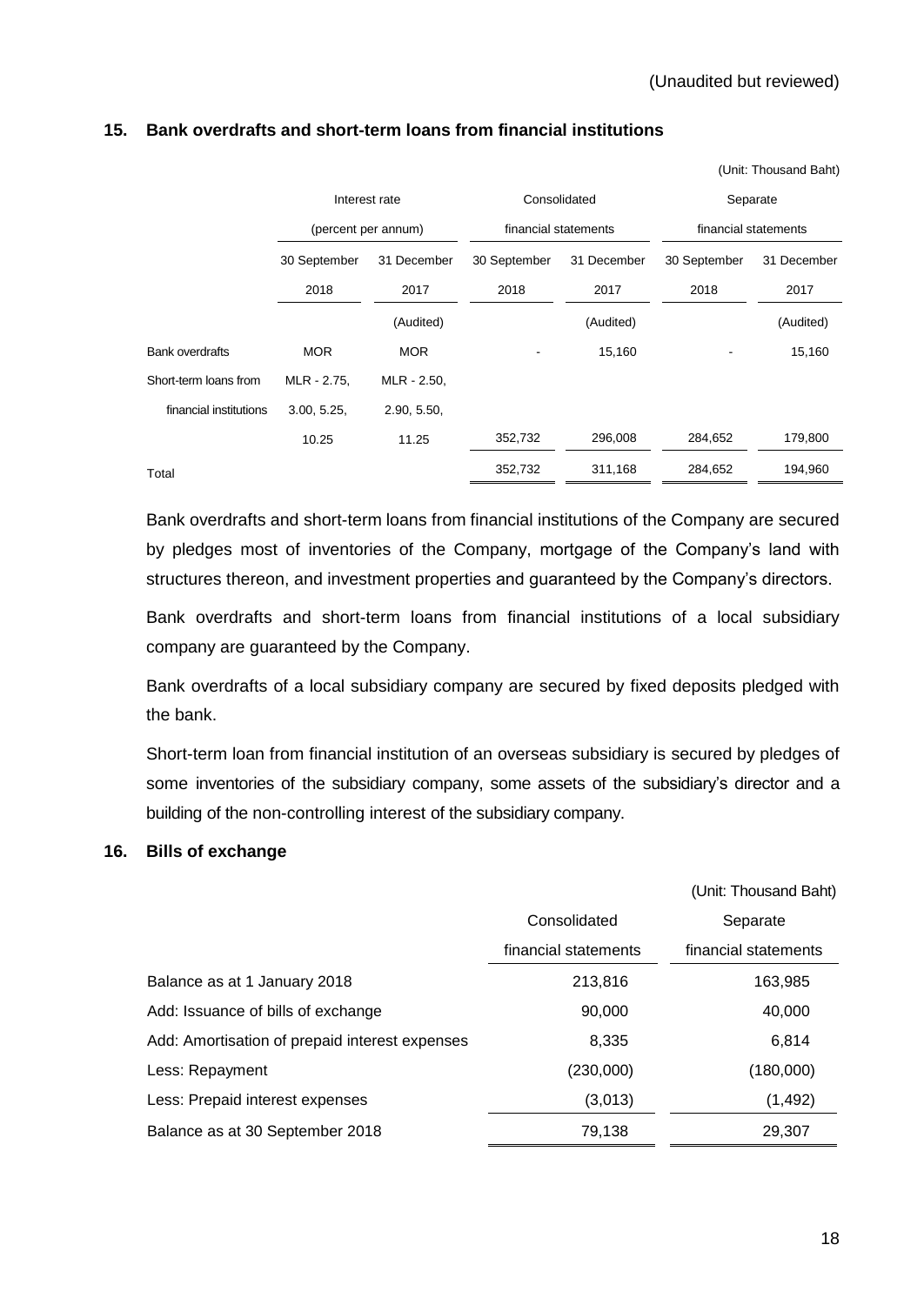As at 30 September 2018, bills of exchange of the Company are subject to interest at rate of 7.75 percent per annum (31 December 2017: 6.75 percent to 8.25 percent per annum) and mature in January 2019. Bills of exchange are secured by mortgage of the Company's land and a local subsidiary's investment properties, and the guarantee of the Company's director.

Bills of exchange of a local subsidiary company are subject to interest rate at 4.30 percent per annum (31 December 2017: 4.30 per annum) and mature in October 2018. There are no collateral on the bills of exchange.

|                                            |                      |             |                      | (Unit: Thousand Baht) |
|--------------------------------------------|----------------------|-------------|----------------------|-----------------------|
|                                            | Consolidated         |             | Separate             |                       |
|                                            | financial statements |             | financial statements |                       |
|                                            | 30 September         | 31 December |                      | 31 December           |
|                                            | 2018                 | 2017        | 2018                 | 2017                  |
|                                            |                      | (Audited)   |                      | (Audited)             |
| Trade and other payables - related parties |                      |             |                      |                       |
| (Note 3)                                   | 32,944               | 26,061      | 35,922               | 35,422                |
| Trade payables - unrelated parties         | 599,312              | 478,665     | 429,041              | 335,677               |
| Other payables - unrelated parties         | 13,990               | 27,269      | 4,026                | 10,791                |
| Accrued expenses                           | 70,095               | 61,096      | 32,667               | 19,691                |
| Total trade and other payables             | 716,341              | 593,091     | 501,656              | 401,581               |

# **17. Trade and other payables**

## **18. Short-term loans from unrelated individuals**

Short-term loans from unrelated individuals of the Company comprise short-term loans from individuals totaling Baht 50 million. These loans are subject to interest at rate of 7 percent per annum. The loans are secured by the guarantee of the Company's director. However, the Company made the repayment of these short-term loans during the first quarter of 2018.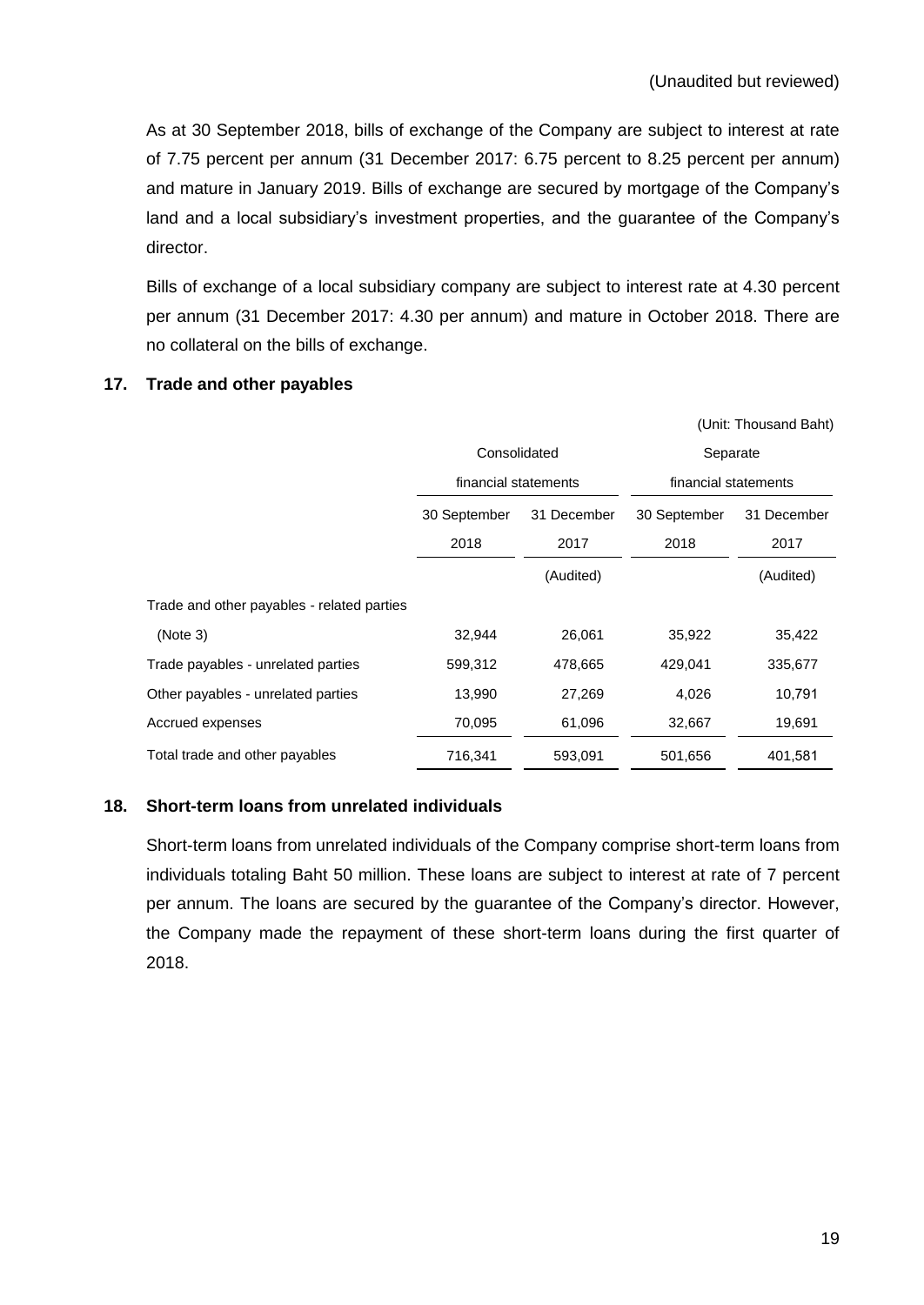#### **19. Long-term loans**

The outstanding balances of long-term loans as at 30 September 2018 and 31 December 2017 are as follows:

|                                                |                             |              |                      | (Unit: Thousand Baht) |
|------------------------------------------------|-----------------------------|--------------|----------------------|-----------------------|
|                                                |                             | Consolidated | Separate             |                       |
|                                                | financial statements        |              | financial statements |                       |
|                                                | 30 September<br>31 December |              | 30 September         | 31 December           |
|                                                | 2018                        | 2017         | 2018                 | 2017                  |
|                                                |                             | (Audited)    |                      | (Audited)             |
| Long-term loans - net of deferred              |                             |              |                      |                       |
| financial service fee                          | 230,915                     | 647,963      | 91,184               | 479,407               |
| Less: Current portion - net                    | (126, 934)                  | (515, 264)   | (91, 184)            | (479, 407)            |
| Long-term loans - net of current portion - net | 103,981                     | 132,699      |                      |                       |

Movements in the long-term loans account during the nine-month period ended 30 September 2018 are summarised below.

|                                         |                      | (Unit: Thousand Baht) |
|-----------------------------------------|----------------------|-----------------------|
|                                         | Consolidated         | Separate              |
|                                         | financial statements | financial statements  |
| Balance as at 1 January 2018            | 647,963              | 479,407               |
| Less: Repayment                         | (417, 273)           | (388, 223)            |
| Add: Amortisation of deferred financial |                      |                       |
| service fee                             | 225                  |                       |
| Balance as at 30 September 2018         | 230,915              | 91,184                |

The long-term loans of the Company are secured by pledges most of inventories of the Company, mortgage of land with structures, and investment properties and by fixed deposits pledged with the bank and the guarantee of the Company's directors. The loan agreements contain covenants as specified in the agreements that, among other things, require the Company to maintain certain debt to equity ratio and debt service coverage ratio (DSCR) prescribed in the agreements.

However, since 31 December 2017, the Company was unable to maintain a debt service coverage ratio (DSCR) in accordance with the agreements. As a result, the lender has the right to call the loans on demand and the Company has classified the full balance as current portion of long-term loans.

Subsequently in April 2018, the Company obtained a letter granting a waiver for some conditions from the lender. Therefore, the Company classified such loans in accordance with repayment schedule specified in the agreement.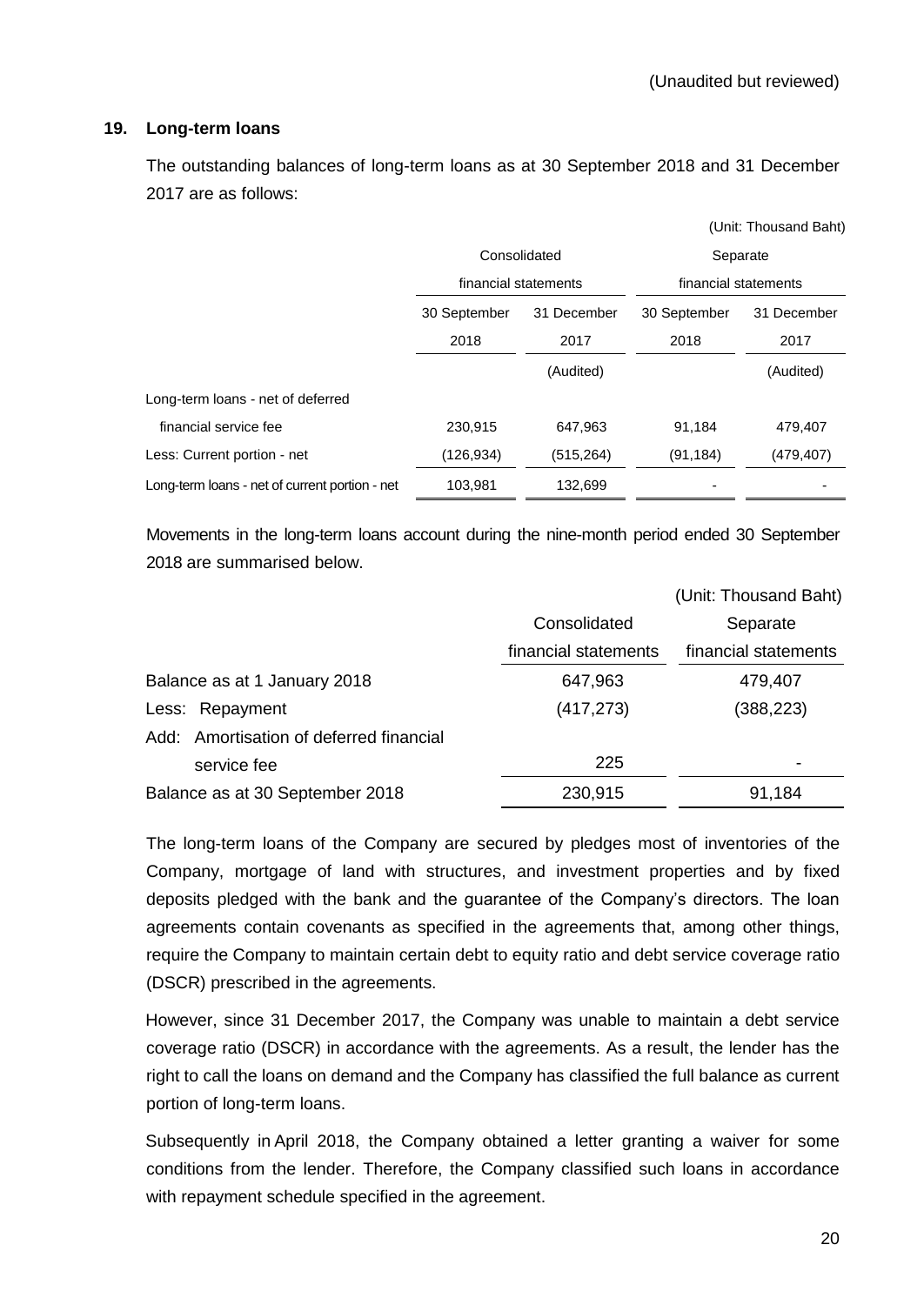Long-term loan of a local subsidiary company was granted by a local commercial bank. Such loan is secured by the mortgage of its office condominium units, and by the guarantees of the Company. The loan agreement contains covenants as specified in the agreement that, among other things, requires the subsidiary to maintain certain debt to equity according to the agreement.

Long-term loan of an overseas subsidiary company (Pranda Jewelry Private Limited) was granted by an Indian financial institution. Such loan is secured by a building of this subsidiary.

Long-term loan of an overseas subsidiary company was granted by an overseas commercial bank for credit facilities. Such loan is secured by pledges of some inventories of the subsidiary company, some assets of the director of the subsidiary company, and a building of non-controlling interest of the subsidiary company.

# **20. Convertible debentures/Options**

On 29 January 2018, the Extraordinary Shareholder's Meeting of the Company passed a resolution to approve on issuance and offering of the convertible debentures on a private placement basis in the amount of not exceeding Baht 500 million to Advance Opportunities Fund I. Details of the Company's convertible debentures are as follows:

| Issuer of convertible debentures | Pranda Jewelry Public Company Limited                  |  |  |
|----------------------------------|--------------------------------------------------------|--|--|
| Total Principal amount of        | Not exceeding Baht 500 million divided into 3 tranches |  |  |
| convertible debentures           | as follows:                                            |  |  |
|                                  | 1) Tranche 1 Convertible debentures in the amount      |  |  |
|                                  | of not exceeding Baht 100 million divided into 20      |  |  |
|                                  | equal sub-tranches, each of which is Baht 5            |  |  |
|                                  | million.                                               |  |  |
|                                  | 2) Tranche 2 Convertible debentures in the amount of   |  |  |
|                                  | not exceeding Baht 200 million divided into 40         |  |  |
|                                  | equal sub-tranches, each of which is Baht 5            |  |  |
|                                  | million.                                               |  |  |
|                                  | 3) Tranche 3 Convertible debentures in the amount of   |  |  |
|                                  | not exceeding Baht 200 million divided into 20         |  |  |
|                                  | equal sub-tranches, each of which is Baht 10           |  |  |
|                                  | million.                                               |  |  |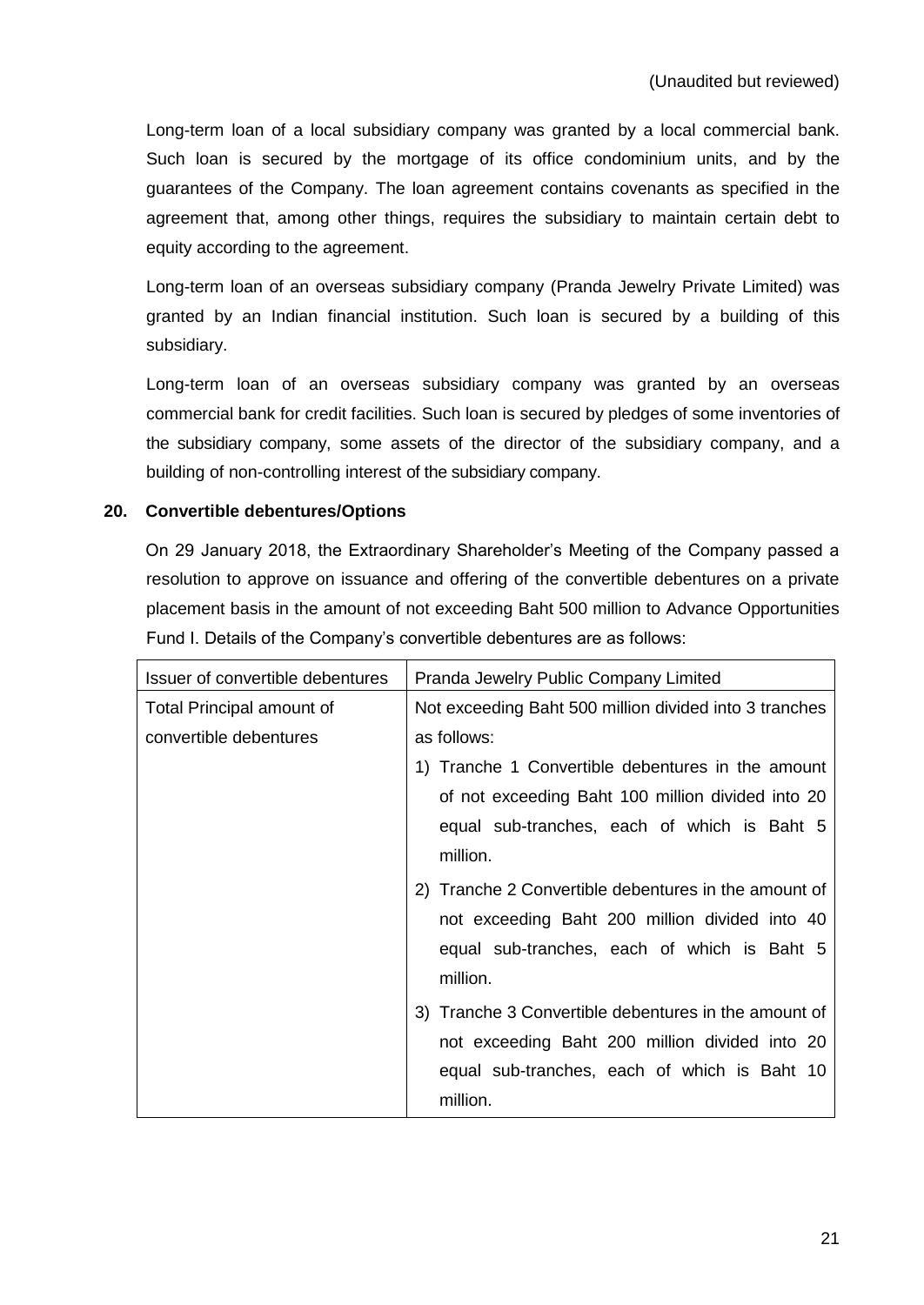| Issuance of convertible    | The period to issue the convertible debentures        |  |  |  |  |
|----------------------------|-------------------------------------------------------|--|--|--|--|
| debentures                 | pursuant to the relevant rules is one year from the   |  |  |  |  |
|                            | date the shareholders' meeting approves to issue the  |  |  |  |  |
|                            | convertible debentures.                               |  |  |  |  |
|                            | The Company will issue the convertible debentures     |  |  |  |  |
|                            | when the Company has sold the redeemed shares not     |  |  |  |  |
|                            | having been sold under the share redemption project   |  |  |  |  |
|                            | disseminated by the Company on 14 October 2015 or     |  |  |  |  |
|                            | upon expiration of the period of sale of the said     |  |  |  |  |
|                            | redeemed shares.                                      |  |  |  |  |
| Interest rate              | 1 percent per annum.                                  |  |  |  |  |
| Maturity                   | Each tranche of the convertible debentures will have  |  |  |  |  |
|                            | the period of 3 years upon the issuing date of the    |  |  |  |  |
|                            | convertible debentures or any other period as         |  |  |  |  |
|                            | determined<br>by the Chairman of the Executive        |  |  |  |  |
|                            | Committee or the person assigned by the Chairman of   |  |  |  |  |
|                            | the Executive Committee depending on the market       |  |  |  |  |
|                            | conditions at the time of issuing and offering of the |  |  |  |  |
|                            | convertible debentures each time.                     |  |  |  |  |
| <b>Principal Repayment</b> | Repayment in installments or in one installment upon  |  |  |  |  |
|                            | maturity in accordance with the terms and conditions  |  |  |  |  |
|                            | of the convertible debentures.                        |  |  |  |  |
| <b>Conversion Price</b>    | 90 percent of weighted average price per share of the |  |  |  |  |
|                            | Company shares for not less than 7 consecutive        |  |  |  |  |
|                            | business days but not exceeding 15 consecutive        |  |  |  |  |
|                            | business days immediately preceding the relevant      |  |  |  |  |
|                            | exercise date.                                        |  |  |  |  |

During the current period, the Company issued and offered the Convertible Debentures to Advance Opportunities Fund I and Advance Credit Fund SPC - Golden Fund SP in the amount of Baht 50 million and Baht 50 million, respectively. These funds exercised the conversion rights under the Convertible in the amount of Baht 40 million. The number of shares to be issued for the exercise of conversion rights is 15,110,788 shares at the par value of Baht 1 each, so the total paid up capital to be increased for exercises of conversion rights is Baht 15,110,788 and the Company has registered the increase of the paid-up capital with the Ministry of Commerce.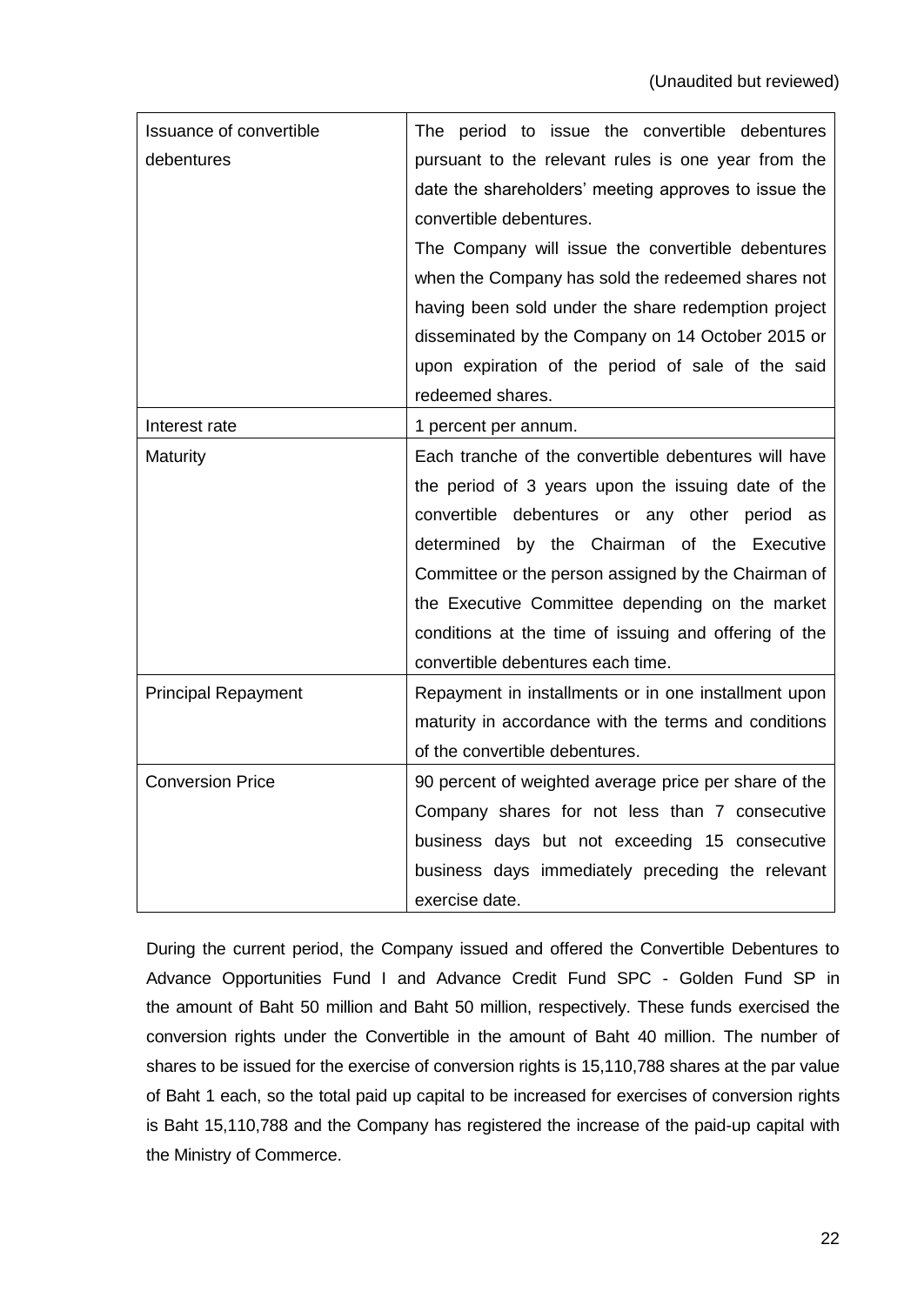The convertible debentures and options are summarised below.

|                                                  | (Unit: Thousand Baht) |
|--------------------------------------------------|-----------------------|
| Nominal value of issue of convertible debentures | 100,000               |
| Less: Transaction costs                          | (16, 341)             |
| Less: Exercise of conversion rights              | (35, 778)             |
| Add: Amortised - transaction cost                | 3,821                 |
| Balance as at 30 September 2018                  | 51,702                |
|                                                  |                       |

|                                     | (Unit: Thousand Baht) |
|-------------------------------------|-----------------------|
| Nominal value of options            | 11.111                |
| Less: Exercise of conversion rights | (4, 444)              |
| Balance as at 30 September 2018     | 6.667                 |

# **21. Provision for long-term employee benefits**

Provision for long-term employee benefits as at 30 September 2018 are as follows:

|                                  | Consolidated financial statements |                 |          |  |
|----------------------------------|-----------------------------------|-----------------|----------|--|
|                                  | Post-employment                   | Other long-term |          |  |
|                                  | benefits from                     | employee        |          |  |
|                                  | employee's retirement             | benefits plan   | Total    |  |
| Balances as at 1 January 2018    | 187,385                           | 12,801          | 200,186  |  |
| Current service cost             | 8,465                             | 954             | 9,419    |  |
| Interest cost                    | 3,231                             | 207             | 3,438    |  |
| Benefits paid during the period  | (2,055)                           | (117)           | (2, 172) |  |
| Balances as at 30 September 2018 | 197,026                           | 13,845          | 210,871  |  |

(Unit: Thousand Baht)

|                                  | Separate financial statements |                 |         |  |
|----------------------------------|-------------------------------|-----------------|---------|--|
|                                  | Post-employment               | Other long-term |         |  |
|                                  | benefits from                 | employee        |         |  |
|                                  | employee's retirement         | benefits plan   | Total   |  |
| Balances as at 1 January 2018    | 174,790                       | 11,793          | 186,583 |  |
| Current service cost             | 7,414                         | 787             | 8,201   |  |
| Interest cost                    | 3.040                         | 194             | 3,234   |  |
| Balances as at 30 September 2018 | 185,244                       | 12,774          | 198,018 |  |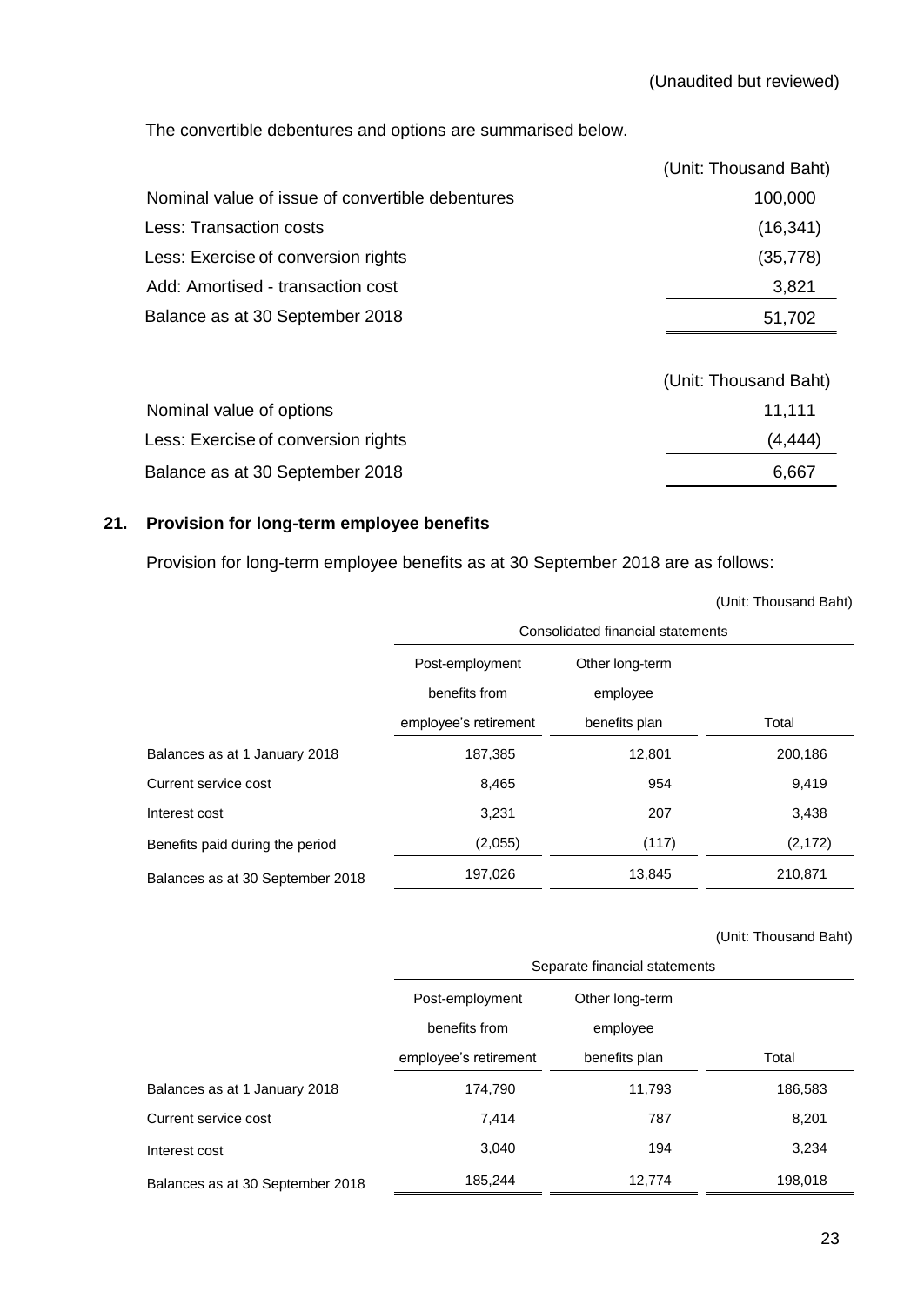The cumulative amount of actuarial gains recognised in other comprehensive income and taken as part of retained earnings of the Company and its subsidiaries as at 30 September 2018 amounted to Baht 36 million (The Company only: Baht 26 million) (31 December 2017: Baht 36 million, the Company only Baht 26 million).

#### **22. Warrants to purchase new ordinary shares of the Company**

#### **22.1 Warrants to purchase new ordinary shares to existing shareholders**

On 29 January 2018, the Extraordinary Shareholder's Meeting of the Company passed a resolution to approve the following matters.

- 1) Approval on issuance and offering of the warrants to purchase ordinary shares of the Company No.2 (PDJ-W2) to the existing shareholders at the total number of 25,595,562 units to maintain the shareholding proportion of the existing shareholders at the ratio of 16 existing ordinary shares to 1 unit of warrant at no cost, with the exercise price of Baht 1 per share. Subsequently on 8 February 2018, the Company issued the 25,594,557 units of PDJ-W2 to the existing shareholders of the Company. The warrants have an exercise period of 1 year from the date of issue, and are exercisable for one time on the date of the first anniversary of the issuance of the warrants. The first and the last exercise dates are on 7 February 2019.
- 2) Approval on issuance and offering of the warrants to purchase ordinary shares of the Company No.3 (PDJ-W3) to the existing shareholders at the total number of 25,595,563 units to maintain the shareholding proportion of the existing shareholders at the ratio of 16 existing ordinary shares to 1 unit of warrant at no cost and with the exercise price of Baht 1 per share. Subsequently on 8 February 2018, the Company issued the 25,594,557 units of PDJ-W3 to the existing shareholders of the Company. The warrants have an exercise period of 2 years from the date of issue, and are exercisable for one time on the date of the second anniversary of the issuance of the warrants. The first and the last exercise dates are on 7 February 2020.
- 3) Approval issuance and offering of the warrants to purchase ordinary shares of the Company No.4 (PDJ-W4) to the existing shareholders at the total number of 51,191,125 units to maintain the shareholding proportion of the existing shareholders at the ratio of 8 existing ordinary shares to 1 unit of warrant at no cost and with the exercise price of Baht 1 per share. Subsequently on 8 February 2018, the Company issued the 51,190,390 units of PDJ-W4 to the existing shareholders of the Company. The warrants have an exercise period of 3 years from the date of issue, and are exercisable for one time on the date of the third anniversary of the issuance of the warrants. The first and the last exercise dates are on 7 February 2021.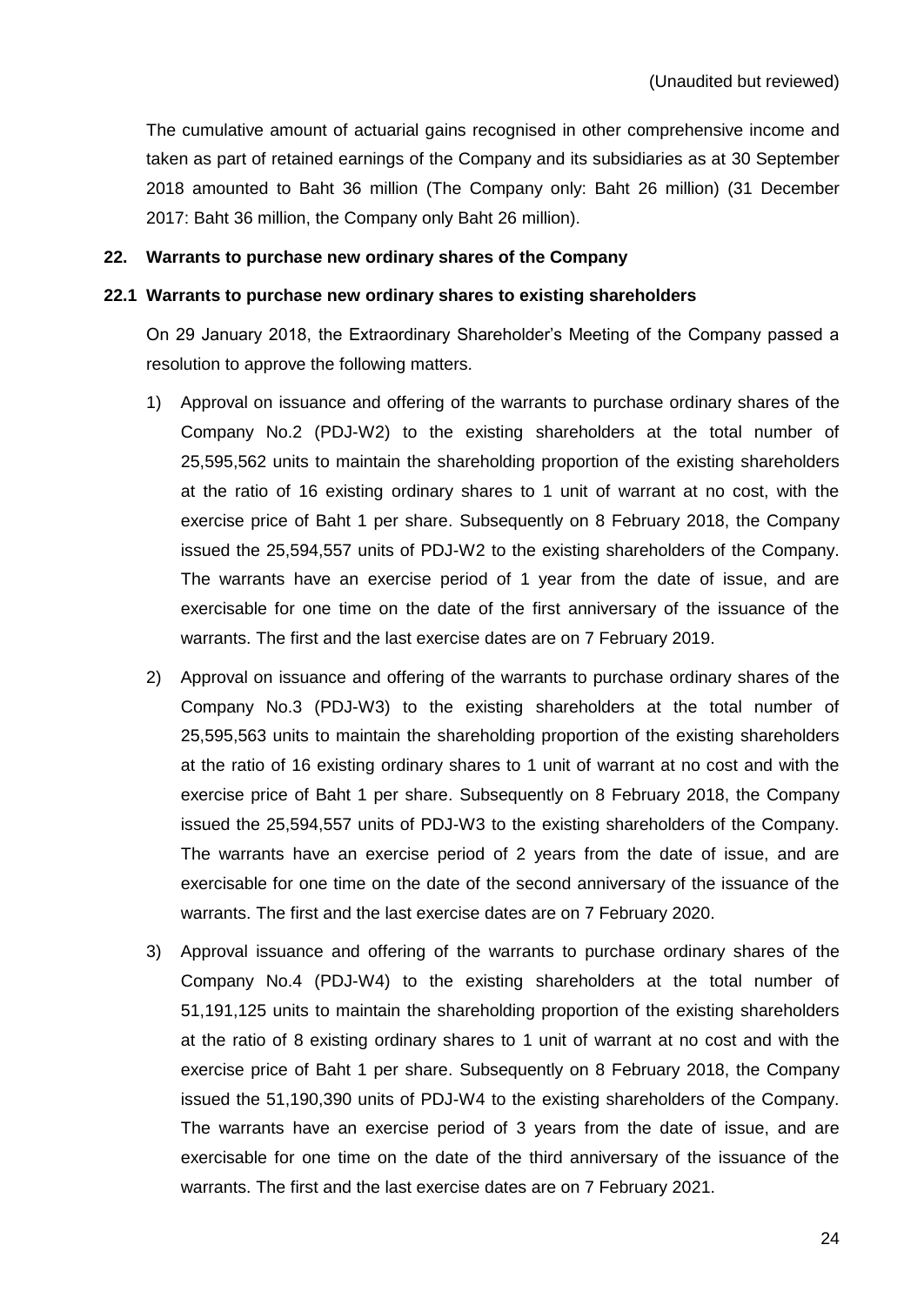# **22.2 Warrants to purchase new ordinary shares of the Company issued to the directors and employees of the Company (ESOP)**

On 29 January 2018, the Extraordinary Shareholder's Meeting of the Company passed a resolution to approve issuance and offering of the warrants to purchase ordinary shares of the Company to its directors and employees of the Company No.2 at the total number of 20,476,450 units at no cost and with the exercise price of Baht 4 per share and with the term not exceeding 3 years from issuance date of the warrants.

On 14 August 2018, the Board of Director Meeting of the Company passed a resolution to approve the allocation and determine any other detail regarding the issuance of the warrants to purchase ordinary shares of the Company to its directors and employees of the Company (PDJ ESOP-2). Details of the warrants are summarised below.

| Warrants issuing date          | 14 August 2018                                           |
|--------------------------------|----------------------------------------------------------|
| Term of warrants               | 3 years from the issuance date                           |
| Warrants expiring date         | 14 August 2021                                           |
| Amount of warrants (Units)     | 20,476,450                                               |
| Exercise ratio                 | One unit of the Warrants for Directors and Employees     |
|                                | No. 2 for one ordinary share                             |
| Exercise price                 | Baht 4 per share unless the exercise ratio is otherwise  |
|                                | adjusted pursuant to the conditions concerning the right |
|                                | adjustment.                                              |
| Exercise period                | Once a year on the date of each anniversary of the       |
|                                | issuance of the Warrants.                                |
| First Exercise date            | 14 August 2019                                           |
| Last Exercise date             | 14 August 2021                                           |
| <b>Proportion for Exercise</b> | The First Exercise: To exercise the accrued right not    |
|                                | exceeding 25 percent of the Warrants which allocated     |
|                                | to each holder by the Company.                           |
|                                | The Second Exercise: To exercise the accrued right not   |
|                                | exceeding 50 percent of the Warrants which allocated     |
|                                | to each holder by the Company (inclusive of first and    |
|                                | second exercises).                                       |
|                                | The Third Exercise: To exercise the accrued right not    |
|                                | exceeding 100 percent of the Warrants which allocated    |
|                                | to each holder by the Company. (inclusive of first to    |
|                                | third exercises)                                         |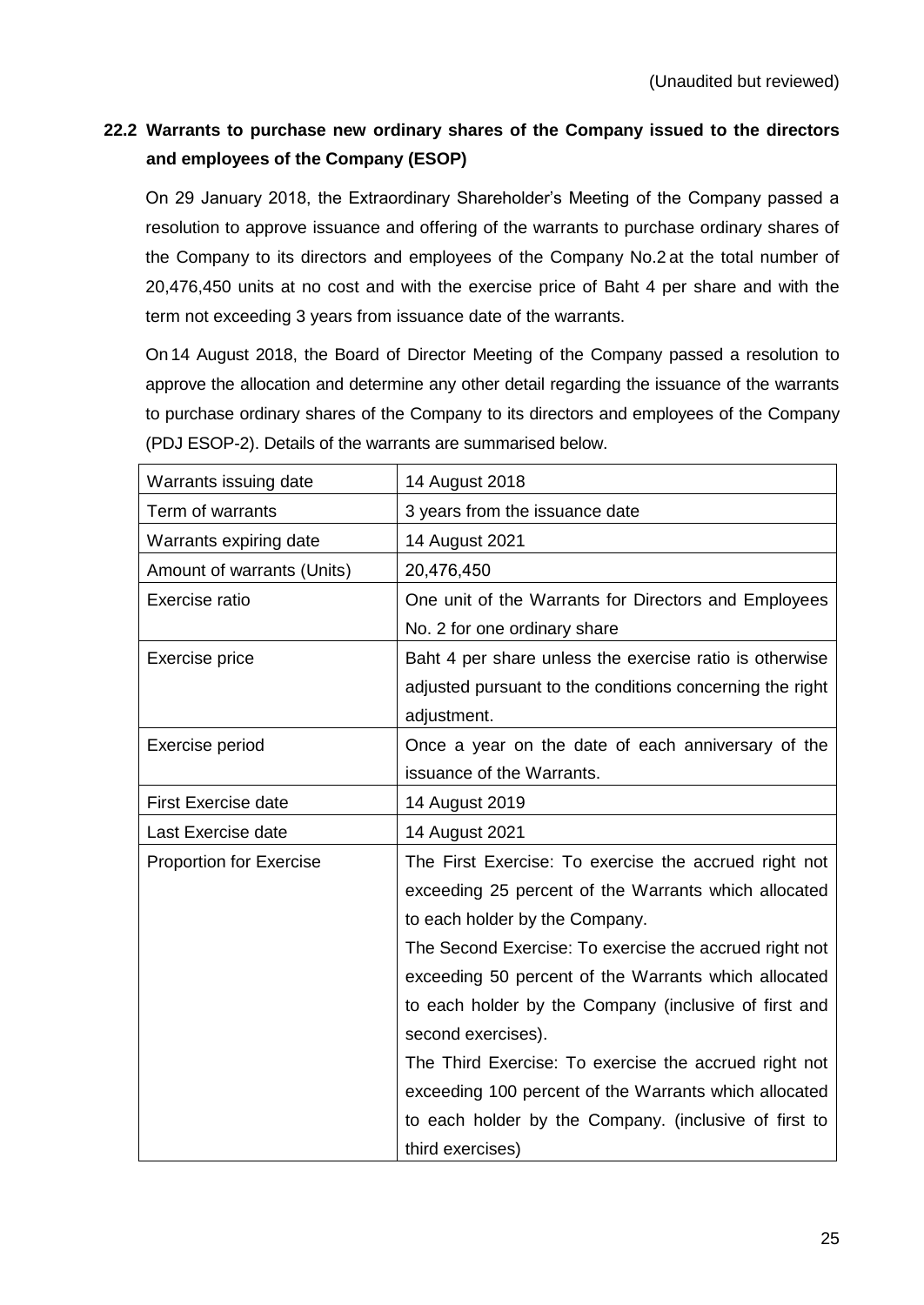The management of the Company is currently evaluating fair value of the warrants to purchase new ordinary shares of the Company issued to the directors and employees of the Company. Therefore, the Company has not recorded such transactions. However, the management of the Company believes that these transactions does not have any significant impact to the consolidated and separate financial statements.

#### **23. Share capital**

On 29 January 2018, the Extraordinary Shareholder's Meeting of the Company passed a resolution to approve on the increase of the registered capital from the existing registered capital of Baht 409,529,000 to the new registered capital of Baht 634,769,950 by issuing 225,240,950 newly issued ordinary shares at the par value of Baht 1 per share for offering of the convertible debentures, warrants No.2, No.3, No.4 and warrants for its directors and employees No.2. The Company registered to increase the registered capital with the Ministry of Commerce on 7 February 2018.

# **Reconciliation of number of ordinary shares**

During the current period, the movements of number of ordinary shares, paid-up capital and premium on ordinary shares of the Company are as follows:

| Number of |
|-----------|
|-----------|

|                                     | ordinary shares   | Paid-up capital | Share premium   |  |
|-------------------------------------|-------------------|-----------------|-----------------|--|
|                                     | (Thousand shares) | (Thousand Baht) | (Thousand Baht) |  |
| Issued and paid-up share capital    |                   |                 |                 |  |
| As at 1 January 2018                | 409.529           | 409,529         | 786,855         |  |
| Increase in capital from exercising |                   |                 |                 |  |
| of the rights of the convertible    |                   |                 |                 |  |
| debenture                           | 15.111            | 15,111          | 25,111          |  |
| As at 30 September 2018             | 424.640           | 424.640         | 811,966         |  |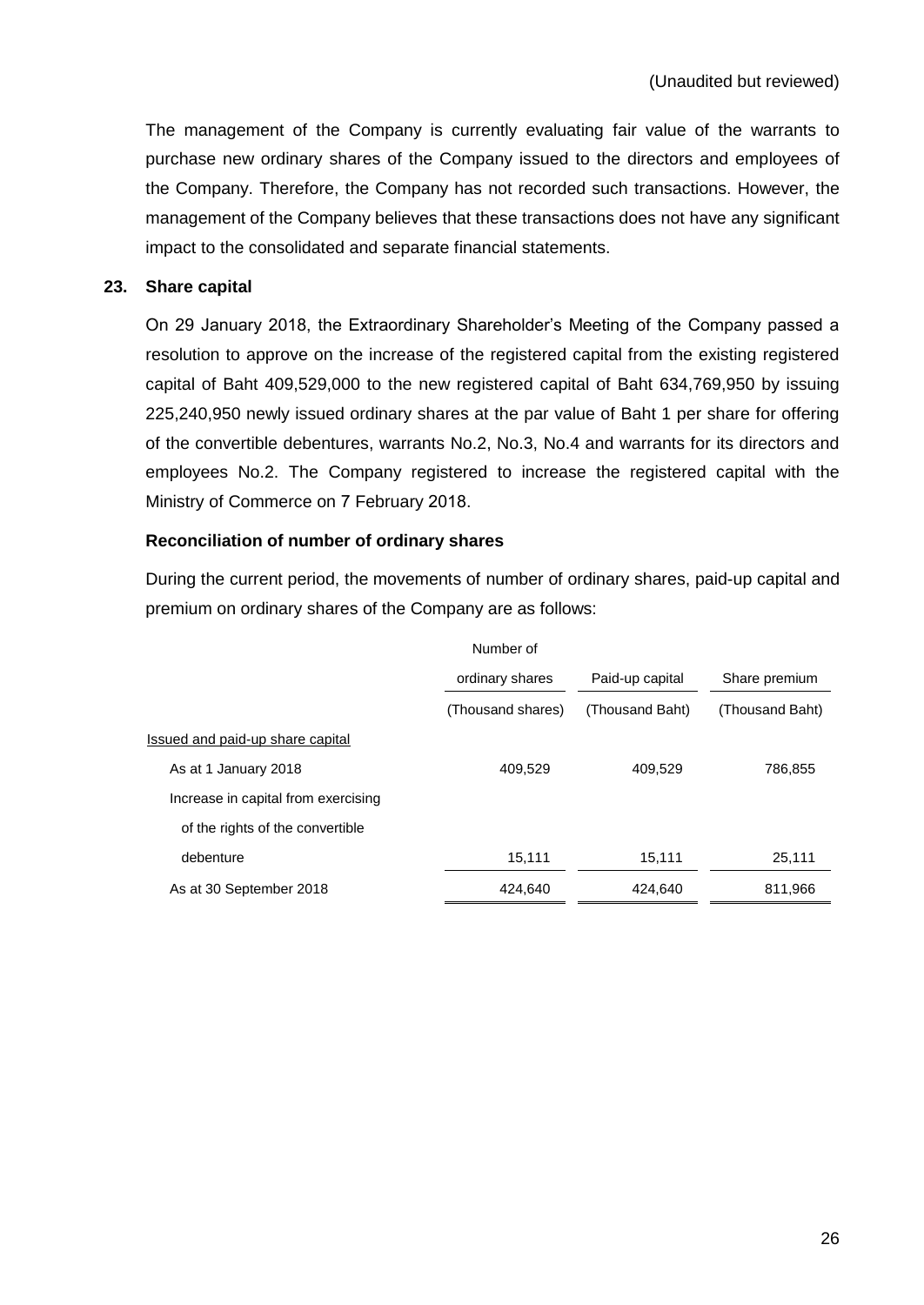#### **24. Treasury shares/ appropriated retained earnings for treasury shares reserve**

On 14 October 2015, the Board of Directors of the Company approved a program with a budget of up to Baht 50 million, to repurchase no more than 10,600,000 shares (par value of Baht 1 each), which accounts for not more than 2.59 percent of the total number of shares in issue, for financial management purposes. The shares are to be repurchased on the Stock Exchange of Thailand from 28 October 2015 to 27 April 2016. The share resale period is determined after 6 months from the completion date of share repurchase but no later than 3 years. The Company has purchased of treasury shares since 28 October 2015. Until 27 April 2016, the end of the share repurchase period, treasury shares have been purchased back by the Company was 10,581,800 shares (par value of Baht 1 each), or 2.58 percent of total number of shares in issue, a total of Baht 49 million and the Company has already appropriated the required amount of retained earnings to a reserve for the treasury shares amounting to Baht 49 million.

According to letter No. Gor Lor Tor. Chor Sor. (Vor) 2/2548 of the Office of the Securities and Exchange Commission, dated 14 February 2005, concerning the acquisition of treasury shares, a public limited company may buy back treasury shares in an amount not exceeding the amount of its retained earnings and is to appropriate an equal amount of retained earnings to a reserve for treasury shares, which must be maintained until the Company either sells the treasury shares or reduces its paid up share capital by an amount equal to the value of the treasury shares which it could not sell.

During 24 January 2018 to 1 February 2018, the Company has sold all of the treasury shares, amounting to Baht 43 million and recognised deficit on treasury shares of Baht 6 million.

#### **25. Earnings per share**

Basic earnings per share is calculated by dividing profit (loss) for the period attributable to equity holders of the Company (excluding other comprehensive income) by the weighted average number of ordinary shares in issue during the year.

Diluted earnings per share is calculated by dividing profit (loss) for the period attributable to equity holders of the Company (excluding other comprehensive income) by the weighted average number of ordinary shares in issue during the year plus the weighted average number of ordinary shares which would need to be issued to convert all dilutive potential ordinary shares into ordinary shares. The calculation assumes that the conversion took place either at the beginning of the year or on the date the potential ordinary shares were issued.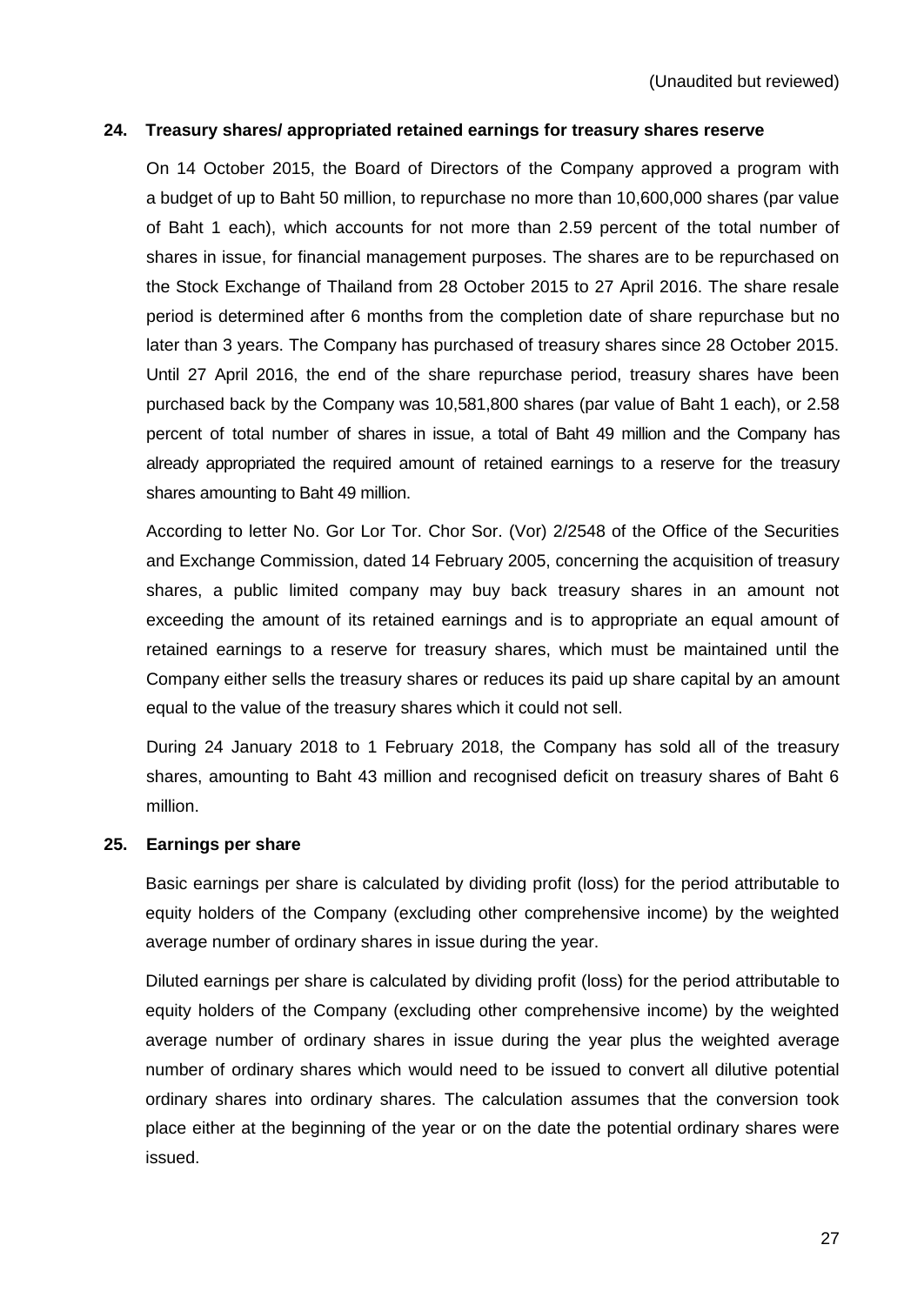|                                        | Consolidated financial statements                                         |           |                    |           |                |          |  |  |  |  |  |
|----------------------------------------|---------------------------------------------------------------------------|-----------|--------------------|-----------|----------------|----------|--|--|--|--|--|
|                                        | For the three-month periods ended 30 September<br>Weighted average number |           |                    |           |                |          |  |  |  |  |  |
|                                        |                                                                           |           |                    |           |                |          |  |  |  |  |  |
|                                        | Loss for the period                                                       |           | of ordinary shares |           | Loss per share |          |  |  |  |  |  |
|                                        | 2018                                                                      | 2017      | 2018               | 2017      | 2018           | 2017     |  |  |  |  |  |
|                                        | (Thousand                                                                 | (Thousand | (Thousand          | (Thousand | (Baht)         | (Baht)   |  |  |  |  |  |
|                                        | Baht)                                                                     | Baht)     | shares)            | shares)   |                |          |  |  |  |  |  |
| Basic earnings per share               |                                                                           |           |                    |           |                |          |  |  |  |  |  |
| Loss attributable to equity holders of |                                                                           |           |                    |           |                |          |  |  |  |  |  |
| the Company                            | (44, 687)                                                                 | (35, 423) | 421,864            | 398,947   | (0.1059)       | (0.0888) |  |  |  |  |  |

The following tables set forth the computation of basic and diluted earnings per share:

However, no calculation of diluted earnings per share for the consolidated financial statements for the three-month period ended 30 September 2018 was required for warrants and convertible debentures since the effect of diluted earnings per share is antidilutive (30 September 2017: No dilutive potential ordinary shares).

|                                            | Consolidated financial statements |            |                    |                                               |                           |          |  |  |  |  |  |  |
|--------------------------------------------|-----------------------------------|------------|--------------------|-----------------------------------------------|---------------------------|----------|--|--|--|--|--|--|
|                                            |                                   |            |                    | For the nine-month periods ended 30 September |                           |          |  |  |  |  |  |  |
|                                            | Weighted average number           |            |                    |                                               |                           |          |  |  |  |  |  |  |
|                                            | Profit (loss) for the period      |            | of ordinary shares |                                               | Earnings (loss) per share |          |  |  |  |  |  |  |
|                                            | 2018                              | 2017       | 2018               | 2017                                          | 2018                      | 2017     |  |  |  |  |  |  |
|                                            | (Thousand                         | (Thousand  | (Thousand          | (Thousand                                     | (Baht)                    | (Baht)   |  |  |  |  |  |  |
|                                            | Baht)                             | Baht)      | shares)            | shares)                                       |                           |          |  |  |  |  |  |  |
| Basic earnings per share                   |                                   |            |                    |                                               |                           |          |  |  |  |  |  |  |
| Profit (loss) attributable to equity       |                                   |            |                    |                                               |                           |          |  |  |  |  |  |  |
| holders of the Company                     | 138,931                           | (127, 723) | 415,584            | 398,947                                       | 0.3343                    | (0.3202) |  |  |  |  |  |  |
| <b>Effect of potential ordinary shares</b> |                                   |            |                    |                                               |                           |          |  |  |  |  |  |  |
| Warrants (PDJ-W2)                          |                                   |            | 14,443             |                                               |                           |          |  |  |  |  |  |  |
| Warrants (PDJ-W3)                          |                                   |            | 14,443             |                                               |                           |          |  |  |  |  |  |  |
| Warrants (PDJ-W4)                          |                                   |            | 28,886             |                                               |                           |          |  |  |  |  |  |  |
| Convertible debentures                     | (1,459)                           |            | 48,425             |                                               |                           |          |  |  |  |  |  |  |
|                                            | (1,459)                           |            | 106,197            |                                               |                           |          |  |  |  |  |  |  |
| Diluted earnings per share                 |                                   |            |                    |                                               |                           |          |  |  |  |  |  |  |
| Profit (loss) of ordinary shareholders     |                                   |            |                    |                                               |                           |          |  |  |  |  |  |  |
| assuming the conversion of                 |                                   |            |                    |                                               |                           |          |  |  |  |  |  |  |
| warrants to ordinary shares and            |                                   |            |                    |                                               |                           |          |  |  |  |  |  |  |
| convertible debentures                     | 137,472                           | (127, 723) | 521,781            | 398,947                                       | 0.2635                    | (0.3202) |  |  |  |  |  |  |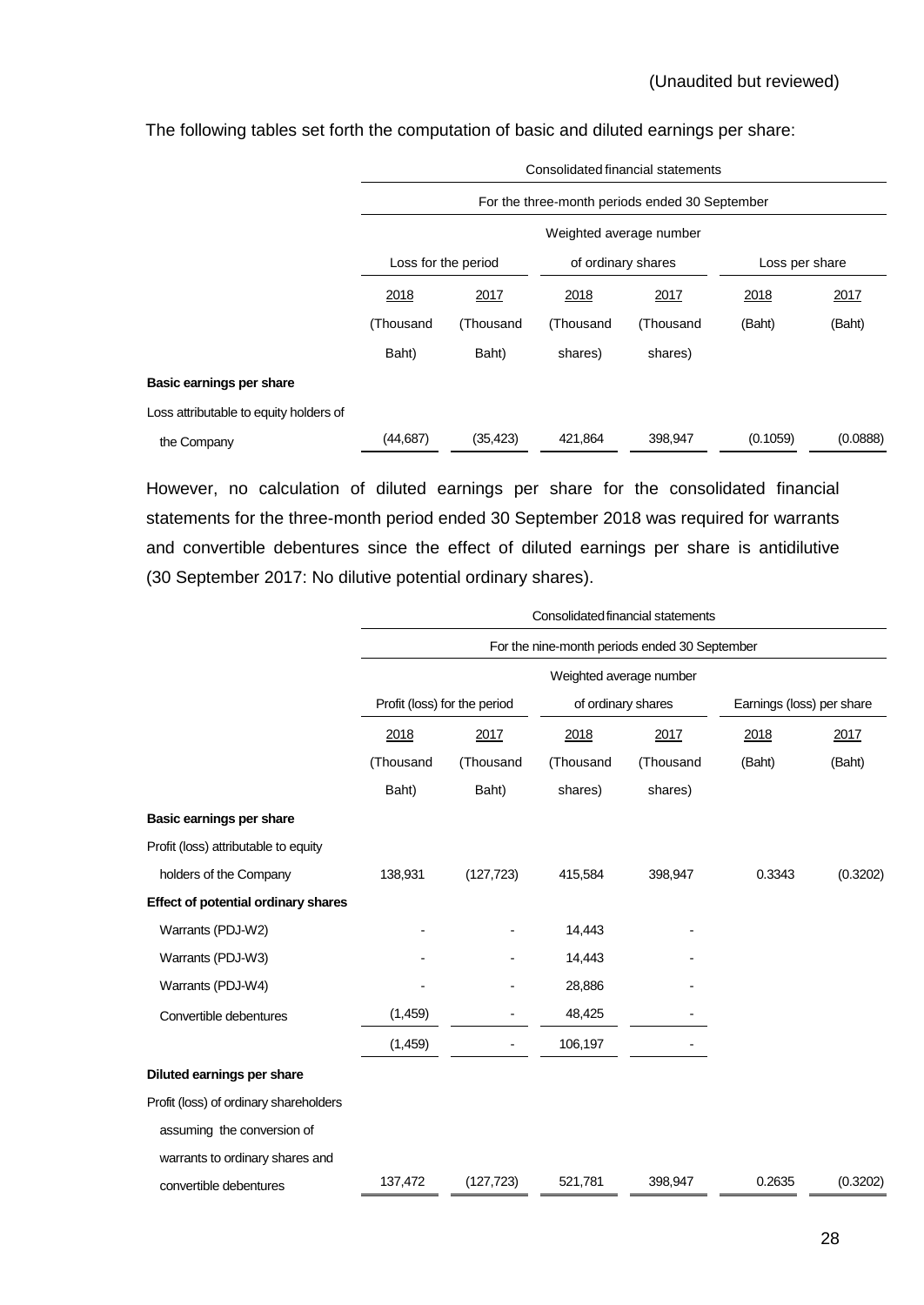| Profit (loss) for the period<br>2017<br>(Thousand<br>Baht)<br>(11, 470) | Weighted average number<br>of ordinary shares<br>2018<br>(Thousand<br>shares)<br>421,864<br>16,112 | For the three-month periods ended 30 September<br>2017<br>(Thousand<br>shares)<br>398,947 | Earnings (loss) per share<br>2018<br>(Baht)<br>0.0212 | 2017<br>(Baht)<br>(0.0288) |
|-------------------------------------------------------------------------|----------------------------------------------------------------------------------------------------|-------------------------------------------------------------------------------------------|-------------------------------------------------------|----------------------------|
|                                                                         |                                                                                                    |                                                                                           |                                                       |                            |
|                                                                         |                                                                                                    |                                                                                           |                                                       |                            |
|                                                                         |                                                                                                    |                                                                                           |                                                       |                            |
|                                                                         |                                                                                                    |                                                                                           |                                                       |                            |
|                                                                         |                                                                                                    |                                                                                           |                                                       |                            |
|                                                                         |                                                                                                    |                                                                                           |                                                       |                            |
|                                                                         |                                                                                                    |                                                                                           |                                                       |                            |
|                                                                         |                                                                                                    |                                                                                           |                                                       |                            |
|                                                                         |                                                                                                    |                                                                                           |                                                       |                            |
|                                                                         |                                                                                                    |                                                                                           |                                                       |                            |
|                                                                         |                                                                                                    |                                                                                           |                                                       |                            |
|                                                                         | 16,112                                                                                             |                                                                                           |                                                       |                            |
|                                                                         | 33,701                                                                                             |                                                                                           |                                                       |                            |
|                                                                         | 66,739                                                                                             |                                                                                           |                                                       |                            |
|                                                                         | 132,664                                                                                            |                                                                                           |                                                       |                            |
|                                                                         |                                                                                                    |                                                                                           |                                                       |                            |
|                                                                         |                                                                                                    |                                                                                           |                                                       |                            |
|                                                                         |                                                                                                    |                                                                                           |                                                       |                            |
|                                                                         |                                                                                                    |                                                                                           |                                                       |                            |
|                                                                         | 554,528                                                                                            | 398,947                                                                                   | 0.0124                                                | (0.0288)                   |
|                                                                         | (11, 470)                                                                                          |                                                                                           |                                                       |                            |

|                                            | Separate financial statements |                         |           |                                               |                           |          |  |  |  |  |  |  |
|--------------------------------------------|-------------------------------|-------------------------|-----------|-----------------------------------------------|---------------------------|----------|--|--|--|--|--|--|
|                                            |                               |                         |           | For the nine-month periods ended 30 September |                           |          |  |  |  |  |  |  |
|                                            |                               | Weighted average number |           |                                               |                           |          |  |  |  |  |  |  |
|                                            | Profit (loss) for the period  |                         |           | of ordinary shares                            | Earnings (loss) per share |          |  |  |  |  |  |  |
|                                            | 2018                          | 2017                    | 2018      | 2017                                          | 2018                      | 2017     |  |  |  |  |  |  |
|                                            | (Thousand                     | (Thousand               | (Thousand | (Thousand                                     | (Baht)                    | (Baht)   |  |  |  |  |  |  |
|                                            | Baht)                         | Baht)                   | shares)   | shares)                                       |                           |          |  |  |  |  |  |  |
| Basic earnings per share                   |                               |                         |           |                                               |                           |          |  |  |  |  |  |  |
| Profit (loss) attributable to equity       |                               |                         |           |                                               |                           |          |  |  |  |  |  |  |
| holders of the Company                     | 241,190                       | (21, 899)               | 415,584   | 398,947                                       | 0.5804                    | (0.0549) |  |  |  |  |  |  |
| <b>Effect of potential ordinary shares</b> |                               |                         |           |                                               |                           |          |  |  |  |  |  |  |
| Warrants (PDJ-W2)                          |                               |                         | 14,443    |                                               |                           |          |  |  |  |  |  |  |
| Warrants (PDJ-W3)                          |                               |                         | 14,443    |                                               |                           |          |  |  |  |  |  |  |
| Warrants (PDJ-W4)                          |                               |                         | 28,886    |                                               |                           |          |  |  |  |  |  |  |
| Convertible debentures                     | (1,459)                       |                         | 48,425    |                                               |                           |          |  |  |  |  |  |  |
|                                            | (1, 459)                      |                         | 106,197   |                                               |                           |          |  |  |  |  |  |  |
| Diluted earnings per share                 |                               |                         |           |                                               |                           |          |  |  |  |  |  |  |
| Profit (loss) of ordinary shareholders     |                               |                         |           |                                               |                           |          |  |  |  |  |  |  |
| assuming the conversion of                 |                               |                         |           |                                               |                           |          |  |  |  |  |  |  |
| warrants to ordinary shares and            |                               |                         |           |                                               |                           |          |  |  |  |  |  |  |
| convertible debentures                     | 239,731                       | (21, 899)               | 521,781   | 398,947                                       | 0.4594                    | (0.0549) |  |  |  |  |  |  |
|                                            |                               |                         |           |                                               |                           |          |  |  |  |  |  |  |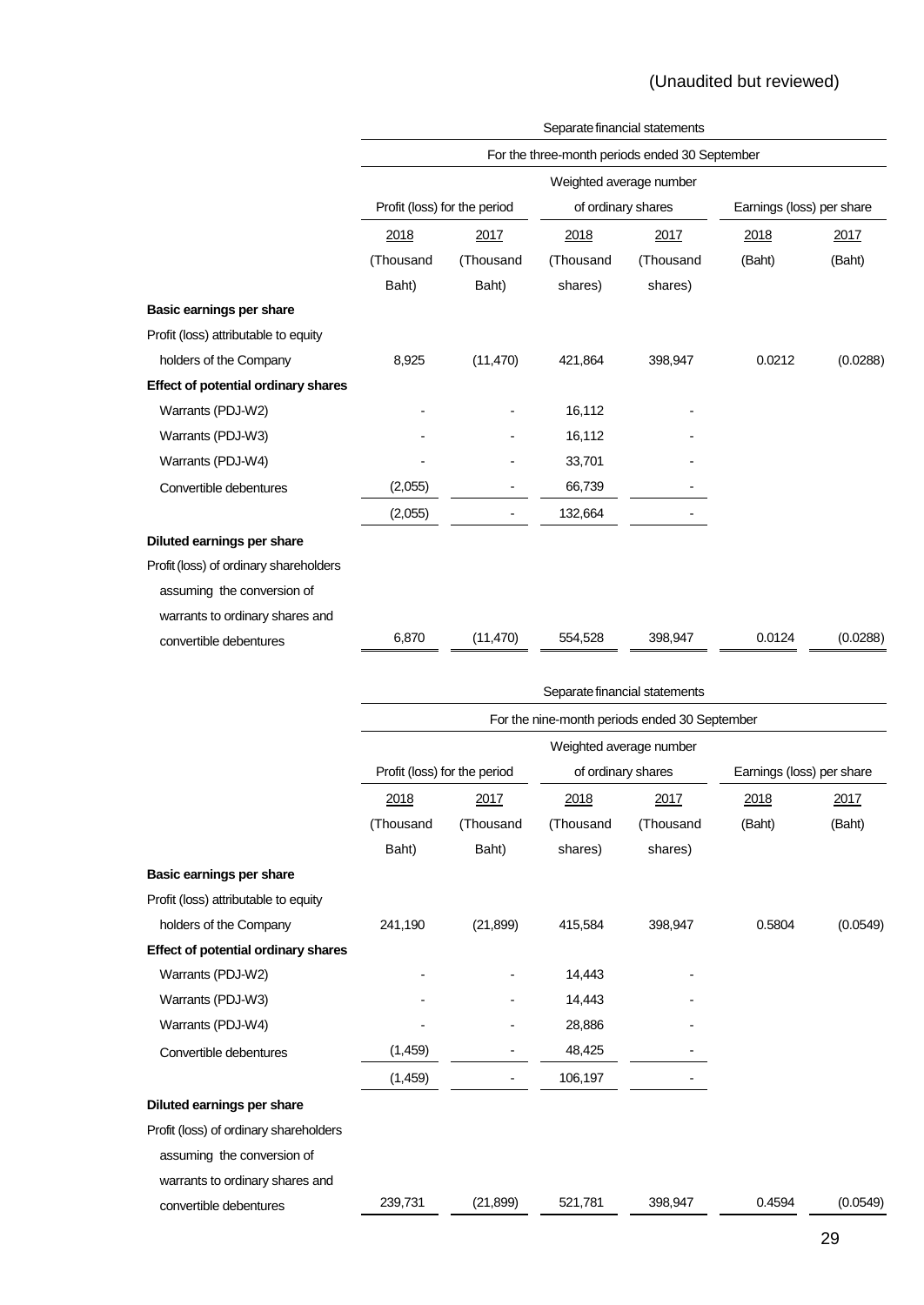(Unit: Million)

An exercise price of the warrants to purchase ordinary shares of the Company to its directors and employees of the Company (PDJ ESOP-2) were higher than the average market price of the Company's shares for the three-month and nine-month periods ended 30 September 2018. Therefore, the Company has not included the conversion of these warrants in the calculation of diluted earnings per share.

#### **26. Financial instruments**

The outstanding balances of the Company and its subsidiaries' financial assets and liabilities denominated in foreign currencies are organisation below.

| Foreign          |      | Consolidated financial statements                                                                   |                              |      | Separate financial statements |                         |                              |      |  |
|------------------|------|-----------------------------------------------------------------------------------------------------|------------------------------|------|-------------------------------|-------------------------|------------------------------|------|--|
| currencies       |      | <b>Financial assets</b>                                                                             | <b>Financial liabilities</b> |      |                               | <b>Financial assets</b> | <b>Financial liabilities</b> |      |  |
|                  |      | 30 September 31 December 30 September 31 December 30 September 31 December 30 September 31 December |                              |      |                               |                         |                              |      |  |
|                  | 2018 | 2017                                                                                                | 2018                         | 2017 | 2018                          | 2017                    | 2018                         | 2017 |  |
| <b>US Dollar</b> | 8    | 6                                                                                                   | 16                           | 12   | 32                            | 33                      | 11                           | 8    |  |
| Euro             |      |                                                                                                     | ٠                            |      | 10                            | 10                      |                              |      |  |
| Pound Sterling   |      |                                                                                                     | -                            |      | 10                            | 9                       |                              |      |  |

| Foreign currencies    | Average exchange rate as at        |                  |  |  |  |  |
|-----------------------|------------------------------------|------------------|--|--|--|--|
|                       | 30 September 2018                  | 31 December 2017 |  |  |  |  |
|                       | (Baht per 1 foreign currency unit) |                  |  |  |  |  |
| <b>US Dollar</b>      | 32.36                              | 32.64            |  |  |  |  |
| Euro                  | 37.67                              | 38.98            |  |  |  |  |
| <b>Pound Sterling</b> | 42.32                              | 43.92            |  |  |  |  |

The outstanding of forward exchange contracts to hedge foreign exchange risk are organisation below.

|                             |           | Consolidated financial statements as at 30 September 2018 |                   |
|-----------------------------|-----------|-----------------------------------------------------------|-------------------|
|                             |           |                                                           | Contractual       |
| Foreign currencies          | Amount    | Contractual exchange rate                                 | maturity date     |
| Forward contracts to "Sell" |           |                                                           |                   |
| <b>US Dollar</b>            | 663,795   | 31.31 - 32.00 Baht per US dollar                          | November 2018     |
|                             |           |                                                           |                   |
|                             |           | Consolidated financial statements as at 31 December 2017  |                   |
|                             |           |                                                           | Contractual       |
| Foreign currencies          | Amount    | Contractual exchange rate                                 | maturity date     |
| Forward contracts to "Sell" |           |                                                           |                   |
| US dollar                   | 1,354,119 | 32.47 - 33.40 Baht per US dollar                          | April - June 2018 |
| Forward contracts to "Buy"  |           |                                                           |                   |
| US dollar                   | 95,362    | 0.93 Euro per US dollar                                   | <b>March 2018</b> |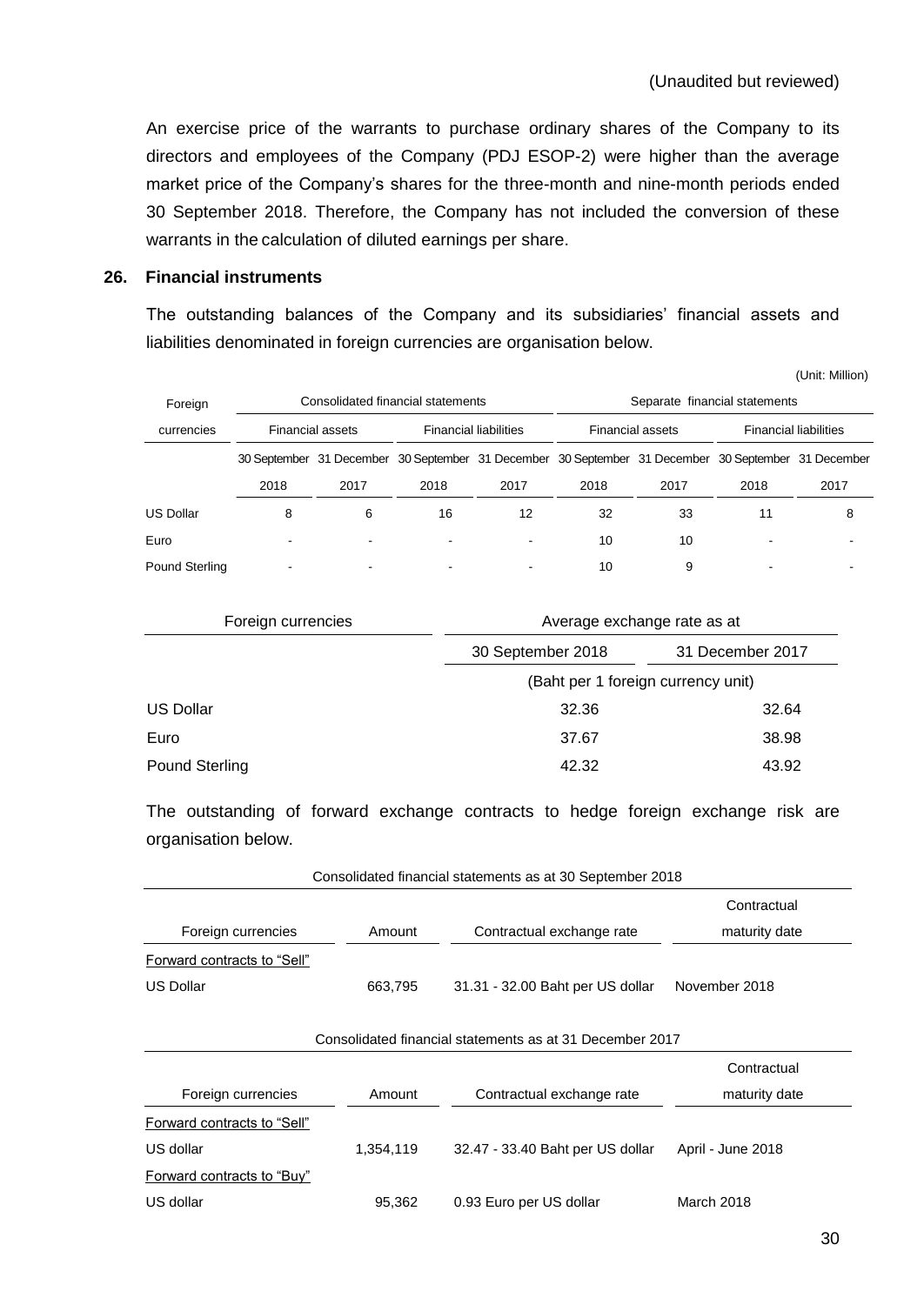# (Unaudited but reviewed)

|                                                      |           |                                  | Contractual       |  |  |  |  |  |  |  |
|------------------------------------------------------|-----------|----------------------------------|-------------------|--|--|--|--|--|--|--|
| Foreign currencies                                   | Amount    | Contractual exchange rate        | maturity date     |  |  |  |  |  |  |  |
| Forward contracts to "Sell"                          |           |                                  |                   |  |  |  |  |  |  |  |
| US Dollar                                            | 663,795   | 31.31 - 32.00 Baht per US dollar | November 2018     |  |  |  |  |  |  |  |
|                                                      |           |                                  |                   |  |  |  |  |  |  |  |
| Separate financial statements as at 31 December 2017 |           |                                  |                   |  |  |  |  |  |  |  |
|                                                      |           |                                  | Contractual       |  |  |  |  |  |  |  |
| Foreign currencies                                   | Amount    | Contractual exchange rate        | maturity date     |  |  |  |  |  |  |  |
| Forward contracts to "Sell"                          |           |                                  |                   |  |  |  |  |  |  |  |
| US dollar                                            | 1,354,119 | 32.47 - 33.40 Baht per US dollar | April - June 2018 |  |  |  |  |  |  |  |

#### Separate financial statements as at 30 September 2018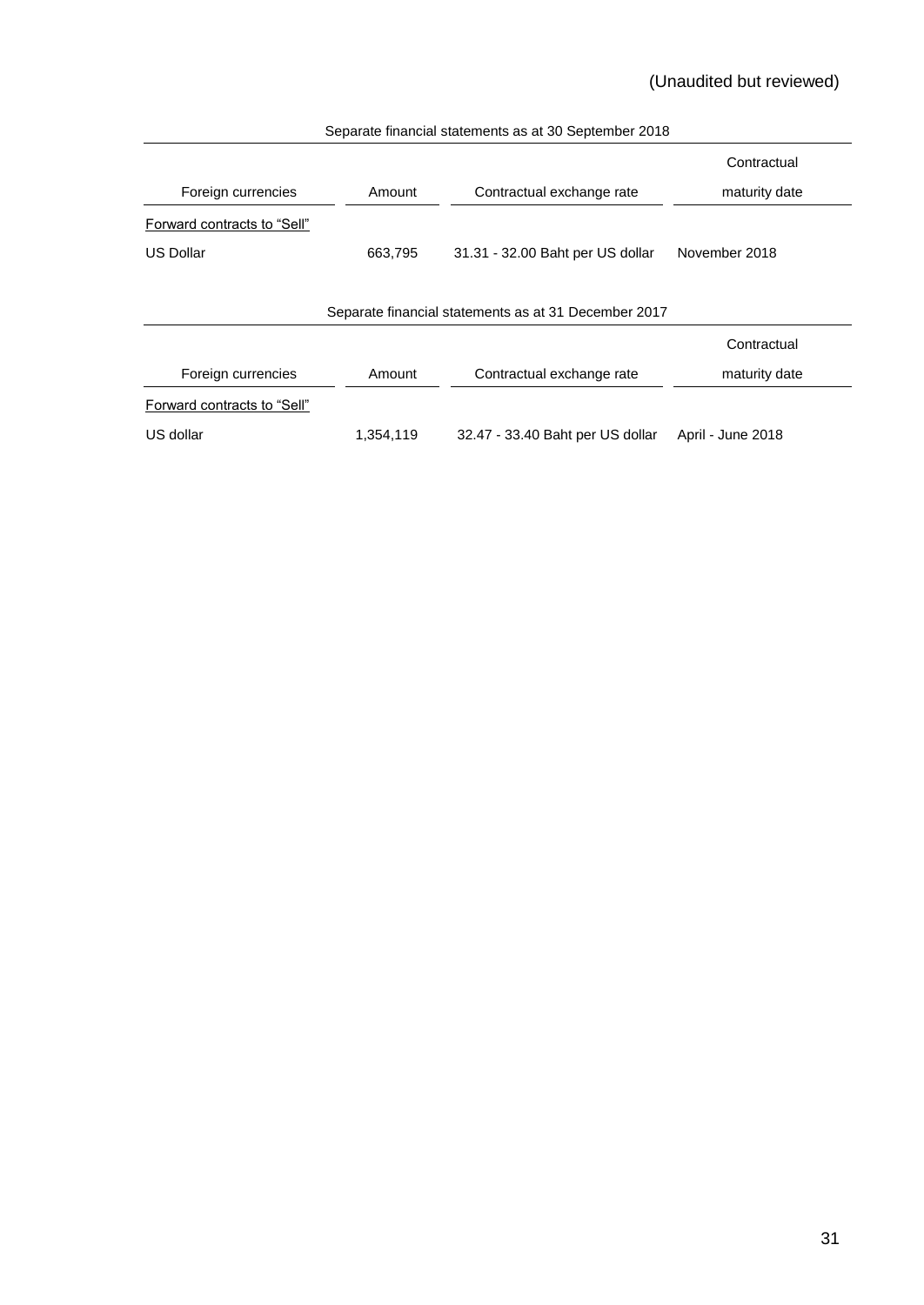# **27. Segment information**

The Company and its subsidiaries are organised into business units based on its business activities. During the current period, the Company and its subsidiaries have not changed the organisation of their reportable segments.

The following table presents revenues and profit (loss) information regarding the Company's and its subsidiaries' operating segments for the three-month and nine-month periods ended 30 September 2018 and 2017.

#### **For the three-month periods ended 30 September**

|                                   | Production |      | Distribution             |                          | Retail |      | Others                   |                          | <b>Total Segments</b> |      | Eliminations |       | Consolidated             |      |
|-----------------------------------|------------|------|--------------------------|--------------------------|--------|------|--------------------------|--------------------------|-----------------------|------|--------------|-------|--------------------------|------|
|                                   | 2018       | 2017 | 2018                     | 2017                     | 2018   | 2017 | 2018                     | 2017                     | 2018                  | 2017 | 2018         | 2017  | 2018                     | 2017 |
| <b>Revenues</b>                   |            |      |                          |                          |        |      |                          |                          |                       |      |              |       |                          |      |
| Revenues from external customers  | 419        | 258  | 94                       | 136                      | 203    | 233  | $\overline{\phantom{a}}$ | $\overline{\phantom{a}}$ | 716                   | 627  |              |       | 716                      | 627  |
| Revenues from intersegment        | 154        | 236  | $\overline{\phantom{a}}$ | $\overline{\phantom{0}}$ | 62     | 80   | $\overline{\phantom{a}}$ | $\overline{\phantom{a}}$ | 216                   | 316  | (216)        | (316) | $\overline{\phantom{a}}$ |      |
| <b>Total revenues</b>             | 573        | 494  | 94                       | 136                      | 265    | 313  |                          | $\overline{\phantom{a}}$ | 932                   | 943  | (216)        | (316) | 716                      | 627  |
| <b>Results</b>                    |            |      |                          |                          |        |      |                          |                          |                       |      |              |       |                          |      |
| Segment profit (loss)             | 29         | (27) | (36)                     | (43)                     | 12     | 8    | (2)                      | (1)                      | $\mathsf 3$           | (63) | 4            | 25    | $\overline{7}$           | (38) |
| Unallocated revenues and expenses |            |      |                          |                          |        |      |                          |                          |                       |      |              |       |                          |      |
| Interest income                   |            |      |                          |                          |        |      |                          |                          |                       |      |              |       | $\overline{c}$           |      |
| Other income                      |            |      |                          |                          |        |      |                          |                          |                       |      |              |       | 8                        | 10   |
| Gain (loss) on exchange           |            |      |                          |                          |        |      |                          |                          |                       |      |              |       | (45)                     | 4    |
| Finance cost                      |            |      |                          |                          |        |      |                          |                          |                       |      |              |       | (16)                     | (19) |
| Loss before income tax expenses   |            |      |                          |                          |        |      |                          |                          |                       |      |              |       | (44)                     | (42) |
| Tax expenses                      |            |      |                          |                          |        |      |                          |                          |                       |      |              |       | (12)                     | (1)  |
| Loss for the period               |            |      |                          |                          |        |      |                          |                          |                       |      |              |       | (56)                     | (43) |

<sup>(</sup>Unit: Million Baht)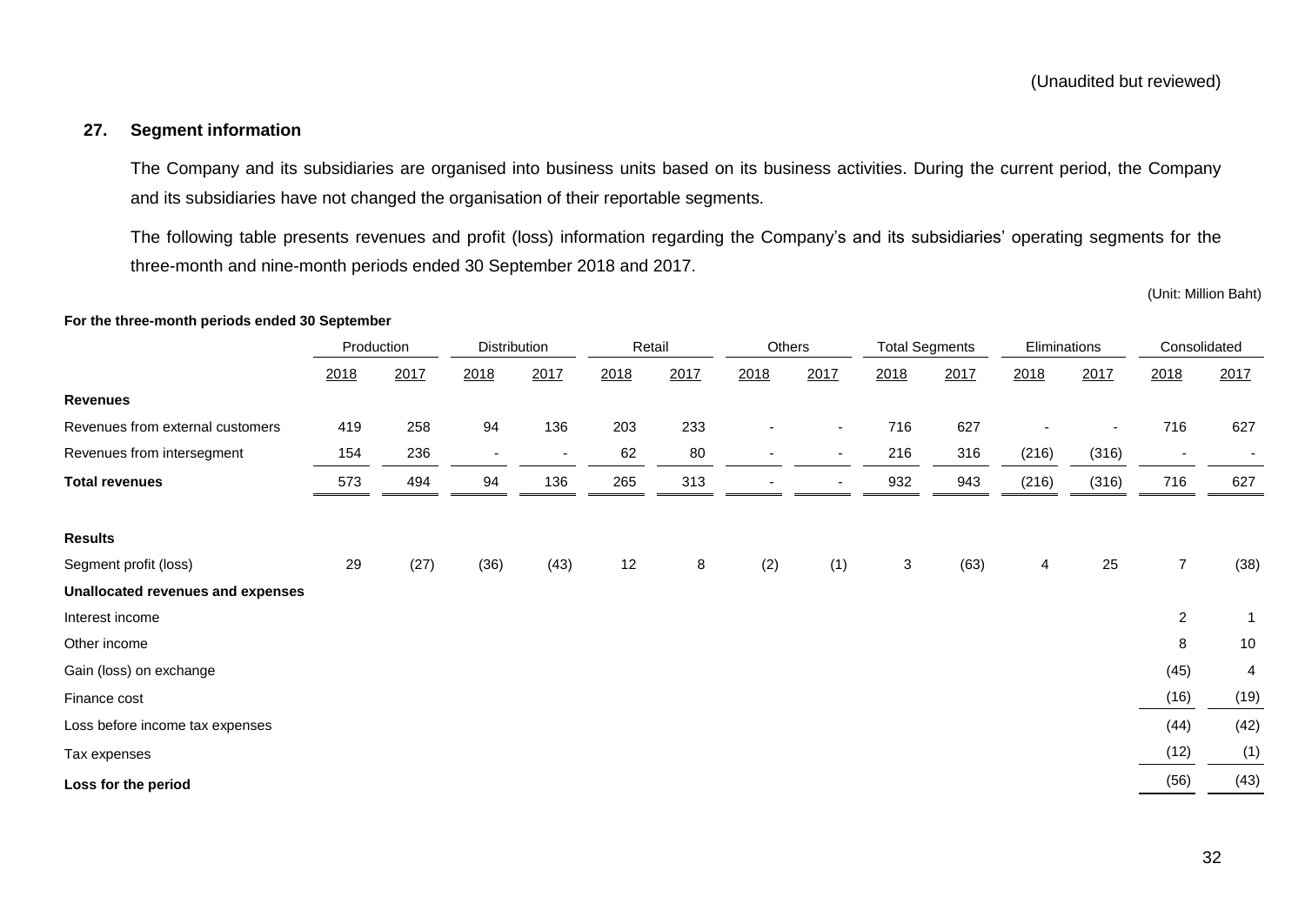# (Unaudited but reviewed)

#### (Unit: Million Baht)

#### **For the nine-month periods ended 30 September**

|                                          | Production |       | Distribution |              | Retail |      | Others |                          | <b>Total Segments</b> |       | Eliminations |       | Consolidated            |                |
|------------------------------------------|------------|-------|--------------|--------------|--------|------|--------|--------------------------|-----------------------|-------|--------------|-------|-------------------------|----------------|
|                                          | 2018       | 2017  | 2018         | 2017         | 2018   | 2017 | 2018   | 2017                     | 2018                  | 2017  | 2018         | 2017  | 2018                    | 2017           |
| <b>Revenues</b>                          |            |       |              |              |        |      |        |                          |                       |       |              |       |                         |                |
| Revenues from external customers         | 1,008      | 1,009 | 371          | 493          | 661    | 697  |        | $\overline{\phantom{a}}$ | 2,040                 | 2,199 |              |       | 2,040                   | 2,199          |
| Revenues from intersegment               | 535        | 743   | $\mathbf{3}$ | $\mathbf{1}$ | 164    | 216  |        | $\,$ 5 $\,$              | 702                   | 965   | (702)        | (965) |                         |                |
| <b>Total revenues</b>                    | 1,543      | 1,752 | 374          | 494          | 825    | 913  |        | 5                        | 2,742                 | 3,164 | (702)        | (965) | 2,040                   | 2,199          |
|                                          |            |       |              |              |        |      |        |                          |                       |       |              |       |                         |                |
| <b>Results</b>                           |            |       |              |              |        |      |        |                          |                       |       |              |       |                         |                |
| Segment profit (loss)                    | (23)       | (34)  | (96)         | (111)        | 26     | 20   | (6)    | (11)                     | (99)                  | (136) | 33           | 28    | (66)                    | (108)          |
| <b>Unallocated revenues and expenses</b> |            |       |              |              |        |      |        |                          |                       |       |              |       |                         |                |
| Interest income                          |            |       |              |              |        |      |        |                          |                       |       |              |       | $\overline{\mathbf{4}}$ | 3              |
| Other income                             |            |       |              |              |        |      |        |                          |                       |       |              |       | 25                      | 24             |
| Gain on liquidation of subsidiary        |            |       |              |              |        |      |        |                          |                       |       |              |       |                         |                |
| company                                  |            |       |              |              |        |      |        |                          |                       |       |              |       | $\overline{2}$          |                |
| Gain on sales of assets held for sales   |            |       |              |              |        |      |        |                          |                       |       |              |       | 334                     |                |
| Loss on exchange                         |            |       |              |              |        |      |        |                          |                       |       |              |       | (65)                    | (2)            |
| Share of profit from investment in       |            |       |              |              |        |      |        |                          |                       |       |              |       |                         |                |
| associated company                       |            |       |              |              |        |      |        |                          |                       |       |              |       |                         | $\overline{2}$ |
| Finance cost                             |            |       |              |              |        |      |        |                          |                       |       |              |       | (57)                    | (64)           |
| Profit (loss) before income tax          |            |       |              |              |        |      |        |                          |                       |       |              |       |                         |                |
| expenses                                 |            |       |              |              |        |      |        |                          |                       |       |              |       | 177                     | (145)          |
| Tax income (expenses)                    |            |       |              |              |        |      |        |                          |                       |       |              |       | (69)                    | $\overline{1}$ |
| Profit (loss) for the period             |            |       |              |              |        |      |        |                          |                       |       |              |       | 108                     | (144)          |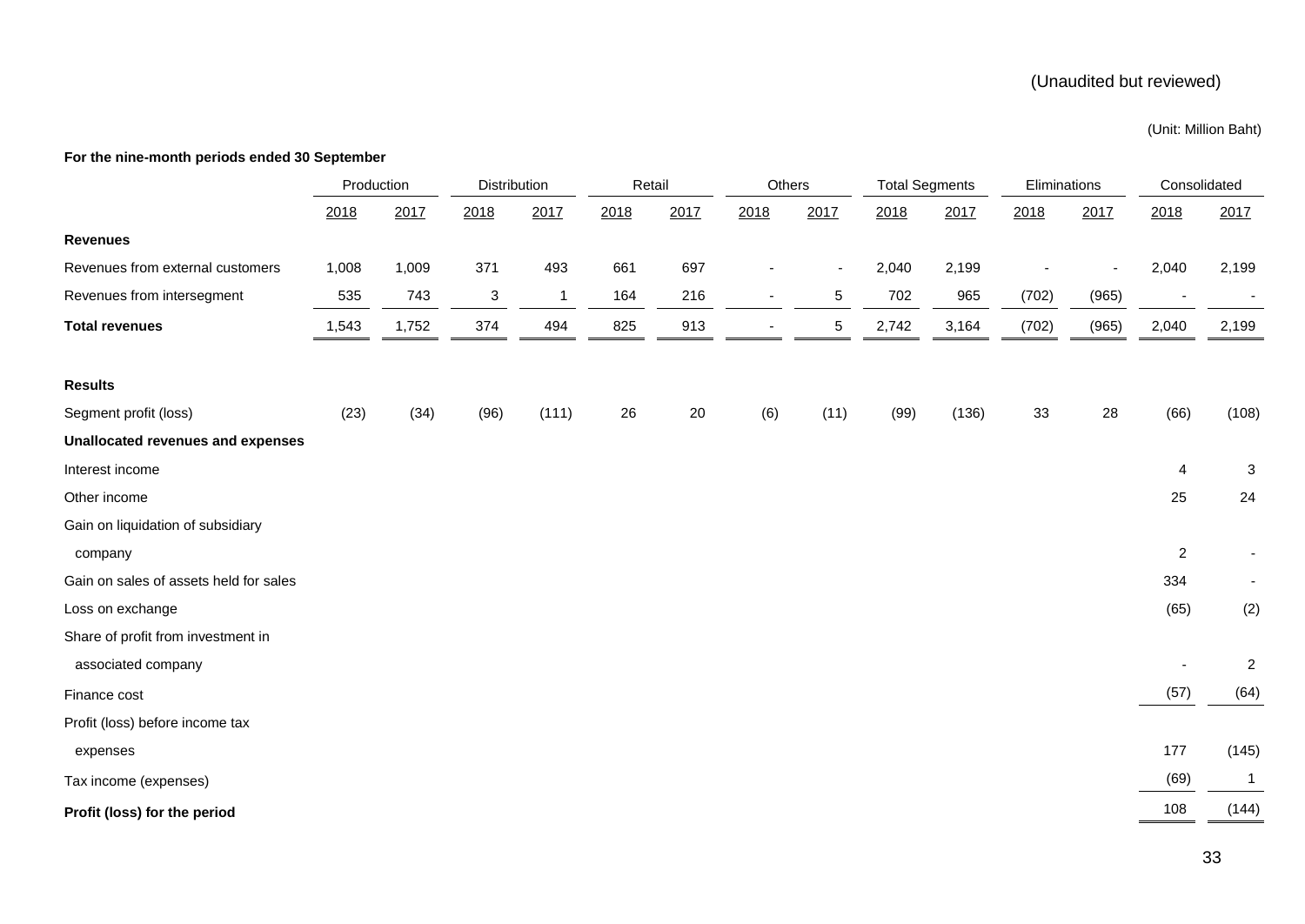#### **28. Commitments and contingent liabilities**

#### **28.1 Capital commitments**

As at 30 September 2018, an oversea subsidiary company had capital commitments of INR 9 million, or Baht 4 million, relating to acquisition of building construction and building improvements.

#### **28.2 Operating lease commitments**

The subsidiaries have entered into several operating lease and service agreements in respect of the lease of office building space, factories, department store space, motor vehicles, and equipment. The terms of the agreements are generally between 1 and 30 years.

Future minimum lease payments required under these operating lease contracts were as follows:

|                             |              |                                   |                               | (Unit: Million Baht) |  |
|-----------------------------|--------------|-----------------------------------|-------------------------------|----------------------|--|
|                             |              | Consolidated financial statements | Separate financial statements |                      |  |
|                             | As at        |                                   |                               |                      |  |
|                             | 30 September | 31 December                       | 30 September                  | 31 December          |  |
|                             | 2018         | 2017                              | 2018                          | 2017                 |  |
| Payable:                    |              |                                   |                               |                      |  |
| In up to 1 year             | 31           | 36                                |                               |                      |  |
| In over 1 and up to 5 years | 27           | 21                                |                               |                      |  |
| In over 5 years             |              | 8                                 |                               |                      |  |

#### **28.3 Guarantees**

- 28.3.1 The Company has issued guarantees to secure bank overdrafts and credit facilities of its subsidiaries. As at 30 September 2018, there were outstanding guarantees of Baht 287 million and USD 6 million (31 December 2017: Baht 381 million, USD 6 million), totaling of Baht 475 million (31 December 2017: Baht 577 million).
- 28.3.2 As at 30 September 2018, there were outstanding bank guarantees of Baht 7.9 million, (31 December 2017: Baht 7.9 million) issued by banks on behalf of the Company and its subsidiaries to guarantee purchase of goods, electricity use, among others. (The Company only: Baht 7.7 million (31 December 2017: Baht 7.7 million)).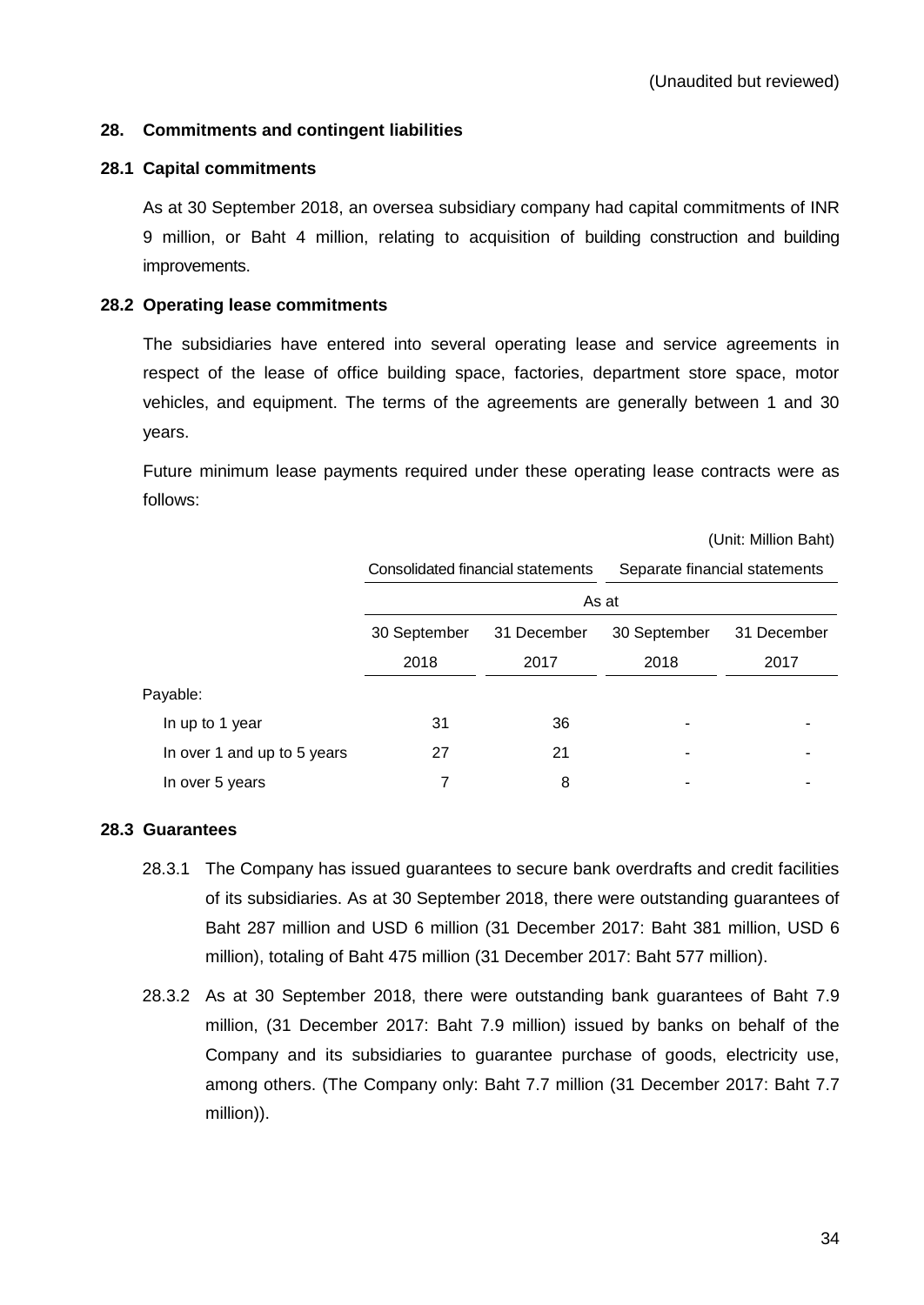28.3.3 As at 30 September 2018, the Company and its subsidiaries have outstanding standby-letters of credit of USD 17.5 million, or approximately Baht 566 million (31 December 2017: USD 14 million or totaling Baht 441 million) (The Company only: USD 11.5 million, totaling of Baht 372 million (31 December 2017: USD 7.5 million, or approximately Baht 245 million)).

#### **28.4 Long-term service commitments**

An overseas subsidiary company has entered into a license agreement with an overseas company for the use of a trademark. Under the conditions of the license agreement, the subsidiary is to pay a yearly license fee as stipulated in the agreement. The agreement period has started from March 2017 to December 2018.

#### **28.5 Litigation**

#### **28.5.1 Tax assessment by the Revenue Department**

In 2012, the Company received a corporate income tax assessment letter from the Revenue Department covering the years 2004 - 2006 and 2008 - 2010, assessing tax totaling approximately Baht 18 million (including surcharges). However, the Company submitted a letter of appeal to the Tax Appeal Committee seeking to have the assessment revoked. In November 2014, the Tax Appeal Committee rejected the Company's appeal to revoke this assessment by the official, and ordered the Company to pay the tax and surcharges to the Revenue Department. The Company, therefore petitioned the Central Tax Court to revoke this tax assessment on 25 December 2014 and provided a bank guarantee of approximately Baht 21 million issued by a bank on behalf of the Company to the Revenue Department in relation to the tax assessment.

On 9 December 2015, the Central Tax Court issued a judgement in the Company's favour, revoking the assessment made by the Revenue Department and the Tax Appeal Committee's decision. On 7 March 2016, the Revenue Department submitted an appeal to the Supreme Court, Department of Taxation, and subsequently on 8 April 2016, the Company submitted a response to the appeal to the Supreme Court.

On 25 June 2018, the Supreme Court of tax department issued a judgement in the Revenue Department's favour, and ordered the Company to pay the tax amounting to Baht 11 million and surcharges amounting to Baht 10 million, totaling of approximately Baht 21 million to the Revenue Department. The Company recorded these expenses for this tax assessment in its account.

Subsequently on 24 August 2018, the Company paid the tax to the Revenue department and redeemed a bank guarantee issued by a bank on behalf of the Company in relation to the tax assessment on 27 September 2018.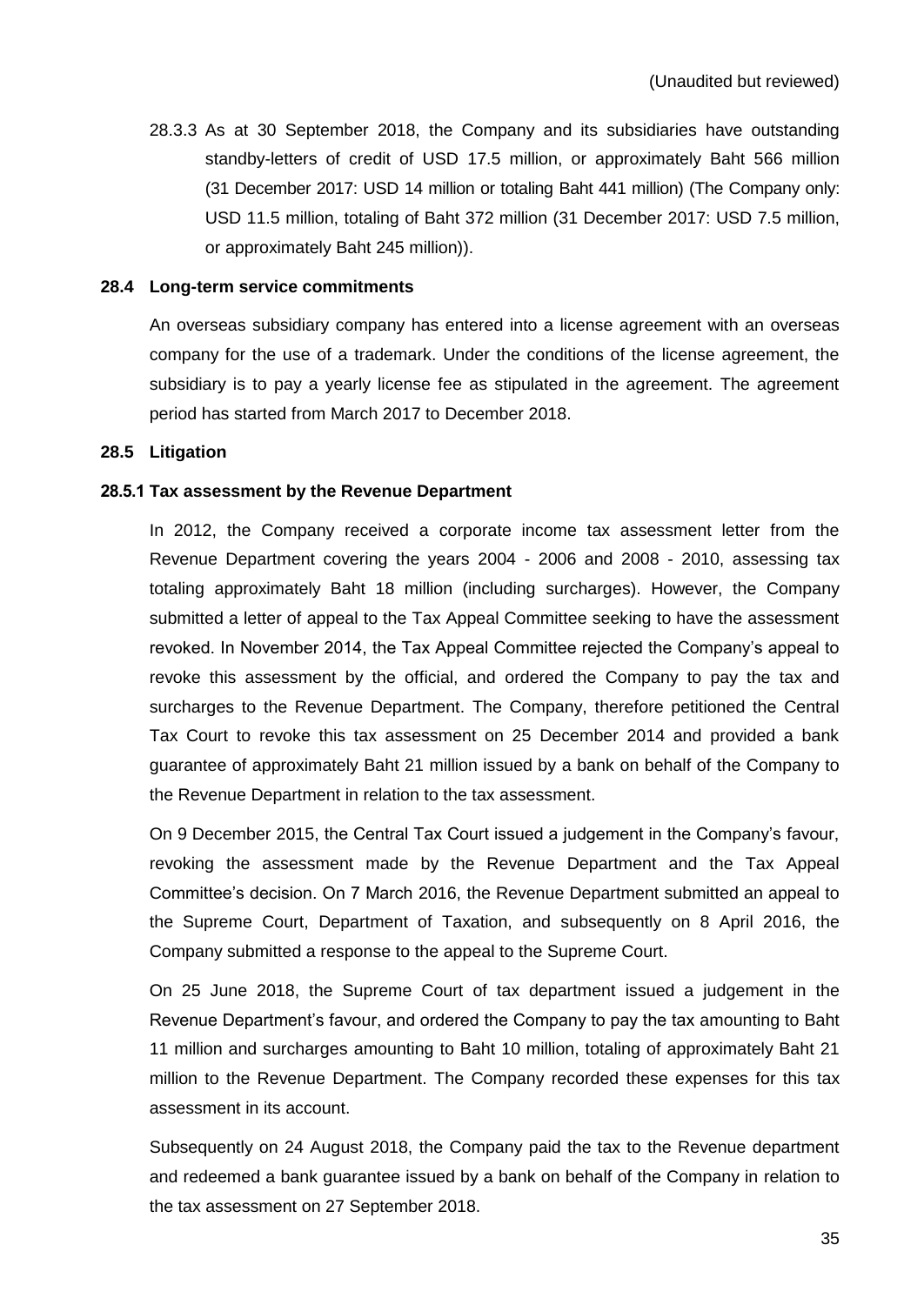#### **28.5.2 Litigation of an overseas subsidiary**

In December 2015, an overseas subsidiary company in France was jointly sued for infringement of models and unfair competition by two companies incorporated in Switzerland, claiming compensation of EUR 1.02 million, or approximately Baht 40 million.

In March 2018, the Court in France issued a judgement that the subsidiary was guilty of unfair competition and dismissing the lawsuit relating to infringement of models, ordering the subsidiary to payEuro 50,000 or approximately Baht 2 million in compensatory damages to the two companies incorporated in Switzerland. The subsidiary recorded provision for these damages in its accounts.

Later, in September 2018, the subsidiary paid the compensatory damages ordered by the French court. Two companies incorporated in Switzerland have submitted an appeal to the French court, to order prohibited the subsidiary to cease commercial activities and destroy all jewelry, production equipment and drawings which relate to disputed models and ordered the insertion of the judgement to come in publication. The case is currently on process of Court of Appeal in France.

#### **28.5.3 Tax assessments of an overseas subsidiary**

In 2017, the Indian tax authorities assessed sale tax of approximately INR 31 million or approximately Baht 14 million (including interest), covering the years 2010 - 2011, against the subsidiary company in India. The subsidiary appealed this assessment.

On 30 October 2017, Deputy Commissioner rejected the subsidiary's appeal against the official's assessment, and ordered the subsidiary to pay the tax and interest to the Indian tax authorities. Later, on 7 December 2017, the subsidiary therefore filed an appeal with the Tribunal petitioning to revoke this assessment, on the basis of a legal advisory's opinion to explain the tax assessments. However, the subsidiary placed a bond of 10 percent of the assessed sale tax amounting to INR 1.5 million or approximately Baht 0.8 million.

As at 30 September 2018, the appeal is currently under the consideration of the Tribunal. The management of the subsidiary believes that no significant losses will be incurred. The subsidiary has therefore not recorded any provision for these tax assessments.

#### **28.6 Service commitments**

In 2017, the Company has entered into service agreement hiring a financing consultant. Under the conditions of the service agreement, the Company is to pay a service fee as stipulated in the agreement within 5 days from the date that the Company enter into the financial support agreement that binds a source of funds introduced by the consultant.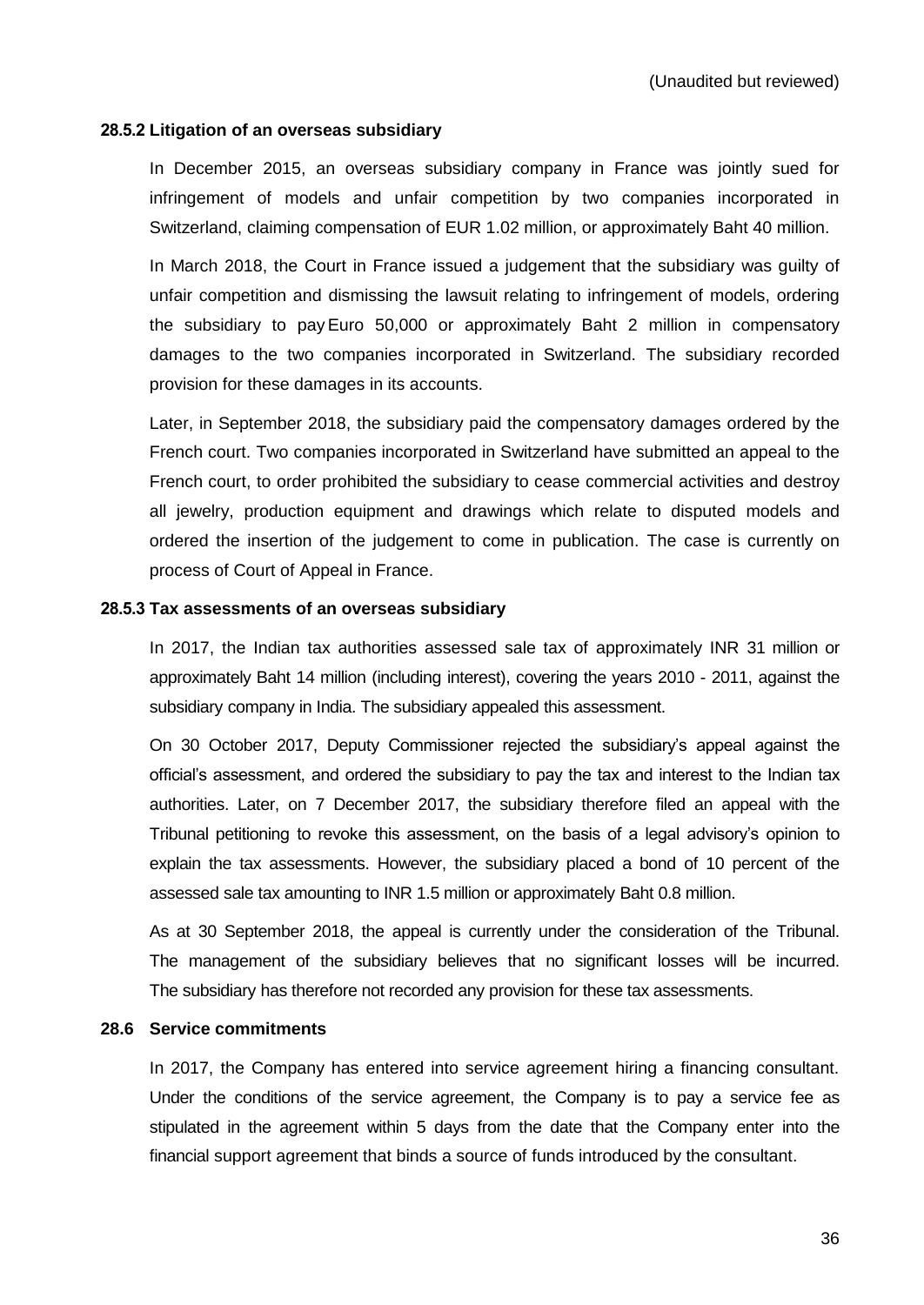# **29. Fair value hierarchy**

As at 30 September 2018 and 31 December 2017, the Company and its subsidiaries had the assets and liabilities that were measured or disclosed at fair value using different levels of inputs as follows:

|                                           | (Unit: Million Baht)                     |     |     |  |  |
|-------------------------------------------|------------------------------------------|-----|-----|--|--|
|                                           | <b>Consolidated Financial Statements</b> |     |     |  |  |
|                                           | As at 30 September 2018                  |     |     |  |  |
|                                           | Level 1<br>Level 2<br>Total              |     |     |  |  |
| Assets measured at fair value             |                                          |     |     |  |  |
| Held for trade investments                |                                          |     |     |  |  |
| <b>Equity instruments</b>                 | 25                                       |     | 25  |  |  |
| Assets for which fair value are disclosed |                                          |     |     |  |  |
| Investment property                       |                                          | 708 | 708 |  |  |
| Liabilities measured at fair value        |                                          |     |     |  |  |
| Options                                   | 7                                        | ۰   | 7   |  |  |

(Unit: Million Baht)

|                                           | <b>Consolidated Financial Statements</b> |       |     |  |  |
|-------------------------------------------|------------------------------------------|-------|-----|--|--|
|                                           | As at 31 December 2017                   |       |     |  |  |
|                                           | Level 1                                  | Total |     |  |  |
| Assets measured at fair value             |                                          |       |     |  |  |
| Held for trade investments                |                                          |       |     |  |  |
| Equity instruments                        | 36                                       | ۰     | 36  |  |  |
| Assets for which fair value are disclosed |                                          |       |     |  |  |
| Investment property                       |                                          | 708   | 708 |  |  |